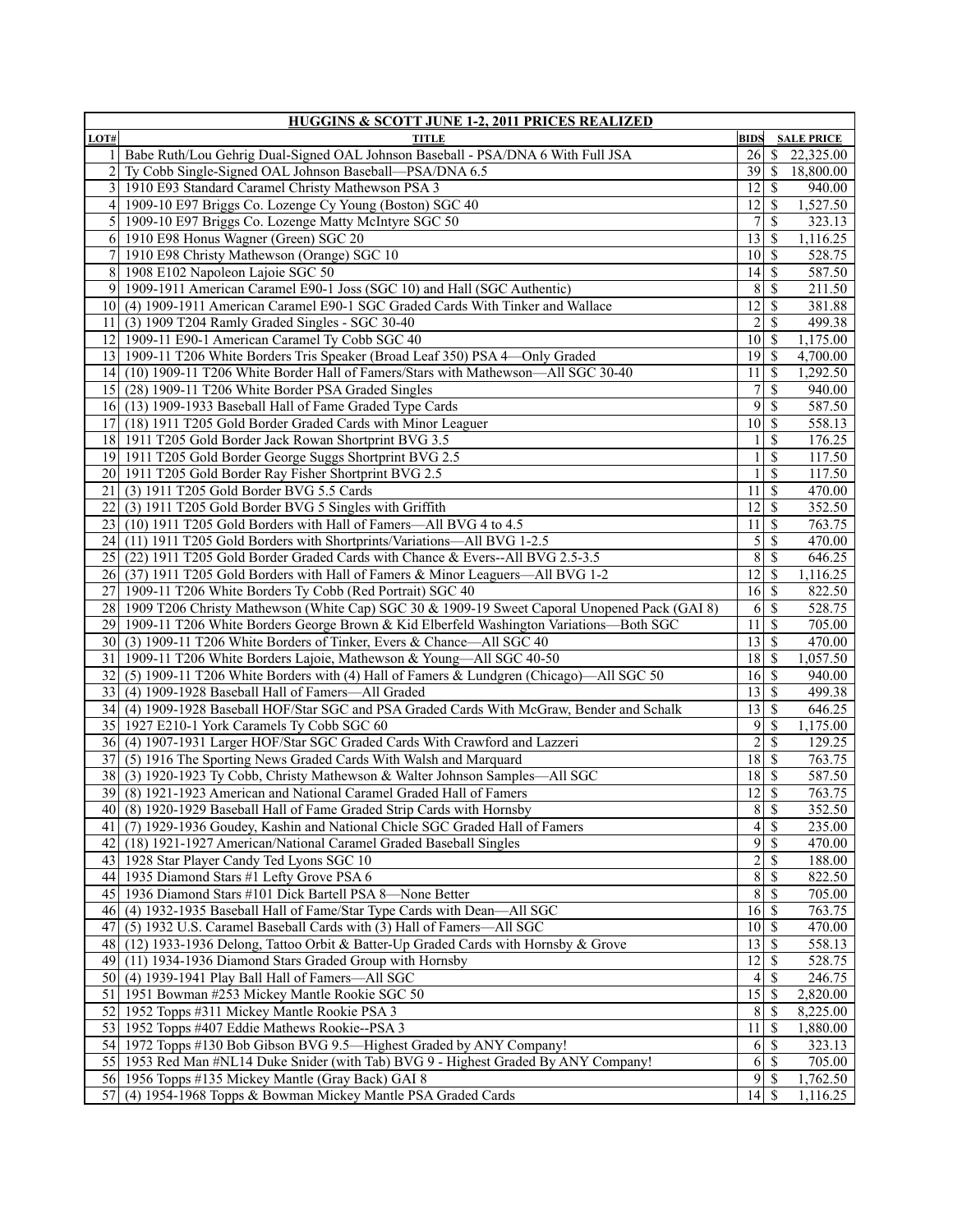| 17 <sup>1</sup><br><sup>\$</sup><br>(6) 1953-1964 Topps & Bowman New York Yankee Hall of Famers with (3) Mantle—All PSA<br>1,116.25<br>591<br>(32) 1957 Topps Baseball Singles with Koufax & Drysdale RC - PSA 6 or Better<br>17<br>\$<br>822.50<br>60 I<br>20 <sup> </sup><br><sup>\$</sup><br>998.75<br>61<br>1960 Morrell Meats Dodgers PSA Graded Near Set (10/12)<br>13<br><sup>\$</sup><br>940.00<br>62<br>(21) 1963 Topps Baseball Graded Stars with Koufax & Musial<br>(15) High-Grade 1968 Topps Baseball Stars with Mantle—All PSA 8-9<br>13 <sup>1</sup><br>\$<br>1,527.50<br>63<br>1953 Bowman Color Complete Set of (160/160) with PSA 6 Mantle<br>16 <sup> </sup><br>-S<br>3,818.75<br>64<br>65<br>1956 Topps Baseball Complete Set of (340/340) with (20) PSA Stars, Checklists & All Team Variations<br>25<br>\$<br>7,050.00<br>25<br>High-Grade 1965 Topps Baseball Complete Set (598/598) with (22) PSA Graded Stars<br>66<br>S<br>5,287.50<br>67<br>1966 Topps Baseball Complete Set of (598) Cards with (18) PSA Graded Keys<br>21<br>4,993.75<br>-S<br>1952 Star-Cal Decals Type 1 Near Set (54/68) with Mays & (2) Musial<br>15 <sup>1</sup><br>\$<br>1,527.50<br>68<br>1952 Star-Cal Decals Type 2 Near Set (26/32) with Mays & Williams<br>$13$ $\sqrt{5}$<br>1,175.00<br>69<br>70<br>1953 Topps Baseball Near Set (273/274) with (6) PSA<br>18 <sup> </sup><br>\$<br>3,231.25<br>71<br>13 <sup>1</sup><br>1956 Topps Baseball Near Set of (304/340) with SGC Mantle (White Back)<br>S<br>1,762.50<br>72<br>1958 Topps Baseball Complete Set of (494/494)<br> 4 <br><sup>\$</sup><br>1,645.00<br>73<br>1961 Topps Baseball Complete Set (587/587) with (4) SGC<br>17 <sup>1</sup><br>\$<br>2,937.50<br>74<br>1962 Topps Baseball Near Set of (541/598) Cards<br>20 <sup> </sup><br><sup>\$</sup><br>1,292.50<br>75<br>1967 Topps Baseball Complete Set of (609) Cards with (5) PSA<br>20<br>\$<br>2,820.00<br>20 <sup> </sup><br><sup>\$</sup><br>76<br>1968 Topps Baseball Complete Set (598/598) with (5) PSA Graded Stars<br>3,231.25<br>77<br>1972 Topps Baseball Complete Set of (787) Cards<br>21<br><sup>\$</sup><br>1,880.00<br>1962-1980 New York Mets Master Complete Team Set Run with Seaver & Ryan Rookies<br>17<br>\$<br>1,057.50<br>78<br>$\mathbf{\$}$<br>763.75<br>79<br>1976-1993 Topps Baseball Complete Set Run<br> 4 <br>80 1955 Topps Baseball Near Set (190/206) with (27) SGC Graded<br>18 <sup> </sup><br>\$<br>1,116.25<br>81<br>10 <sup> </sup><br>-S<br>1953 & 1955 Red Man Tobacco Baseball Sets without Tabs<br>705.00<br>82<br><sup>\$</sup><br>822.50<br>1955 Topps Baseball Partial Set (170/206)<br>13 <sup>1</sup><br>83<br>1964 Topps Baseball Complete Set (587/587)<br>18 <sup> </sup><br>\$<br>1,175.00<br>\$<br>84<br>1965 Topps Baseball Near Set (576/598)<br>13 <sup>1</sup><br>940.00<br>85<br>1969 Fleer Baseball Cap Plaques Complete Set (23/23) with (2) Unopened Packs<br>12<br>\$<br>470.00<br> 12 <br>\$<br>1,057.50<br>86<br>1969 & 1970 Topps Baseball Near/Partial Sets<br>87<br>12<br>S<br>558.13<br>1974 & 1975 Topps Baseball Complete Sets<br>(25) 1977-1993 Baseball Complete Sets<br>10 <sup>1</sup><br><sup>\$</sup><br>88<br>646.25<br>15<br>89<br>1909-11 T206 White Borders Southern Leaguer Starter Set (25/48) with Shaughnessy<br><sup>\$</sup><br>1,057.50<br>15<br>90<br>(70) 1909-11 T206 White Borders with (12) Hall of Famers, Stars & Southern Leaguers<br>\$<br>1,645.00<br>19<br>(99) 1909-11 T206 White Border Singles with (10) Hall of Famers, Stars and (3) Southern Leaguers<br>\$<br>2,820.00<br>91<br>(15) 1908-1917 Turn of the Century Baseball Grab Bag with Ramly & Turkey Red Cabinets<br>101S<br>92<br>440.63<br>1933 Goudey Baseball Starter Set (126/240) with (24) Hall of Famers<br>16 <sup> </sup><br>2,232.50<br>931<br>S<br>94 1933 Goudey Baseball Group of (109) Different with (19) PSA or SGC<br>1,292.50<br>15<br>95<br>1922 E120 American Caramel New York Yankees Team Set of (15) with (2) PSA Including Ruth<br>\$<br>2,232.50<br>$\overline{5}$<br>S<br>96<br>1922 E120 American Caramel Washington Senators Team Set (15/15) with (5) PSA Including Johnson<br>646.25<br>$\sqrt{8}$<br>S<br>97<br>1922 E120 American Caramel Detroit Tigers Team Set of (15) with (6) PSA Including Cobb<br>1,057.50<br>$\overline{5}$<br>\$<br>1922 E120 American Caramel Chicago White Sox Team Set (15/15) with (5) PSA<br>470.00<br>981<br>$\overline{3}$<br>$\overline{\$}$<br>352.50<br>99 1922 E120 American Caramel Philadelphia Athletics Team Set of (15) with (3) PSA<br>$\overline{3}$<br>$\mathbb{S}$<br>100 1922 E120 American Caramel Boston Red Sox Team Set of (15/15) with (2) PSA<br>352.50<br>$\overline{2}$<br>\$<br>1922 E120 American Caramel St. Louis Browns Team Set (15/15) with (3) PSA Including Sisler<br>323.13<br>101<br>$\overline{1}$<br>\$<br>293.75<br>102 1922 E120 American Caramel Boston Braves Team Set (15/15) with (2) PSA<br>\$<br>293.75<br>103 1922 E120 American Caramel St. Louis Cardinals Team Set (15/15) with PSA Graded Hornsby<br>$\mathbf{1}$<br>$\overline{3}$<br>\$<br>104 1922 E120 American Caramel Chicago Cubs Team Set (15/15) with (2) PSA Including Alexander<br>381.88<br>$\overline{2}$<br>105 1922 E120 American Caramel Brooklyn Dodgers Team Set of (15) with (3) PSA<br>\$<br>323.13<br>$\overline{4}$<br>\$<br>381.88<br>106 1922 E120 American Caramel New York Giants Team Set of (15) with (4) PSA<br>1 <sup>1</sup><br>\$<br>293.75<br>107 1922 E120 American Caramel Philadelphia Phillies Team Set of (15) with (2) PSA<br>$3\vert$<br>108 1922 E120 American Caramel Pittsburgh Pirates Team Set (15/15) with PSA 3 Traynor<br>\$<br>352.50<br>6<br>\$<br>109 1922 E120 American Caramel Cincinnati Reds Team Set of (15) with PSA 7 Neale<br>411.25<br> 12 <br>\$<br>110<br>(65) 1923-1973 Baseball Oddball, Regional & Graded Cards with Many Stars<br>881.25<br>25<br>$(565+)$ 1953-1959 Topps Baseball Cards with $(4)$ Williams<br>\$<br>2,467.50<br>111<br>112<br>(83) 1956-1966 Topps Baseball Original Negatives-All Different with Individual COAs from Topps Vault<br><sup>\$</sup><br>587.50<br>26<br>113<br>(5490+) 1957-1979 Baseball Singles Collection with (3) Topps Baseball/Football Poster Sets<br>2,585.00<br>S<br>$16\overline{3}$<br>114 (55) 1952 Topps Baseball Semi-High Numbers<br>822.50<br>115 (70) 1952 Topps Baseball Low Numbers with Rizzuto<br>$15 \mid$ \$<br>1,410.00<br>17 <sup>1</sup><br><sup>\$</sup><br>116 (155) 1952 Topps Baseball Mid Numbers with Berra<br>1,762.50 | (40) 1954 Topps Baseball SGC Graded Cards with (6) Hall of Famers<br>58 I | $12 \mid$ \$ | 646.25 |
|-------------------------------------------------------------------------------------------------------------------------------------------------------------------------------------------------------------------------------------------------------------------------------------------------------------------------------------------------------------------------------------------------------------------------------------------------------------------------------------------------------------------------------------------------------------------------------------------------------------------------------------------------------------------------------------------------------------------------------------------------------------------------------------------------------------------------------------------------------------------------------------------------------------------------------------------------------------------------------------------------------------------------------------------------------------------------------------------------------------------------------------------------------------------------------------------------------------------------------------------------------------------------------------------------------------------------------------------------------------------------------------------------------------------------------------------------------------------------------------------------------------------------------------------------------------------------------------------------------------------------------------------------------------------------------------------------------------------------------------------------------------------------------------------------------------------------------------------------------------------------------------------------------------------------------------------------------------------------------------------------------------------------------------------------------------------------------------------------------------------------------------------------------------------------------------------------------------------------------------------------------------------------------------------------------------------------------------------------------------------------------------------------------------------------------------------------------------------------------------------------------------------------------------------------------------------------------------------------------------------------------------------------------------------------------------------------------------------------------------------------------------------------------------------------------------------------------------------------------------------------------------------------------------------------------------------------------------------------------------------------------------------------------------------------------------------------------------------------------------------------------------------------------------------------------------------------------------------------------------------------------------------------------------------------------------------------------------------------------------------------------------------------------------------------------------------------------------------------------------------------------------------------------------------------------------------------------------------------------------------------------------------------------------------------------------------------------------------------------------------------------------------------------------------------------------------------------------------------------------------------------------------------------------------------------------------------------------------------------------------------------------------------------------------------------------------------------------------------------------------------------------------------------------------------------------------------------------------------------------------------------------------------------------------------------------------------------------------------------------------------------------------------------------------------------------------------------------------------------------------------------------------------------------------------------------------------------------------------------------------------------------------------------------------------------------------------------------------------------------------------------------------------------------------------------------------------------------------------------------------------------------------------------------------------------------------------------------------------------------------------------------------------------------------------------------------------------------------------------------------------------------------------------------------------------------------------------------------------------------------------------------------------------------------------------------------------------------------------------------------------------------------------------------------------------------------------------------------------------------------------------------------------------------------------------------------------------------------------------------------------------------------------------------------------------------------------------------------------------------------------------------------------------------------------------------------------------------------------------------------------------------------------------------------------------------------------------------------------------------------------------------------------------------------------------------------------------------------------------------------------------------------------------------------------------------------------------------------------------------------------------------------------------------------------------------------------------------------------------------------------------------------------------------------------------------------------------------------------------------------------------------------------------------------------------------------------------------------------------------------|---------------------------------------------------------------------------|--------------|--------|
|                                                                                                                                                                                                                                                                                                                                                                                                                                                                                                                                                                                                                                                                                                                                                                                                                                                                                                                                                                                                                                                                                                                                                                                                                                                                                                                                                                                                                                                                                                                                                                                                                                                                                                                                                                                                                                                                                                                                                                                                                                                                                                                                                                                                                                                                                                                                                                                                                                                                                                                                                                                                                                                                                                                                                                                                                                                                                                                                                                                                                                                                                                                                                                                                                                                                                                                                                                                                                                                                                                                                                                                                                                                                                                                                                                                                                                                                                                                                                                                                                                                                                                                                                                                                                                                                                                                                                                                                                                                                                                                                                                                                                                                                                                                                                                                                                                                                                                                                                                                                                                                                                                                                                                                                                                                                                                                                                                                                                                                                                                                                                                                                                                                                                                                                                                                                                                                                                                                                                                                                                                                                                                                                                                                                                                                                                                                                                                                                                                                                                                                                                                                                                   |                                                                           |              |        |
|                                                                                                                                                                                                                                                                                                                                                                                                                                                                                                                                                                                                                                                                                                                                                                                                                                                                                                                                                                                                                                                                                                                                                                                                                                                                                                                                                                                                                                                                                                                                                                                                                                                                                                                                                                                                                                                                                                                                                                                                                                                                                                                                                                                                                                                                                                                                                                                                                                                                                                                                                                                                                                                                                                                                                                                                                                                                                                                                                                                                                                                                                                                                                                                                                                                                                                                                                                                                                                                                                                                                                                                                                                                                                                                                                                                                                                                                                                                                                                                                                                                                                                                                                                                                                                                                                                                                                                                                                                                                                                                                                                                                                                                                                                                                                                                                                                                                                                                                                                                                                                                                                                                                                                                                                                                                                                                                                                                                                                                                                                                                                                                                                                                                                                                                                                                                                                                                                                                                                                                                                                                                                                                                                                                                                                                                                                                                                                                                                                                                                                                                                                                                                   |                                                                           |              |        |
|                                                                                                                                                                                                                                                                                                                                                                                                                                                                                                                                                                                                                                                                                                                                                                                                                                                                                                                                                                                                                                                                                                                                                                                                                                                                                                                                                                                                                                                                                                                                                                                                                                                                                                                                                                                                                                                                                                                                                                                                                                                                                                                                                                                                                                                                                                                                                                                                                                                                                                                                                                                                                                                                                                                                                                                                                                                                                                                                                                                                                                                                                                                                                                                                                                                                                                                                                                                                                                                                                                                                                                                                                                                                                                                                                                                                                                                                                                                                                                                                                                                                                                                                                                                                                                                                                                                                                                                                                                                                                                                                                                                                                                                                                                                                                                                                                                                                                                                                                                                                                                                                                                                                                                                                                                                                                                                                                                                                                                                                                                                                                                                                                                                                                                                                                                                                                                                                                                                                                                                                                                                                                                                                                                                                                                                                                                                                                                                                                                                                                                                                                                                                                   |                                                                           |              |        |
|                                                                                                                                                                                                                                                                                                                                                                                                                                                                                                                                                                                                                                                                                                                                                                                                                                                                                                                                                                                                                                                                                                                                                                                                                                                                                                                                                                                                                                                                                                                                                                                                                                                                                                                                                                                                                                                                                                                                                                                                                                                                                                                                                                                                                                                                                                                                                                                                                                                                                                                                                                                                                                                                                                                                                                                                                                                                                                                                                                                                                                                                                                                                                                                                                                                                                                                                                                                                                                                                                                                                                                                                                                                                                                                                                                                                                                                                                                                                                                                                                                                                                                                                                                                                                                                                                                                                                                                                                                                                                                                                                                                                                                                                                                                                                                                                                                                                                                                                                                                                                                                                                                                                                                                                                                                                                                                                                                                                                                                                                                                                                                                                                                                                                                                                                                                                                                                                                                                                                                                                                                                                                                                                                                                                                                                                                                                                                                                                                                                                                                                                                                                                                   |                                                                           |              |        |
|                                                                                                                                                                                                                                                                                                                                                                                                                                                                                                                                                                                                                                                                                                                                                                                                                                                                                                                                                                                                                                                                                                                                                                                                                                                                                                                                                                                                                                                                                                                                                                                                                                                                                                                                                                                                                                                                                                                                                                                                                                                                                                                                                                                                                                                                                                                                                                                                                                                                                                                                                                                                                                                                                                                                                                                                                                                                                                                                                                                                                                                                                                                                                                                                                                                                                                                                                                                                                                                                                                                                                                                                                                                                                                                                                                                                                                                                                                                                                                                                                                                                                                                                                                                                                                                                                                                                                                                                                                                                                                                                                                                                                                                                                                                                                                                                                                                                                                                                                                                                                                                                                                                                                                                                                                                                                                                                                                                                                                                                                                                                                                                                                                                                                                                                                                                                                                                                                                                                                                                                                                                                                                                                                                                                                                                                                                                                                                                                                                                                                                                                                                                                                   |                                                                           |              |        |
|                                                                                                                                                                                                                                                                                                                                                                                                                                                                                                                                                                                                                                                                                                                                                                                                                                                                                                                                                                                                                                                                                                                                                                                                                                                                                                                                                                                                                                                                                                                                                                                                                                                                                                                                                                                                                                                                                                                                                                                                                                                                                                                                                                                                                                                                                                                                                                                                                                                                                                                                                                                                                                                                                                                                                                                                                                                                                                                                                                                                                                                                                                                                                                                                                                                                                                                                                                                                                                                                                                                                                                                                                                                                                                                                                                                                                                                                                                                                                                                                                                                                                                                                                                                                                                                                                                                                                                                                                                                                                                                                                                                                                                                                                                                                                                                                                                                                                                                                                                                                                                                                                                                                                                                                                                                                                                                                                                                                                                                                                                                                                                                                                                                                                                                                                                                                                                                                                                                                                                                                                                                                                                                                                                                                                                                                                                                                                                                                                                                                                                                                                                                                                   |                                                                           |              |        |
|                                                                                                                                                                                                                                                                                                                                                                                                                                                                                                                                                                                                                                                                                                                                                                                                                                                                                                                                                                                                                                                                                                                                                                                                                                                                                                                                                                                                                                                                                                                                                                                                                                                                                                                                                                                                                                                                                                                                                                                                                                                                                                                                                                                                                                                                                                                                                                                                                                                                                                                                                                                                                                                                                                                                                                                                                                                                                                                                                                                                                                                                                                                                                                                                                                                                                                                                                                                                                                                                                                                                                                                                                                                                                                                                                                                                                                                                                                                                                                                                                                                                                                                                                                                                                                                                                                                                                                                                                                                                                                                                                                                                                                                                                                                                                                                                                                                                                                                                                                                                                                                                                                                                                                                                                                                                                                                                                                                                                                                                                                                                                                                                                                                                                                                                                                                                                                                                                                                                                                                                                                                                                                                                                                                                                                                                                                                                                                                                                                                                                                                                                                                                                   |                                                                           |              |        |
|                                                                                                                                                                                                                                                                                                                                                                                                                                                                                                                                                                                                                                                                                                                                                                                                                                                                                                                                                                                                                                                                                                                                                                                                                                                                                                                                                                                                                                                                                                                                                                                                                                                                                                                                                                                                                                                                                                                                                                                                                                                                                                                                                                                                                                                                                                                                                                                                                                                                                                                                                                                                                                                                                                                                                                                                                                                                                                                                                                                                                                                                                                                                                                                                                                                                                                                                                                                                                                                                                                                                                                                                                                                                                                                                                                                                                                                                                                                                                                                                                                                                                                                                                                                                                                                                                                                                                                                                                                                                                                                                                                                                                                                                                                                                                                                                                                                                                                                                                                                                                                                                                                                                                                                                                                                                                                                                                                                                                                                                                                                                                                                                                                                                                                                                                                                                                                                                                                                                                                                                                                                                                                                                                                                                                                                                                                                                                                                                                                                                                                                                                                                                                   |                                                                           |              |        |
|                                                                                                                                                                                                                                                                                                                                                                                                                                                                                                                                                                                                                                                                                                                                                                                                                                                                                                                                                                                                                                                                                                                                                                                                                                                                                                                                                                                                                                                                                                                                                                                                                                                                                                                                                                                                                                                                                                                                                                                                                                                                                                                                                                                                                                                                                                                                                                                                                                                                                                                                                                                                                                                                                                                                                                                                                                                                                                                                                                                                                                                                                                                                                                                                                                                                                                                                                                                                                                                                                                                                                                                                                                                                                                                                                                                                                                                                                                                                                                                                                                                                                                                                                                                                                                                                                                                                                                                                                                                                                                                                                                                                                                                                                                                                                                                                                                                                                                                                                                                                                                                                                                                                                                                                                                                                                                                                                                                                                                                                                                                                                                                                                                                                                                                                                                                                                                                                                                                                                                                                                                                                                                                                                                                                                                                                                                                                                                                                                                                                                                                                                                                                                   |                                                                           |              |        |
|                                                                                                                                                                                                                                                                                                                                                                                                                                                                                                                                                                                                                                                                                                                                                                                                                                                                                                                                                                                                                                                                                                                                                                                                                                                                                                                                                                                                                                                                                                                                                                                                                                                                                                                                                                                                                                                                                                                                                                                                                                                                                                                                                                                                                                                                                                                                                                                                                                                                                                                                                                                                                                                                                                                                                                                                                                                                                                                                                                                                                                                                                                                                                                                                                                                                                                                                                                                                                                                                                                                                                                                                                                                                                                                                                                                                                                                                                                                                                                                                                                                                                                                                                                                                                                                                                                                                                                                                                                                                                                                                                                                                                                                                                                                                                                                                                                                                                                                                                                                                                                                                                                                                                                                                                                                                                                                                                                                                                                                                                                                                                                                                                                                                                                                                                                                                                                                                                                                                                                                                                                                                                                                                                                                                                                                                                                                                                                                                                                                                                                                                                                                                                   |                                                                           |              |        |
|                                                                                                                                                                                                                                                                                                                                                                                                                                                                                                                                                                                                                                                                                                                                                                                                                                                                                                                                                                                                                                                                                                                                                                                                                                                                                                                                                                                                                                                                                                                                                                                                                                                                                                                                                                                                                                                                                                                                                                                                                                                                                                                                                                                                                                                                                                                                                                                                                                                                                                                                                                                                                                                                                                                                                                                                                                                                                                                                                                                                                                                                                                                                                                                                                                                                                                                                                                                                                                                                                                                                                                                                                                                                                                                                                                                                                                                                                                                                                                                                                                                                                                                                                                                                                                                                                                                                                                                                                                                                                                                                                                                                                                                                                                                                                                                                                                                                                                                                                                                                                                                                                                                                                                                                                                                                                                                                                                                                                                                                                                                                                                                                                                                                                                                                                                                                                                                                                                                                                                                                                                                                                                                                                                                                                                                                                                                                                                                                                                                                                                                                                                                                                   |                                                                           |              |        |
|                                                                                                                                                                                                                                                                                                                                                                                                                                                                                                                                                                                                                                                                                                                                                                                                                                                                                                                                                                                                                                                                                                                                                                                                                                                                                                                                                                                                                                                                                                                                                                                                                                                                                                                                                                                                                                                                                                                                                                                                                                                                                                                                                                                                                                                                                                                                                                                                                                                                                                                                                                                                                                                                                                                                                                                                                                                                                                                                                                                                                                                                                                                                                                                                                                                                                                                                                                                                                                                                                                                                                                                                                                                                                                                                                                                                                                                                                                                                                                                                                                                                                                                                                                                                                                                                                                                                                                                                                                                                                                                                                                                                                                                                                                                                                                                                                                                                                                                                                                                                                                                                                                                                                                                                                                                                                                                                                                                                                                                                                                                                                                                                                                                                                                                                                                                                                                                                                                                                                                                                                                                                                                                                                                                                                                                                                                                                                                                                                                                                                                                                                                                                                   |                                                                           |              |        |
|                                                                                                                                                                                                                                                                                                                                                                                                                                                                                                                                                                                                                                                                                                                                                                                                                                                                                                                                                                                                                                                                                                                                                                                                                                                                                                                                                                                                                                                                                                                                                                                                                                                                                                                                                                                                                                                                                                                                                                                                                                                                                                                                                                                                                                                                                                                                                                                                                                                                                                                                                                                                                                                                                                                                                                                                                                                                                                                                                                                                                                                                                                                                                                                                                                                                                                                                                                                                                                                                                                                                                                                                                                                                                                                                                                                                                                                                                                                                                                                                                                                                                                                                                                                                                                                                                                                                                                                                                                                                                                                                                                                                                                                                                                                                                                                                                                                                                                                                                                                                                                                                                                                                                                                                                                                                                                                                                                                                                                                                                                                                                                                                                                                                                                                                                                                                                                                                                                                                                                                                                                                                                                                                                                                                                                                                                                                                                                                                                                                                                                                                                                                                                   |                                                                           |              |        |
|                                                                                                                                                                                                                                                                                                                                                                                                                                                                                                                                                                                                                                                                                                                                                                                                                                                                                                                                                                                                                                                                                                                                                                                                                                                                                                                                                                                                                                                                                                                                                                                                                                                                                                                                                                                                                                                                                                                                                                                                                                                                                                                                                                                                                                                                                                                                                                                                                                                                                                                                                                                                                                                                                                                                                                                                                                                                                                                                                                                                                                                                                                                                                                                                                                                                                                                                                                                                                                                                                                                                                                                                                                                                                                                                                                                                                                                                                                                                                                                                                                                                                                                                                                                                                                                                                                                                                                                                                                                                                                                                                                                                                                                                                                                                                                                                                                                                                                                                                                                                                                                                                                                                                                                                                                                                                                                                                                                                                                                                                                                                                                                                                                                                                                                                                                                                                                                                                                                                                                                                                                                                                                                                                                                                                                                                                                                                                                                                                                                                                                                                                                                                                   |                                                                           |              |        |
|                                                                                                                                                                                                                                                                                                                                                                                                                                                                                                                                                                                                                                                                                                                                                                                                                                                                                                                                                                                                                                                                                                                                                                                                                                                                                                                                                                                                                                                                                                                                                                                                                                                                                                                                                                                                                                                                                                                                                                                                                                                                                                                                                                                                                                                                                                                                                                                                                                                                                                                                                                                                                                                                                                                                                                                                                                                                                                                                                                                                                                                                                                                                                                                                                                                                                                                                                                                                                                                                                                                                                                                                                                                                                                                                                                                                                                                                                                                                                                                                                                                                                                                                                                                                                                                                                                                                                                                                                                                                                                                                                                                                                                                                                                                                                                                                                                                                                                                                                                                                                                                                                                                                                                                                                                                                                                                                                                                                                                                                                                                                                                                                                                                                                                                                                                                                                                                                                                                                                                                                                                                                                                                                                                                                                                                                                                                                                                                                                                                                                                                                                                                                                   |                                                                           |              |        |
|                                                                                                                                                                                                                                                                                                                                                                                                                                                                                                                                                                                                                                                                                                                                                                                                                                                                                                                                                                                                                                                                                                                                                                                                                                                                                                                                                                                                                                                                                                                                                                                                                                                                                                                                                                                                                                                                                                                                                                                                                                                                                                                                                                                                                                                                                                                                                                                                                                                                                                                                                                                                                                                                                                                                                                                                                                                                                                                                                                                                                                                                                                                                                                                                                                                                                                                                                                                                                                                                                                                                                                                                                                                                                                                                                                                                                                                                                                                                                                                                                                                                                                                                                                                                                                                                                                                                                                                                                                                                                                                                                                                                                                                                                                                                                                                                                                                                                                                                                                                                                                                                                                                                                                                                                                                                                                                                                                                                                                                                                                                                                                                                                                                                                                                                                                                                                                                                                                                                                                                                                                                                                                                                                                                                                                                                                                                                                                                                                                                                                                                                                                                                                   |                                                                           |              |        |
|                                                                                                                                                                                                                                                                                                                                                                                                                                                                                                                                                                                                                                                                                                                                                                                                                                                                                                                                                                                                                                                                                                                                                                                                                                                                                                                                                                                                                                                                                                                                                                                                                                                                                                                                                                                                                                                                                                                                                                                                                                                                                                                                                                                                                                                                                                                                                                                                                                                                                                                                                                                                                                                                                                                                                                                                                                                                                                                                                                                                                                                                                                                                                                                                                                                                                                                                                                                                                                                                                                                                                                                                                                                                                                                                                                                                                                                                                                                                                                                                                                                                                                                                                                                                                                                                                                                                                                                                                                                                                                                                                                                                                                                                                                                                                                                                                                                                                                                                                                                                                                                                                                                                                                                                                                                                                                                                                                                                                                                                                                                                                                                                                                                                                                                                                                                                                                                                                                                                                                                                                                                                                                                                                                                                                                                                                                                                                                                                                                                                                                                                                                                                                   |                                                                           |              |        |
|                                                                                                                                                                                                                                                                                                                                                                                                                                                                                                                                                                                                                                                                                                                                                                                                                                                                                                                                                                                                                                                                                                                                                                                                                                                                                                                                                                                                                                                                                                                                                                                                                                                                                                                                                                                                                                                                                                                                                                                                                                                                                                                                                                                                                                                                                                                                                                                                                                                                                                                                                                                                                                                                                                                                                                                                                                                                                                                                                                                                                                                                                                                                                                                                                                                                                                                                                                                                                                                                                                                                                                                                                                                                                                                                                                                                                                                                                                                                                                                                                                                                                                                                                                                                                                                                                                                                                                                                                                                                                                                                                                                                                                                                                                                                                                                                                                                                                                                                                                                                                                                                                                                                                                                                                                                                                                                                                                                                                                                                                                                                                                                                                                                                                                                                                                                                                                                                                                                                                                                                                                                                                                                                                                                                                                                                                                                                                                                                                                                                                                                                                                                                                   |                                                                           |              |        |
|                                                                                                                                                                                                                                                                                                                                                                                                                                                                                                                                                                                                                                                                                                                                                                                                                                                                                                                                                                                                                                                                                                                                                                                                                                                                                                                                                                                                                                                                                                                                                                                                                                                                                                                                                                                                                                                                                                                                                                                                                                                                                                                                                                                                                                                                                                                                                                                                                                                                                                                                                                                                                                                                                                                                                                                                                                                                                                                                                                                                                                                                                                                                                                                                                                                                                                                                                                                                                                                                                                                                                                                                                                                                                                                                                                                                                                                                                                                                                                                                                                                                                                                                                                                                                                                                                                                                                                                                                                                                                                                                                                                                                                                                                                                                                                                                                                                                                                                                                                                                                                                                                                                                                                                                                                                                                                                                                                                                                                                                                                                                                                                                                                                                                                                                                                                                                                                                                                                                                                                                                                                                                                                                                                                                                                                                                                                                                                                                                                                                                                                                                                                                                   |                                                                           |              |        |
|                                                                                                                                                                                                                                                                                                                                                                                                                                                                                                                                                                                                                                                                                                                                                                                                                                                                                                                                                                                                                                                                                                                                                                                                                                                                                                                                                                                                                                                                                                                                                                                                                                                                                                                                                                                                                                                                                                                                                                                                                                                                                                                                                                                                                                                                                                                                                                                                                                                                                                                                                                                                                                                                                                                                                                                                                                                                                                                                                                                                                                                                                                                                                                                                                                                                                                                                                                                                                                                                                                                                                                                                                                                                                                                                                                                                                                                                                                                                                                                                                                                                                                                                                                                                                                                                                                                                                                                                                                                                                                                                                                                                                                                                                                                                                                                                                                                                                                                                                                                                                                                                                                                                                                                                                                                                                                                                                                                                                                                                                                                                                                                                                                                                                                                                                                                                                                                                                                                                                                                                                                                                                                                                                                                                                                                                                                                                                                                                                                                                                                                                                                                                                   |                                                                           |              |        |
|                                                                                                                                                                                                                                                                                                                                                                                                                                                                                                                                                                                                                                                                                                                                                                                                                                                                                                                                                                                                                                                                                                                                                                                                                                                                                                                                                                                                                                                                                                                                                                                                                                                                                                                                                                                                                                                                                                                                                                                                                                                                                                                                                                                                                                                                                                                                                                                                                                                                                                                                                                                                                                                                                                                                                                                                                                                                                                                                                                                                                                                                                                                                                                                                                                                                                                                                                                                                                                                                                                                                                                                                                                                                                                                                                                                                                                                                                                                                                                                                                                                                                                                                                                                                                                                                                                                                                                                                                                                                                                                                                                                                                                                                                                                                                                                                                                                                                                                                                                                                                                                                                                                                                                                                                                                                                                                                                                                                                                                                                                                                                                                                                                                                                                                                                                                                                                                                                                                                                                                                                                                                                                                                                                                                                                                                                                                                                                                                                                                                                                                                                                                                                   |                                                                           |              |        |
|                                                                                                                                                                                                                                                                                                                                                                                                                                                                                                                                                                                                                                                                                                                                                                                                                                                                                                                                                                                                                                                                                                                                                                                                                                                                                                                                                                                                                                                                                                                                                                                                                                                                                                                                                                                                                                                                                                                                                                                                                                                                                                                                                                                                                                                                                                                                                                                                                                                                                                                                                                                                                                                                                                                                                                                                                                                                                                                                                                                                                                                                                                                                                                                                                                                                                                                                                                                                                                                                                                                                                                                                                                                                                                                                                                                                                                                                                                                                                                                                                                                                                                                                                                                                                                                                                                                                                                                                                                                                                                                                                                                                                                                                                                                                                                                                                                                                                                                                                                                                                                                                                                                                                                                                                                                                                                                                                                                                                                                                                                                                                                                                                                                                                                                                                                                                                                                                                                                                                                                                                                                                                                                                                                                                                                                                                                                                                                                                                                                                                                                                                                                                                   |                                                                           |              |        |
|                                                                                                                                                                                                                                                                                                                                                                                                                                                                                                                                                                                                                                                                                                                                                                                                                                                                                                                                                                                                                                                                                                                                                                                                                                                                                                                                                                                                                                                                                                                                                                                                                                                                                                                                                                                                                                                                                                                                                                                                                                                                                                                                                                                                                                                                                                                                                                                                                                                                                                                                                                                                                                                                                                                                                                                                                                                                                                                                                                                                                                                                                                                                                                                                                                                                                                                                                                                                                                                                                                                                                                                                                                                                                                                                                                                                                                                                                                                                                                                                                                                                                                                                                                                                                                                                                                                                                                                                                                                                                                                                                                                                                                                                                                                                                                                                                                                                                                                                                                                                                                                                                                                                                                                                                                                                                                                                                                                                                                                                                                                                                                                                                                                                                                                                                                                                                                                                                                                                                                                                                                                                                                                                                                                                                                                                                                                                                                                                                                                                                                                                                                                                                   |                                                                           |              |        |
|                                                                                                                                                                                                                                                                                                                                                                                                                                                                                                                                                                                                                                                                                                                                                                                                                                                                                                                                                                                                                                                                                                                                                                                                                                                                                                                                                                                                                                                                                                                                                                                                                                                                                                                                                                                                                                                                                                                                                                                                                                                                                                                                                                                                                                                                                                                                                                                                                                                                                                                                                                                                                                                                                                                                                                                                                                                                                                                                                                                                                                                                                                                                                                                                                                                                                                                                                                                                                                                                                                                                                                                                                                                                                                                                                                                                                                                                                                                                                                                                                                                                                                                                                                                                                                                                                                                                                                                                                                                                                                                                                                                                                                                                                                                                                                                                                                                                                                                                                                                                                                                                                                                                                                                                                                                                                                                                                                                                                                                                                                                                                                                                                                                                                                                                                                                                                                                                                                                                                                                                                                                                                                                                                                                                                                                                                                                                                                                                                                                                                                                                                                                                                   |                                                                           |              |        |
|                                                                                                                                                                                                                                                                                                                                                                                                                                                                                                                                                                                                                                                                                                                                                                                                                                                                                                                                                                                                                                                                                                                                                                                                                                                                                                                                                                                                                                                                                                                                                                                                                                                                                                                                                                                                                                                                                                                                                                                                                                                                                                                                                                                                                                                                                                                                                                                                                                                                                                                                                                                                                                                                                                                                                                                                                                                                                                                                                                                                                                                                                                                                                                                                                                                                                                                                                                                                                                                                                                                                                                                                                                                                                                                                                                                                                                                                                                                                                                                                                                                                                                                                                                                                                                                                                                                                                                                                                                                                                                                                                                                                                                                                                                                                                                                                                                                                                                                                                                                                                                                                                                                                                                                                                                                                                                                                                                                                                                                                                                                                                                                                                                                                                                                                                                                                                                                                                                                                                                                                                                                                                                                                                                                                                                                                                                                                                                                                                                                                                                                                                                                                                   |                                                                           |              |        |
|                                                                                                                                                                                                                                                                                                                                                                                                                                                                                                                                                                                                                                                                                                                                                                                                                                                                                                                                                                                                                                                                                                                                                                                                                                                                                                                                                                                                                                                                                                                                                                                                                                                                                                                                                                                                                                                                                                                                                                                                                                                                                                                                                                                                                                                                                                                                                                                                                                                                                                                                                                                                                                                                                                                                                                                                                                                                                                                                                                                                                                                                                                                                                                                                                                                                                                                                                                                                                                                                                                                                                                                                                                                                                                                                                                                                                                                                                                                                                                                                                                                                                                                                                                                                                                                                                                                                                                                                                                                                                                                                                                                                                                                                                                                                                                                                                                                                                                                                                                                                                                                                                                                                                                                                                                                                                                                                                                                                                                                                                                                                                                                                                                                                                                                                                                                                                                                                                                                                                                                                                                                                                                                                                                                                                                                                                                                                                                                                                                                                                                                                                                                                                   |                                                                           |              |        |
|                                                                                                                                                                                                                                                                                                                                                                                                                                                                                                                                                                                                                                                                                                                                                                                                                                                                                                                                                                                                                                                                                                                                                                                                                                                                                                                                                                                                                                                                                                                                                                                                                                                                                                                                                                                                                                                                                                                                                                                                                                                                                                                                                                                                                                                                                                                                                                                                                                                                                                                                                                                                                                                                                                                                                                                                                                                                                                                                                                                                                                                                                                                                                                                                                                                                                                                                                                                                                                                                                                                                                                                                                                                                                                                                                                                                                                                                                                                                                                                                                                                                                                                                                                                                                                                                                                                                                                                                                                                                                                                                                                                                                                                                                                                                                                                                                                                                                                                                                                                                                                                                                                                                                                                                                                                                                                                                                                                                                                                                                                                                                                                                                                                                                                                                                                                                                                                                                                                                                                                                                                                                                                                                                                                                                                                                                                                                                                                                                                                                                                                                                                                                                   |                                                                           |              |        |
|                                                                                                                                                                                                                                                                                                                                                                                                                                                                                                                                                                                                                                                                                                                                                                                                                                                                                                                                                                                                                                                                                                                                                                                                                                                                                                                                                                                                                                                                                                                                                                                                                                                                                                                                                                                                                                                                                                                                                                                                                                                                                                                                                                                                                                                                                                                                                                                                                                                                                                                                                                                                                                                                                                                                                                                                                                                                                                                                                                                                                                                                                                                                                                                                                                                                                                                                                                                                                                                                                                                                                                                                                                                                                                                                                                                                                                                                                                                                                                                                                                                                                                                                                                                                                                                                                                                                                                                                                                                                                                                                                                                                                                                                                                                                                                                                                                                                                                                                                                                                                                                                                                                                                                                                                                                                                                                                                                                                                                                                                                                                                                                                                                                                                                                                                                                                                                                                                                                                                                                                                                                                                                                                                                                                                                                                                                                                                                                                                                                                                                                                                                                                                   |                                                                           |              |        |
|                                                                                                                                                                                                                                                                                                                                                                                                                                                                                                                                                                                                                                                                                                                                                                                                                                                                                                                                                                                                                                                                                                                                                                                                                                                                                                                                                                                                                                                                                                                                                                                                                                                                                                                                                                                                                                                                                                                                                                                                                                                                                                                                                                                                                                                                                                                                                                                                                                                                                                                                                                                                                                                                                                                                                                                                                                                                                                                                                                                                                                                                                                                                                                                                                                                                                                                                                                                                                                                                                                                                                                                                                                                                                                                                                                                                                                                                                                                                                                                                                                                                                                                                                                                                                                                                                                                                                                                                                                                                                                                                                                                                                                                                                                                                                                                                                                                                                                                                                                                                                                                                                                                                                                                                                                                                                                                                                                                                                                                                                                                                                                                                                                                                                                                                                                                                                                                                                                                                                                                                                                                                                                                                                                                                                                                                                                                                                                                                                                                                                                                                                                                                                   |                                                                           |              |        |
|                                                                                                                                                                                                                                                                                                                                                                                                                                                                                                                                                                                                                                                                                                                                                                                                                                                                                                                                                                                                                                                                                                                                                                                                                                                                                                                                                                                                                                                                                                                                                                                                                                                                                                                                                                                                                                                                                                                                                                                                                                                                                                                                                                                                                                                                                                                                                                                                                                                                                                                                                                                                                                                                                                                                                                                                                                                                                                                                                                                                                                                                                                                                                                                                                                                                                                                                                                                                                                                                                                                                                                                                                                                                                                                                                                                                                                                                                                                                                                                                                                                                                                                                                                                                                                                                                                                                                                                                                                                                                                                                                                                                                                                                                                                                                                                                                                                                                                                                                                                                                                                                                                                                                                                                                                                                                                                                                                                                                                                                                                                                                                                                                                                                                                                                                                                                                                                                                                                                                                                                                                                                                                                                                                                                                                                                                                                                                                                                                                                                                                                                                                                                                   |                                                                           |              |        |
|                                                                                                                                                                                                                                                                                                                                                                                                                                                                                                                                                                                                                                                                                                                                                                                                                                                                                                                                                                                                                                                                                                                                                                                                                                                                                                                                                                                                                                                                                                                                                                                                                                                                                                                                                                                                                                                                                                                                                                                                                                                                                                                                                                                                                                                                                                                                                                                                                                                                                                                                                                                                                                                                                                                                                                                                                                                                                                                                                                                                                                                                                                                                                                                                                                                                                                                                                                                                                                                                                                                                                                                                                                                                                                                                                                                                                                                                                                                                                                                                                                                                                                                                                                                                                                                                                                                                                                                                                                                                                                                                                                                                                                                                                                                                                                                                                                                                                                                                                                                                                                                                                                                                                                                                                                                                                                                                                                                                                                                                                                                                                                                                                                                                                                                                                                                                                                                                                                                                                                                                                                                                                                                                                                                                                                                                                                                                                                                                                                                                                                                                                                                                                   |                                                                           |              |        |
|                                                                                                                                                                                                                                                                                                                                                                                                                                                                                                                                                                                                                                                                                                                                                                                                                                                                                                                                                                                                                                                                                                                                                                                                                                                                                                                                                                                                                                                                                                                                                                                                                                                                                                                                                                                                                                                                                                                                                                                                                                                                                                                                                                                                                                                                                                                                                                                                                                                                                                                                                                                                                                                                                                                                                                                                                                                                                                                                                                                                                                                                                                                                                                                                                                                                                                                                                                                                                                                                                                                                                                                                                                                                                                                                                                                                                                                                                                                                                                                                                                                                                                                                                                                                                                                                                                                                                                                                                                                                                                                                                                                                                                                                                                                                                                                                                                                                                                                                                                                                                                                                                                                                                                                                                                                                                                                                                                                                                                                                                                                                                                                                                                                                                                                                                                                                                                                                                                                                                                                                                                                                                                                                                                                                                                                                                                                                                                                                                                                                                                                                                                                                                   |                                                                           |              |        |
|                                                                                                                                                                                                                                                                                                                                                                                                                                                                                                                                                                                                                                                                                                                                                                                                                                                                                                                                                                                                                                                                                                                                                                                                                                                                                                                                                                                                                                                                                                                                                                                                                                                                                                                                                                                                                                                                                                                                                                                                                                                                                                                                                                                                                                                                                                                                                                                                                                                                                                                                                                                                                                                                                                                                                                                                                                                                                                                                                                                                                                                                                                                                                                                                                                                                                                                                                                                                                                                                                                                                                                                                                                                                                                                                                                                                                                                                                                                                                                                                                                                                                                                                                                                                                                                                                                                                                                                                                                                                                                                                                                                                                                                                                                                                                                                                                                                                                                                                                                                                                                                                                                                                                                                                                                                                                                                                                                                                                                                                                                                                                                                                                                                                                                                                                                                                                                                                                                                                                                                                                                                                                                                                                                                                                                                                                                                                                                                                                                                                                                                                                                                                                   |                                                                           |              |        |
|                                                                                                                                                                                                                                                                                                                                                                                                                                                                                                                                                                                                                                                                                                                                                                                                                                                                                                                                                                                                                                                                                                                                                                                                                                                                                                                                                                                                                                                                                                                                                                                                                                                                                                                                                                                                                                                                                                                                                                                                                                                                                                                                                                                                                                                                                                                                                                                                                                                                                                                                                                                                                                                                                                                                                                                                                                                                                                                                                                                                                                                                                                                                                                                                                                                                                                                                                                                                                                                                                                                                                                                                                                                                                                                                                                                                                                                                                                                                                                                                                                                                                                                                                                                                                                                                                                                                                                                                                                                                                                                                                                                                                                                                                                                                                                                                                                                                                                                                                                                                                                                                                                                                                                                                                                                                                                                                                                                                                                                                                                                                                                                                                                                                                                                                                                                                                                                                                                                                                                                                                                                                                                                                                                                                                                                                                                                                                                                                                                                                                                                                                                                                                   |                                                                           |              |        |
|                                                                                                                                                                                                                                                                                                                                                                                                                                                                                                                                                                                                                                                                                                                                                                                                                                                                                                                                                                                                                                                                                                                                                                                                                                                                                                                                                                                                                                                                                                                                                                                                                                                                                                                                                                                                                                                                                                                                                                                                                                                                                                                                                                                                                                                                                                                                                                                                                                                                                                                                                                                                                                                                                                                                                                                                                                                                                                                                                                                                                                                                                                                                                                                                                                                                                                                                                                                                                                                                                                                                                                                                                                                                                                                                                                                                                                                                                                                                                                                                                                                                                                                                                                                                                                                                                                                                                                                                                                                                                                                                                                                                                                                                                                                                                                                                                                                                                                                                                                                                                                                                                                                                                                                                                                                                                                                                                                                                                                                                                                                                                                                                                                                                                                                                                                                                                                                                                                                                                                                                                                                                                                                                                                                                                                                                                                                                                                                                                                                                                                                                                                                                                   |                                                                           |              |        |
|                                                                                                                                                                                                                                                                                                                                                                                                                                                                                                                                                                                                                                                                                                                                                                                                                                                                                                                                                                                                                                                                                                                                                                                                                                                                                                                                                                                                                                                                                                                                                                                                                                                                                                                                                                                                                                                                                                                                                                                                                                                                                                                                                                                                                                                                                                                                                                                                                                                                                                                                                                                                                                                                                                                                                                                                                                                                                                                                                                                                                                                                                                                                                                                                                                                                                                                                                                                                                                                                                                                                                                                                                                                                                                                                                                                                                                                                                                                                                                                                                                                                                                                                                                                                                                                                                                                                                                                                                                                                                                                                                                                                                                                                                                                                                                                                                                                                                                                                                                                                                                                                                                                                                                                                                                                                                                                                                                                                                                                                                                                                                                                                                                                                                                                                                                                                                                                                                                                                                                                                                                                                                                                                                                                                                                                                                                                                                                                                                                                                                                                                                                                                                   |                                                                           |              |        |
|                                                                                                                                                                                                                                                                                                                                                                                                                                                                                                                                                                                                                                                                                                                                                                                                                                                                                                                                                                                                                                                                                                                                                                                                                                                                                                                                                                                                                                                                                                                                                                                                                                                                                                                                                                                                                                                                                                                                                                                                                                                                                                                                                                                                                                                                                                                                                                                                                                                                                                                                                                                                                                                                                                                                                                                                                                                                                                                                                                                                                                                                                                                                                                                                                                                                                                                                                                                                                                                                                                                                                                                                                                                                                                                                                                                                                                                                                                                                                                                                                                                                                                                                                                                                                                                                                                                                                                                                                                                                                                                                                                                                                                                                                                                                                                                                                                                                                                                                                                                                                                                                                                                                                                                                                                                                                                                                                                                                                                                                                                                                                                                                                                                                                                                                                                                                                                                                                                                                                                                                                                                                                                                                                                                                                                                                                                                                                                                                                                                                                                                                                                                                                   |                                                                           |              |        |
|                                                                                                                                                                                                                                                                                                                                                                                                                                                                                                                                                                                                                                                                                                                                                                                                                                                                                                                                                                                                                                                                                                                                                                                                                                                                                                                                                                                                                                                                                                                                                                                                                                                                                                                                                                                                                                                                                                                                                                                                                                                                                                                                                                                                                                                                                                                                                                                                                                                                                                                                                                                                                                                                                                                                                                                                                                                                                                                                                                                                                                                                                                                                                                                                                                                                                                                                                                                                                                                                                                                                                                                                                                                                                                                                                                                                                                                                                                                                                                                                                                                                                                                                                                                                                                                                                                                                                                                                                                                                                                                                                                                                                                                                                                                                                                                                                                                                                                                                                                                                                                                                                                                                                                                                                                                                                                                                                                                                                                                                                                                                                                                                                                                                                                                                                                                                                                                                                                                                                                                                                                                                                                                                                                                                                                                                                                                                                                                                                                                                                                                                                                                                                   |                                                                           |              |        |
|                                                                                                                                                                                                                                                                                                                                                                                                                                                                                                                                                                                                                                                                                                                                                                                                                                                                                                                                                                                                                                                                                                                                                                                                                                                                                                                                                                                                                                                                                                                                                                                                                                                                                                                                                                                                                                                                                                                                                                                                                                                                                                                                                                                                                                                                                                                                                                                                                                                                                                                                                                                                                                                                                                                                                                                                                                                                                                                                                                                                                                                                                                                                                                                                                                                                                                                                                                                                                                                                                                                                                                                                                                                                                                                                                                                                                                                                                                                                                                                                                                                                                                                                                                                                                                                                                                                                                                                                                                                                                                                                                                                                                                                                                                                                                                                                                                                                                                                                                                                                                                                                                                                                                                                                                                                                                                                                                                                                                                                                                                                                                                                                                                                                                                                                                                                                                                                                                                                                                                                                                                                                                                                                                                                                                                                                                                                                                                                                                                                                                                                                                                                                                   |                                                                           |              |        |
|                                                                                                                                                                                                                                                                                                                                                                                                                                                                                                                                                                                                                                                                                                                                                                                                                                                                                                                                                                                                                                                                                                                                                                                                                                                                                                                                                                                                                                                                                                                                                                                                                                                                                                                                                                                                                                                                                                                                                                                                                                                                                                                                                                                                                                                                                                                                                                                                                                                                                                                                                                                                                                                                                                                                                                                                                                                                                                                                                                                                                                                                                                                                                                                                                                                                                                                                                                                                                                                                                                                                                                                                                                                                                                                                                                                                                                                                                                                                                                                                                                                                                                                                                                                                                                                                                                                                                                                                                                                                                                                                                                                                                                                                                                                                                                                                                                                                                                                                                                                                                                                                                                                                                                                                                                                                                                                                                                                                                                                                                                                                                                                                                                                                                                                                                                                                                                                                                                                                                                                                                                                                                                                                                                                                                                                                                                                                                                                                                                                                                                                                                                                                                   |                                                                           |              |        |
|                                                                                                                                                                                                                                                                                                                                                                                                                                                                                                                                                                                                                                                                                                                                                                                                                                                                                                                                                                                                                                                                                                                                                                                                                                                                                                                                                                                                                                                                                                                                                                                                                                                                                                                                                                                                                                                                                                                                                                                                                                                                                                                                                                                                                                                                                                                                                                                                                                                                                                                                                                                                                                                                                                                                                                                                                                                                                                                                                                                                                                                                                                                                                                                                                                                                                                                                                                                                                                                                                                                                                                                                                                                                                                                                                                                                                                                                                                                                                                                                                                                                                                                                                                                                                                                                                                                                                                                                                                                                                                                                                                                                                                                                                                                                                                                                                                                                                                                                                                                                                                                                                                                                                                                                                                                                                                                                                                                                                                                                                                                                                                                                                                                                                                                                                                                                                                                                                                                                                                                                                                                                                                                                                                                                                                                                                                                                                                                                                                                                                                                                                                                                                   |                                                                           |              |        |
|                                                                                                                                                                                                                                                                                                                                                                                                                                                                                                                                                                                                                                                                                                                                                                                                                                                                                                                                                                                                                                                                                                                                                                                                                                                                                                                                                                                                                                                                                                                                                                                                                                                                                                                                                                                                                                                                                                                                                                                                                                                                                                                                                                                                                                                                                                                                                                                                                                                                                                                                                                                                                                                                                                                                                                                                                                                                                                                                                                                                                                                                                                                                                                                                                                                                                                                                                                                                                                                                                                                                                                                                                                                                                                                                                                                                                                                                                                                                                                                                                                                                                                                                                                                                                                                                                                                                                                                                                                                                                                                                                                                                                                                                                                                                                                                                                                                                                                                                                                                                                                                                                                                                                                                                                                                                                                                                                                                                                                                                                                                                                                                                                                                                                                                                                                                                                                                                                                                                                                                                                                                                                                                                                                                                                                                                                                                                                                                                                                                                                                                                                                                                                   |                                                                           |              |        |
|                                                                                                                                                                                                                                                                                                                                                                                                                                                                                                                                                                                                                                                                                                                                                                                                                                                                                                                                                                                                                                                                                                                                                                                                                                                                                                                                                                                                                                                                                                                                                                                                                                                                                                                                                                                                                                                                                                                                                                                                                                                                                                                                                                                                                                                                                                                                                                                                                                                                                                                                                                                                                                                                                                                                                                                                                                                                                                                                                                                                                                                                                                                                                                                                                                                                                                                                                                                                                                                                                                                                                                                                                                                                                                                                                                                                                                                                                                                                                                                                                                                                                                                                                                                                                                                                                                                                                                                                                                                                                                                                                                                                                                                                                                                                                                                                                                                                                                                                                                                                                                                                                                                                                                                                                                                                                                                                                                                                                                                                                                                                                                                                                                                                                                                                                                                                                                                                                                                                                                                                                                                                                                                                                                                                                                                                                                                                                                                                                                                                                                                                                                                                                   |                                                                           |              |        |
|                                                                                                                                                                                                                                                                                                                                                                                                                                                                                                                                                                                                                                                                                                                                                                                                                                                                                                                                                                                                                                                                                                                                                                                                                                                                                                                                                                                                                                                                                                                                                                                                                                                                                                                                                                                                                                                                                                                                                                                                                                                                                                                                                                                                                                                                                                                                                                                                                                                                                                                                                                                                                                                                                                                                                                                                                                                                                                                                                                                                                                                                                                                                                                                                                                                                                                                                                                                                                                                                                                                                                                                                                                                                                                                                                                                                                                                                                                                                                                                                                                                                                                                                                                                                                                                                                                                                                                                                                                                                                                                                                                                                                                                                                                                                                                                                                                                                                                                                                                                                                                                                                                                                                                                                                                                                                                                                                                                                                                                                                                                                                                                                                                                                                                                                                                                                                                                                                                                                                                                                                                                                                                                                                                                                                                                                                                                                                                                                                                                                                                                                                                                                                   |                                                                           |              |        |
|                                                                                                                                                                                                                                                                                                                                                                                                                                                                                                                                                                                                                                                                                                                                                                                                                                                                                                                                                                                                                                                                                                                                                                                                                                                                                                                                                                                                                                                                                                                                                                                                                                                                                                                                                                                                                                                                                                                                                                                                                                                                                                                                                                                                                                                                                                                                                                                                                                                                                                                                                                                                                                                                                                                                                                                                                                                                                                                                                                                                                                                                                                                                                                                                                                                                                                                                                                                                                                                                                                                                                                                                                                                                                                                                                                                                                                                                                                                                                                                                                                                                                                                                                                                                                                                                                                                                                                                                                                                                                                                                                                                                                                                                                                                                                                                                                                                                                                                                                                                                                                                                                                                                                                                                                                                                                                                                                                                                                                                                                                                                                                                                                                                                                                                                                                                                                                                                                                                                                                                                                                                                                                                                                                                                                                                                                                                                                                                                                                                                                                                                                                                                                   |                                                                           |              |        |
|                                                                                                                                                                                                                                                                                                                                                                                                                                                                                                                                                                                                                                                                                                                                                                                                                                                                                                                                                                                                                                                                                                                                                                                                                                                                                                                                                                                                                                                                                                                                                                                                                                                                                                                                                                                                                                                                                                                                                                                                                                                                                                                                                                                                                                                                                                                                                                                                                                                                                                                                                                                                                                                                                                                                                                                                                                                                                                                                                                                                                                                                                                                                                                                                                                                                                                                                                                                                                                                                                                                                                                                                                                                                                                                                                                                                                                                                                                                                                                                                                                                                                                                                                                                                                                                                                                                                                                                                                                                                                                                                                                                                                                                                                                                                                                                                                                                                                                                                                                                                                                                                                                                                                                                                                                                                                                                                                                                                                                                                                                                                                                                                                                                                                                                                                                                                                                                                                                                                                                                                                                                                                                                                                                                                                                                                                                                                                                                                                                                                                                                                                                                                                   |                                                                           |              |        |
|                                                                                                                                                                                                                                                                                                                                                                                                                                                                                                                                                                                                                                                                                                                                                                                                                                                                                                                                                                                                                                                                                                                                                                                                                                                                                                                                                                                                                                                                                                                                                                                                                                                                                                                                                                                                                                                                                                                                                                                                                                                                                                                                                                                                                                                                                                                                                                                                                                                                                                                                                                                                                                                                                                                                                                                                                                                                                                                                                                                                                                                                                                                                                                                                                                                                                                                                                                                                                                                                                                                                                                                                                                                                                                                                                                                                                                                                                                                                                                                                                                                                                                                                                                                                                                                                                                                                                                                                                                                                                                                                                                                                                                                                                                                                                                                                                                                                                                                                                                                                                                                                                                                                                                                                                                                                                                                                                                                                                                                                                                                                                                                                                                                                                                                                                                                                                                                                                                                                                                                                                                                                                                                                                                                                                                                                                                                                                                                                                                                                                                                                                                                                                   |                                                                           |              |        |
|                                                                                                                                                                                                                                                                                                                                                                                                                                                                                                                                                                                                                                                                                                                                                                                                                                                                                                                                                                                                                                                                                                                                                                                                                                                                                                                                                                                                                                                                                                                                                                                                                                                                                                                                                                                                                                                                                                                                                                                                                                                                                                                                                                                                                                                                                                                                                                                                                                                                                                                                                                                                                                                                                                                                                                                                                                                                                                                                                                                                                                                                                                                                                                                                                                                                                                                                                                                                                                                                                                                                                                                                                                                                                                                                                                                                                                                                                                                                                                                                                                                                                                                                                                                                                                                                                                                                                                                                                                                                                                                                                                                                                                                                                                                                                                                                                                                                                                                                                                                                                                                                                                                                                                                                                                                                                                                                                                                                                                                                                                                                                                                                                                                                                                                                                                                                                                                                                                                                                                                                                                                                                                                                                                                                                                                                                                                                                                                                                                                                                                                                                                                                                   |                                                                           |              |        |
|                                                                                                                                                                                                                                                                                                                                                                                                                                                                                                                                                                                                                                                                                                                                                                                                                                                                                                                                                                                                                                                                                                                                                                                                                                                                                                                                                                                                                                                                                                                                                                                                                                                                                                                                                                                                                                                                                                                                                                                                                                                                                                                                                                                                                                                                                                                                                                                                                                                                                                                                                                                                                                                                                                                                                                                                                                                                                                                                                                                                                                                                                                                                                                                                                                                                                                                                                                                                                                                                                                                                                                                                                                                                                                                                                                                                                                                                                                                                                                                                                                                                                                                                                                                                                                                                                                                                                                                                                                                                                                                                                                                                                                                                                                                                                                                                                                                                                                                                                                                                                                                                                                                                                                                                                                                                                                                                                                                                                                                                                                                                                                                                                                                                                                                                                                                                                                                                                                                                                                                                                                                                                                                                                                                                                                                                                                                                                                                                                                                                                                                                                                                                                   |                                                                           |              |        |
|                                                                                                                                                                                                                                                                                                                                                                                                                                                                                                                                                                                                                                                                                                                                                                                                                                                                                                                                                                                                                                                                                                                                                                                                                                                                                                                                                                                                                                                                                                                                                                                                                                                                                                                                                                                                                                                                                                                                                                                                                                                                                                                                                                                                                                                                                                                                                                                                                                                                                                                                                                                                                                                                                                                                                                                                                                                                                                                                                                                                                                                                                                                                                                                                                                                                                                                                                                                                                                                                                                                                                                                                                                                                                                                                                                                                                                                                                                                                                                                                                                                                                                                                                                                                                                                                                                                                                                                                                                                                                                                                                                                                                                                                                                                                                                                                                                                                                                                                                                                                                                                                                                                                                                                                                                                                                                                                                                                                                                                                                                                                                                                                                                                                                                                                                                                                                                                                                                                                                                                                                                                                                                                                                                                                                                                                                                                                                                                                                                                                                                                                                                                                                   |                                                                           |              |        |
|                                                                                                                                                                                                                                                                                                                                                                                                                                                                                                                                                                                                                                                                                                                                                                                                                                                                                                                                                                                                                                                                                                                                                                                                                                                                                                                                                                                                                                                                                                                                                                                                                                                                                                                                                                                                                                                                                                                                                                                                                                                                                                                                                                                                                                                                                                                                                                                                                                                                                                                                                                                                                                                                                                                                                                                                                                                                                                                                                                                                                                                                                                                                                                                                                                                                                                                                                                                                                                                                                                                                                                                                                                                                                                                                                                                                                                                                                                                                                                                                                                                                                                                                                                                                                                                                                                                                                                                                                                                                                                                                                                                                                                                                                                                                                                                                                                                                                                                                                                                                                                                                                                                                                                                                                                                                                                                                                                                                                                                                                                                                                                                                                                                                                                                                                                                                                                                                                                                                                                                                                                                                                                                                                                                                                                                                                                                                                                                                                                                                                                                                                                                                                   |                                                                           |              |        |
|                                                                                                                                                                                                                                                                                                                                                                                                                                                                                                                                                                                                                                                                                                                                                                                                                                                                                                                                                                                                                                                                                                                                                                                                                                                                                                                                                                                                                                                                                                                                                                                                                                                                                                                                                                                                                                                                                                                                                                                                                                                                                                                                                                                                                                                                                                                                                                                                                                                                                                                                                                                                                                                                                                                                                                                                                                                                                                                                                                                                                                                                                                                                                                                                                                                                                                                                                                                                                                                                                                                                                                                                                                                                                                                                                                                                                                                                                                                                                                                                                                                                                                                                                                                                                                                                                                                                                                                                                                                                                                                                                                                                                                                                                                                                                                                                                                                                                                                                                                                                                                                                                                                                                                                                                                                                                                                                                                                                                                                                                                                                                                                                                                                                                                                                                                                                                                                                                                                                                                                                                                                                                                                                                                                                                                                                                                                                                                                                                                                                                                                                                                                                                   |                                                                           |              |        |
|                                                                                                                                                                                                                                                                                                                                                                                                                                                                                                                                                                                                                                                                                                                                                                                                                                                                                                                                                                                                                                                                                                                                                                                                                                                                                                                                                                                                                                                                                                                                                                                                                                                                                                                                                                                                                                                                                                                                                                                                                                                                                                                                                                                                                                                                                                                                                                                                                                                                                                                                                                                                                                                                                                                                                                                                                                                                                                                                                                                                                                                                                                                                                                                                                                                                                                                                                                                                                                                                                                                                                                                                                                                                                                                                                                                                                                                                                                                                                                                                                                                                                                                                                                                                                                                                                                                                                                                                                                                                                                                                                                                                                                                                                                                                                                                                                                                                                                                                                                                                                                                                                                                                                                                                                                                                                                                                                                                                                                                                                                                                                                                                                                                                                                                                                                                                                                                                                                                                                                                                                                                                                                                                                                                                                                                                                                                                                                                                                                                                                                                                                                                                                   |                                                                           |              |        |
|                                                                                                                                                                                                                                                                                                                                                                                                                                                                                                                                                                                                                                                                                                                                                                                                                                                                                                                                                                                                                                                                                                                                                                                                                                                                                                                                                                                                                                                                                                                                                                                                                                                                                                                                                                                                                                                                                                                                                                                                                                                                                                                                                                                                                                                                                                                                                                                                                                                                                                                                                                                                                                                                                                                                                                                                                                                                                                                                                                                                                                                                                                                                                                                                                                                                                                                                                                                                                                                                                                                                                                                                                                                                                                                                                                                                                                                                                                                                                                                                                                                                                                                                                                                                                                                                                                                                                                                                                                                                                                                                                                                                                                                                                                                                                                                                                                                                                                                                                                                                                                                                                                                                                                                                                                                                                                                                                                                                                                                                                                                                                                                                                                                                                                                                                                                                                                                                                                                                                                                                                                                                                                                                                                                                                                                                                                                                                                                                                                                                                                                                                                                                                   |                                                                           |              |        |
|                                                                                                                                                                                                                                                                                                                                                                                                                                                                                                                                                                                                                                                                                                                                                                                                                                                                                                                                                                                                                                                                                                                                                                                                                                                                                                                                                                                                                                                                                                                                                                                                                                                                                                                                                                                                                                                                                                                                                                                                                                                                                                                                                                                                                                                                                                                                                                                                                                                                                                                                                                                                                                                                                                                                                                                                                                                                                                                                                                                                                                                                                                                                                                                                                                                                                                                                                                                                                                                                                                                                                                                                                                                                                                                                                                                                                                                                                                                                                                                                                                                                                                                                                                                                                                                                                                                                                                                                                                                                                                                                                                                                                                                                                                                                                                                                                                                                                                                                                                                                                                                                                                                                                                                                                                                                                                                                                                                                                                                                                                                                                                                                                                                                                                                                                                                                                                                                                                                                                                                                                                                                                                                                                                                                                                                                                                                                                                                                                                                                                                                                                                                                                   |                                                                           |              |        |
|                                                                                                                                                                                                                                                                                                                                                                                                                                                                                                                                                                                                                                                                                                                                                                                                                                                                                                                                                                                                                                                                                                                                                                                                                                                                                                                                                                                                                                                                                                                                                                                                                                                                                                                                                                                                                                                                                                                                                                                                                                                                                                                                                                                                                                                                                                                                                                                                                                                                                                                                                                                                                                                                                                                                                                                                                                                                                                                                                                                                                                                                                                                                                                                                                                                                                                                                                                                                                                                                                                                                                                                                                                                                                                                                                                                                                                                                                                                                                                                                                                                                                                                                                                                                                                                                                                                                                                                                                                                                                                                                                                                                                                                                                                                                                                                                                                                                                                                                                                                                                                                                                                                                                                                                                                                                                                                                                                                                                                                                                                                                                                                                                                                                                                                                                                                                                                                                                                                                                                                                                                                                                                                                                                                                                                                                                                                                                                                                                                                                                                                                                                                                                   |                                                                           |              |        |
|                                                                                                                                                                                                                                                                                                                                                                                                                                                                                                                                                                                                                                                                                                                                                                                                                                                                                                                                                                                                                                                                                                                                                                                                                                                                                                                                                                                                                                                                                                                                                                                                                                                                                                                                                                                                                                                                                                                                                                                                                                                                                                                                                                                                                                                                                                                                                                                                                                                                                                                                                                                                                                                                                                                                                                                                                                                                                                                                                                                                                                                                                                                                                                                                                                                                                                                                                                                                                                                                                                                                                                                                                                                                                                                                                                                                                                                                                                                                                                                                                                                                                                                                                                                                                                                                                                                                                                                                                                                                                                                                                                                                                                                                                                                                                                                                                                                                                                                                                                                                                                                                                                                                                                                                                                                                                                                                                                                                                                                                                                                                                                                                                                                                                                                                                                                                                                                                                                                                                                                                                                                                                                                                                                                                                                                                                                                                                                                                                                                                                                                                                                                                                   |                                                                           |              |        |
|                                                                                                                                                                                                                                                                                                                                                                                                                                                                                                                                                                                                                                                                                                                                                                                                                                                                                                                                                                                                                                                                                                                                                                                                                                                                                                                                                                                                                                                                                                                                                                                                                                                                                                                                                                                                                                                                                                                                                                                                                                                                                                                                                                                                                                                                                                                                                                                                                                                                                                                                                                                                                                                                                                                                                                                                                                                                                                                                                                                                                                                                                                                                                                                                                                                                                                                                                                                                                                                                                                                                                                                                                                                                                                                                                                                                                                                                                                                                                                                                                                                                                                                                                                                                                                                                                                                                                                                                                                                                                                                                                                                                                                                                                                                                                                                                                                                                                                                                                                                                                                                                                                                                                                                                                                                                                                                                                                                                                                                                                                                                                                                                                                                                                                                                                                                                                                                                                                                                                                                                                                                                                                                                                                                                                                                                                                                                                                                                                                                                                                                                                                                                                   |                                                                           |              |        |
|                                                                                                                                                                                                                                                                                                                                                                                                                                                                                                                                                                                                                                                                                                                                                                                                                                                                                                                                                                                                                                                                                                                                                                                                                                                                                                                                                                                                                                                                                                                                                                                                                                                                                                                                                                                                                                                                                                                                                                                                                                                                                                                                                                                                                                                                                                                                                                                                                                                                                                                                                                                                                                                                                                                                                                                                                                                                                                                                                                                                                                                                                                                                                                                                                                                                                                                                                                                                                                                                                                                                                                                                                                                                                                                                                                                                                                                                                                                                                                                                                                                                                                                                                                                                                                                                                                                                                                                                                                                                                                                                                                                                                                                                                                                                                                                                                                                                                                                                                                                                                                                                                                                                                                                                                                                                                                                                                                                                                                                                                                                                                                                                                                                                                                                                                                                                                                                                                                                                                                                                                                                                                                                                                                                                                                                                                                                                                                                                                                                                                                                                                                                                                   |                                                                           |              |        |
|                                                                                                                                                                                                                                                                                                                                                                                                                                                                                                                                                                                                                                                                                                                                                                                                                                                                                                                                                                                                                                                                                                                                                                                                                                                                                                                                                                                                                                                                                                                                                                                                                                                                                                                                                                                                                                                                                                                                                                                                                                                                                                                                                                                                                                                                                                                                                                                                                                                                                                                                                                                                                                                                                                                                                                                                                                                                                                                                                                                                                                                                                                                                                                                                                                                                                                                                                                                                                                                                                                                                                                                                                                                                                                                                                                                                                                                                                                                                                                                                                                                                                                                                                                                                                                                                                                                                                                                                                                                                                                                                                                                                                                                                                                                                                                                                                                                                                                                                                                                                                                                                                                                                                                                                                                                                                                                                                                                                                                                                                                                                                                                                                                                                                                                                                                                                                                                                                                                                                                                                                                                                                                                                                                                                                                                                                                                                                                                                                                                                                                                                                                                                                   |                                                                           |              |        |
|                                                                                                                                                                                                                                                                                                                                                                                                                                                                                                                                                                                                                                                                                                                                                                                                                                                                                                                                                                                                                                                                                                                                                                                                                                                                                                                                                                                                                                                                                                                                                                                                                                                                                                                                                                                                                                                                                                                                                                                                                                                                                                                                                                                                                                                                                                                                                                                                                                                                                                                                                                                                                                                                                                                                                                                                                                                                                                                                                                                                                                                                                                                                                                                                                                                                                                                                                                                                                                                                                                                                                                                                                                                                                                                                                                                                                                                                                                                                                                                                                                                                                                                                                                                                                                                                                                                                                                                                                                                                                                                                                                                                                                                                                                                                                                                                                                                                                                                                                                                                                                                                                                                                                                                                                                                                                                                                                                                                                                                                                                                                                                                                                                                                                                                                                                                                                                                                                                                                                                                                                                                                                                                                                                                                                                                                                                                                                                                                                                                                                                                                                                                                                   |                                                                           |              |        |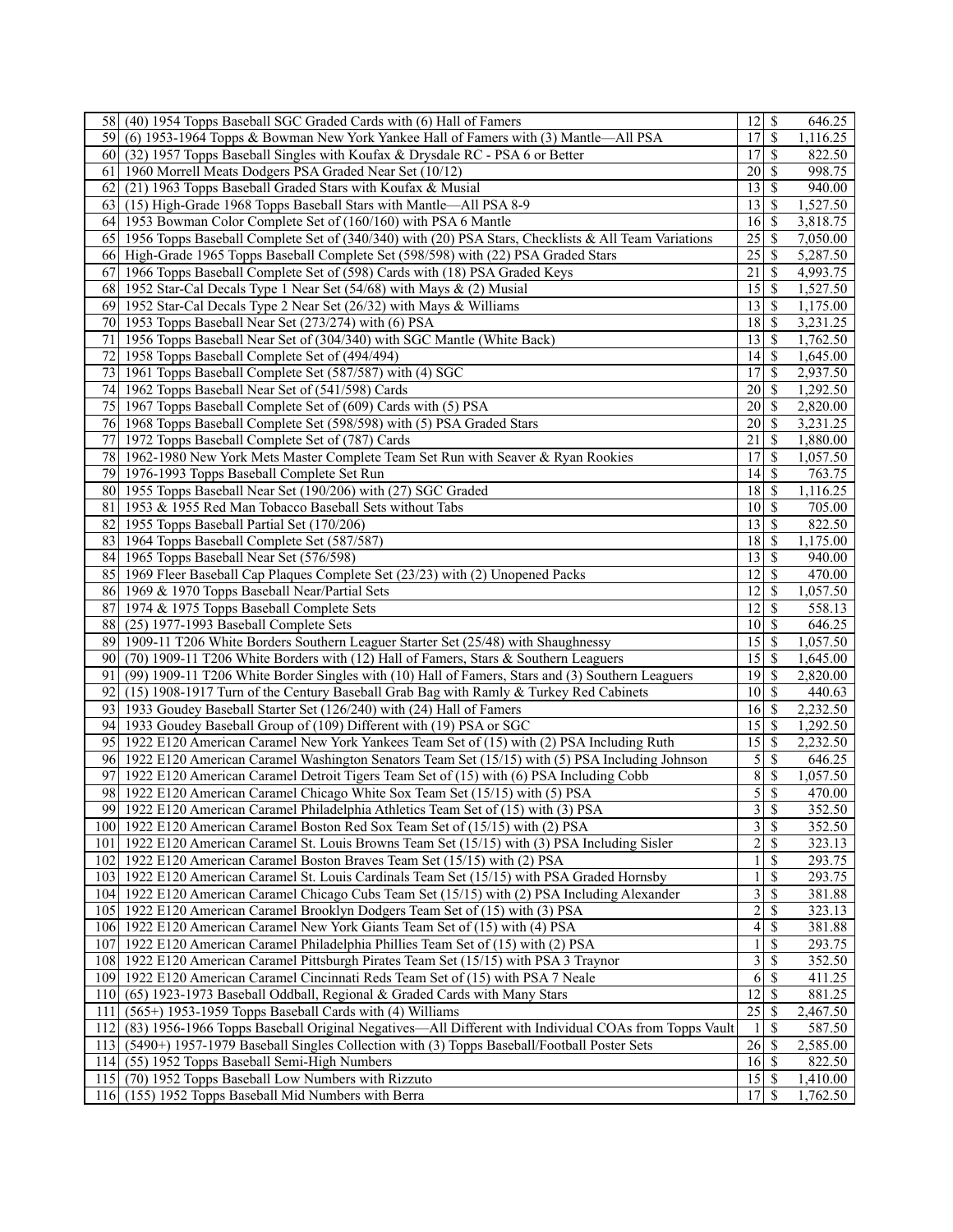| (281) 1953 Topps Baseball Singles with (43) High Numbers—Loaded<br>117 <sub>1</sub>                     |                    | $9$ \ $\frac{1}{3}$ | 1,292.50                 |
|---------------------------------------------------------------------------------------------------------|--------------------|---------------------|--------------------------|
| (112) 1953-1955 Bowman Baseball Cards with Many Stars Including Mays & Mantle<br>118                    | 11                 | <sup>\$</sup>       | 881.25                   |
| 119 (780+) 1958 Topps Baseball Cards with Several Stars including Mantle                                | 22                 | \$                  | 3,231.25                 |
| <b>120</b><br>(4) 1911-1950s Vintage New York Baseball Collection with T205 Mathewson                   |                    | \$                  | 352.50                   |
| 121<br>(320) 1950-1952 Bowman Baseball Cards                                                            | 12                 | \$                  | 822.50                   |
| (87) 1952 Topps Baseball Singles with (16) SGC including Snider<br>122                                  | 12                 | \$                  | 705.00                   |
| 123 1953 Topps #82 Mickey Mantle & #244 Willie Mays                                                     | 12                 | S                   | 763.75                   |
| 124 (41) 1953 Topps Baseball Starter Set with Stars & High Numbers                                      | 12                 | \$                  | 705.00                   |
| 125 (17) 1955-1956 Robert Gould All Stars & Dairy Queen Statues with (2) Cards                          | 5                  | \$                  | 235.00                   |
| 126 (765+) 1957 Topps Baseball Singles with Mays, B. Robinson & F. Robinson RC                          | 22                 | \$                  | 2,820.00                 |
| (425+) 1957-1967 Topps Baseball High Numbers<br>127                                                     | 10 <sup>1</sup>    | <sup>\$</sup>       | 998.75                   |
| 128 1959 and 1960 Topps Baseball Partial Sets With Many Stars                                           | 17                 | <sup>\$</sup>       |                          |
|                                                                                                         |                    |                     | 1,762.50                 |
| 129 1962 and 1964 Topps Baseball Partial Sets                                                           | 21                 | \$                  | 998.75                   |
| 130<br>(32) 1960-1973 Topps Roberto Clemente Collection                                                 | 9                  | \$                  | 705.00                   |
| 131<br>(18) 1959-1969 Topps Aaron, Banks, Mantle and Mays Cards                                         | 12                 | \$                  | 705.00                   |
| 132 (428) 1955-1985 Topps & Bowman Baseball Singles with Many Stars including (2) Mantle                | 15                 | \$                  | 1,292.50                 |
| 133 (1175) 1964-1967 Topps Baseball Cards with (2) Partial/Starter Sets                                 | 23                 | \$                  | 3,818.75                 |
| 134 (234) 1953-1961 Topps Baseball Group with PSA 8 Mantle                                              | 14                 | \$                  | 881.25                   |
| 135 (2500+) 1955-1969 Topps/Bowman Baseball Singles                                                     | 18                 | \$                  | 1,527.50                 |
| 136 $(2100+)$ 1963 Topps Baseball Singles                                                               | 16                 | \$                  | 822.50                   |
| (3) 1966-1968 Topps Baseball Partial/Starter Sets<br>137                                                | 13                 | $\mathcal{S}$       | 822.50                   |
| 138 (1875+) 1959-1972 Baseball Shoebox Collection with Ryan RC                                          | 18                 | \$                  | 881.25                   |
| 139 1970 and 1971 Topps Baseball Partial Sets                                                           | 16                 | \$                  | 998.75                   |
| 140 <sup> </sup><br>$(2750+)$ 1962-1974 Topps Baseball Singles                                          | <sup>10</sup>      | S                   | 646.25                   |
| (4000+) 1962-2007 New York Mets Baseball Card Collection with Many Team Sets<br>141                     | 9                  | \$                  | 470.00                   |
| 142 (4) 1960s Baseball Display Boxes with Topps and Leaf                                                | $\vert 0 \vert$    | \$                  | $\overline{\phantom{a}}$ |
| 143 (11) 1968 & 1969 Topps Baseball Wax Display Boxes                                                   | 8                  | \$                  | 499.38                   |
| 144 (11) 1971 Topps Baseball Fourth Series Cello Packs with Display Box                                 | 21                 | \$                  | 11,162.50                |
|                                                                                                         | 17                 | \$                  |                          |
| 145 1981 & 1983 Topps Baseball Vending Cases                                                            |                    |                     | 1,645.00                 |
| 146 (73) 1990-2002 Unopened Baseball Wax Boxes & Small Sets                                             |                    |                     | 940.00                   |
| 2008 Upper Deck Goudey Babe Ruth Cut Autograph 1/1<br>1471                                              | 12                 | \$                  | 5,581.25                 |
| 148 1999 Sports Illustrated Greats of the Game Baseball Complete Set (80) Autographs with Extra Jackson | 20 <sup>2</sup>    | \$                  | 1,645.00                 |
| 149<br>(5) 2000-2006 Mickey Mantle Jersey/Bat Cards-All BGS/PSA Gem Mint                                | 5                  | <sup>\$</sup>       | 440.63                   |
| 150<br>(360+) Modern Baseball Certified Autograph/Game-Used/Insert Collection with Many Hall of Famers  | 24                 | \$                  | 2,467.50                 |
| (365) Modern Multi-Sport Certified Auto/Game-Used/Inserts<br>151                                        | 11                 | -\$                 | 705.00                   |
| (3550+) Modern Baseball Certified Autograph/Jersey/Insert Hoard<br>152                                  | $16 \mid$ \$       |                     | 2,232.50                 |
| 153 1997 Donruss Signature Notable Nicknames & 1998 Donruss Significant Signatures Complete Signed Sets |                    |                     | 1,645.00                 |
| 154 (209) 2003 Topps Tribute Contemporary & All-Star Singles with (59) Relics                           | 17                 | \$                  | 528.75                   |
| 155 (1080+) 2003 SP Legendary Cuts Baseball Group with Game Used/Autos                                  | 6                  | \$                  | 246.75                   |
| 156 (14) Modern Multi-/Non-Sport Certified Autograph Cards                                              | 12                 | <sup>\$</sup>       | 411.25                   |
| 157 1997 Leaf Signature Edition Football Near Set of (106/108) 8x10 Cards                               | 16                 | \$                  | 705.00                   |
| 158 (314) 1996-97 Skybox Premium Autographics Basketball Singles with (13) Blue Ink Variations          | $\overline{21}$ \$ |                     | 881.25                   |
| 159 (218) 1997-98 Skybox Premium Autographics Basketball Inserts with (5) Blue Ink Variations           | $18\overline{3}$   |                     | 646.25                   |
| 160 1998-99 Skybox Premium Autographics Basketball Near Set of (121/139) Cards                          | 4                  | <sup>\$</sup>       | 587.50                   |
| (112) Multi-Sport Modern Certified Auto/Jersey/Insert Collection-Loaded<br>161                          |                    |                     | 1,645.00                 |
| (1150+) Modern Multi-Sport Certified Auto/Jersey/Insert Collection<br>162                               | 14                 | - \$                | 2,232.50                 |
| (234) Modern Basketball Certified Autograph/Game-Used/Insert Collection<br>1631                         | 16                 | \$                  | 822.50                   |
| 164 (3600+) Modern Basketball Certified Autograph/Game-Used/Insert Hoard                                |                    |                     | 881.25                   |
| 165 (100) Modern Hockey Certified Auto & Game-Used Collection with Gretzky & Lemieux Autos              | 20                 | \$                  | 1,292.50                 |
| 166 (1675+) Modern Hockey Certified Autograph, Game-Used and Insert Singles                             | 24                 | S                   | 1,762.50                 |
| 1867 Playing Ball Original Baseball Watercolor by Norris<br>167                                         | 9                  | \$                  | 940.00                   |
| 168                                                                                                     | 8 <sup>1</sup>     | \$                  | 822.50                   |
| 1910 Roanoke Tigers Team Composite Photo Display With Shaughnessy                                       |                    |                     |                          |
| 169<br>Lou Gehrig "The Pride of the Yankees" Bronze Statue                                              | 8 <sup>1</sup>     | S                   | 1,997.50                 |
| 170 <sup> </sup><br>1961 Maris-Mantle "Home Run Twins" Children's Cap                                   | $\vert 0 \vert$    | \$                  |                          |
| 171<br>(2) Oriole Park at Camden Yards Gate Plates                                                      | 12                 | \$                  | 822.50                   |
| (2) Baltimore Orioles Flags Flown Over Camden Yards<br>172                                              | 7                  | \$                  | 822.50                   |
| 173 Late-1800s/Early-1900s Baseball-Themed Watch Fob and Jewelry Lot of (7)                             |                    | 5s                  | 223.25                   |
| 174 (3) Vintage Baseball Items with Large Navy B18 Quilt & Ruth                                         |                    | $\overline{0 S}$    | $\overline{\phantom{a}}$ |
| 175 (2) Vintage 1927 Stephenson News Broadsides with Ruth, Jones and the World Series                   | 0                  | \$                  | $\overline{\phantom{a}}$ |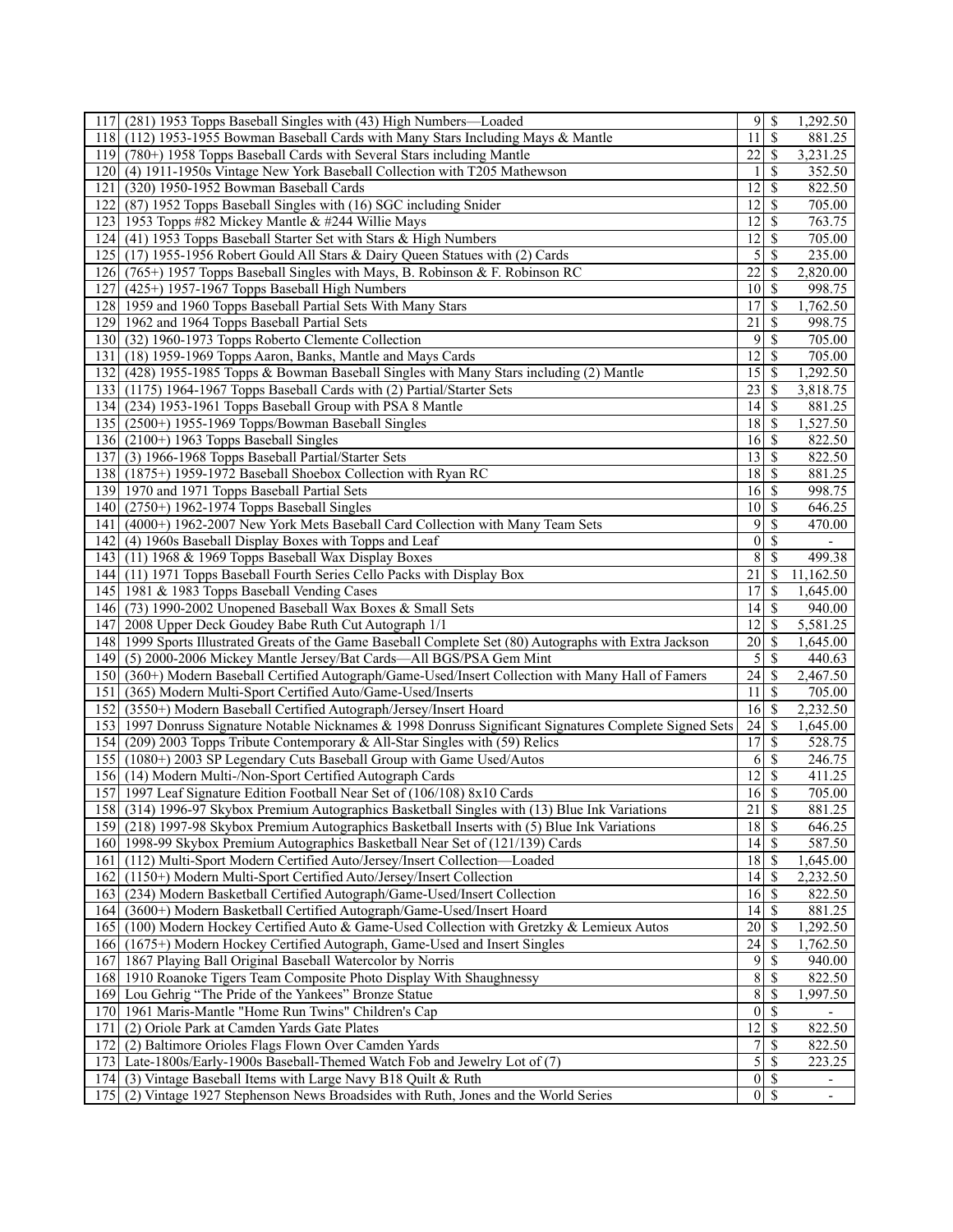| 176 Vintage Baseball Equipment Lot With Gloves, Catcher's Mask and Early Scorers               |                          | $0 \mid S$               | $\overline{\phantom{a}}$     |
|------------------------------------------------------------------------------------------------|--------------------------|--------------------------|------------------------------|
| 177 Lou Gehrig 1930s Hillerich & Bradsby Mini-Bat With Vintage Mini-Pennant                    | 6 <sup>1</sup>           | $\overline{\mathcal{S}}$ | 258.50                       |
| 178 (11) 1920s-30s Original Photos & Rosters from Ad Liska Estate                              | 3                        | $\mathcal{S}$            | 141.00                       |
| 179 1927 Babe Ruth/Lou Gehrig Barnstorming Program                                             | 17                       | \$                       | 646.25                       |
| 180 Circa 1968 Fedtro Mickey Mantle Megaphone in Original Box                                  | $\boldsymbol{0}$         | $\mathcal{S}$            | $\qquad \qquad \blacksquare$ |
| 181<br>(2) 1950s Jacmar Baseball Games with Ashburn Error Box                                  | $\mathbf{0}$             | $\mathcal{S}$            | $\overline{\phantom{a}}$     |
| 182 Richie Ashburn Treasure Chest Collection                                                   | $\overline{5}$           | \$                       | 164.50                       |
| 183 (60+) Programs, Photos and Flats with Ashburn Concentration                                | 9                        | \$                       | 323.13                       |
|                                                                                                |                          |                          | 199.75                       |
| 184 Eclectic Richie Ashburn Collection with Golf Awards                                        | $\overline{c}$           | \$                       |                              |
| 185 Interesting Richie Ashburn & Philadelphia Lot of (40+)                                     | $\overline{c}$           | \$                       | 199.75                       |
| 186 Large Lot of Richie Ashburn Ephemera with 1940 Photo Clipping                              | $\overline{\mathcal{L}}$ | $\mathcal{S}$            | 152.75                       |
| 187 Richie Ashburn Autograph Collection of (27)                                                | 9                        | $\overline{\mathcal{S}}$ | 998.75                       |
| 188 1928 Baseball Signed by (6) With Ruth, Ruppert, Gehrig, Hornsby and Full JSA               |                          | \$                       | 7,637.50                     |
| 189 1955 World Champion Brooklyn Dodgers Team-Signed Ball With Full JSA                        | 4                        | \$                       | 3,818.75                     |
| 190 1963 World Champion Los Angeles Dodgers Team-Signed Baseball with (28) Signatures—Full JSA | 18                       | -\$                      | 998.75                       |
| (11) 500 Home Run Club Signed Baseballs With Mantle, Mays and Williams<br>191                  | 18                       | \$                       | 998.75                       |
| 192 (12) PSA-Graded Signed Baseballs With Koufax, Mays and T. Williams - All 8.5 or Better     | 17                       | -\$                      | 1,057.50                     |
| 193 (21) Baseball Hall of Famer/Star Single-Signed Baseballs with Clemente                     | 20                       | -\$                      | 1,175.00                     |
| 194 (25) Single-Signed Baseballs With Mantle, Aaron and Mays                                   | 17                       | <sup>\$</sup>            | 1,410.00                     |
| 195 (45) Single-Signed Hall of Fame Baseballs With Aaron, Mays and Mathews                     | 25                       | -\$                      | 1,997.50                     |
| 196 Sandy Koufax Single-Signed Baseball - PSA/DNA Gem Mint 10                                  | 4                        | <sup>\$</sup>            | 558.13                       |
| 197   1954 New York Yankees Team-Signed Ball with (24) Signatures including Mantle—Full JSA    | $\overline{7}$           | $\overline{\mathcal{S}}$ | 587.50                       |
| 198 1950s-1960s Multi-Signed Baseball With T. Williams, Paige and Full JSA                     | 11                       | \$                       | 323.13                       |
| 199 1961 Los Angeles Dodgers Team-Signed Baseball with (25) Signatures—Full JSA                | 4                        | \$                       | 270.25                       |
| 200 Multi-Signed Baseball with (5) Signatures including Thurman Munson-Full JSA                | 10                       | $\mathcal{S}$            | 411.25                       |
| 201 6000 Total Bases Signed Baseball With Aaron, Mays, Musial and Full JSA                     | 9                        | $\mathcal{S}$            | 381.88                       |
| 202<br>500 Home Run Club Multi-Signed Baseball with (11) Signatures—Full JSA                   | 9                        | $\overline{\mathcal{S}}$ | 646.25                       |
|                                                                                                | 4                        | <sup>\$</sup>            | 270.25                       |
| 203 Perfect Game Pitchers Multi-Signed Baseball with (10) Signatures including Koufax          |                          |                          |                              |
| 204 (2) Multi-Signed Hall of Fame Baseballs With Kuhn, Ruffing and Full JSA                    | 4                        | \$                       | 381.88                       |
| 205 1938 St. Louis Browns & 1953 Baltimore Orioles Team-Signed Balls                           | 6                        | $\mathcal{S}$            | 246.75                       |
| 206 Willie, Mickey and The Duke Single-Signed Baseballs                                        | 14                       | $\mathcal{S}$            | 587.50                       |
| 207 (12) Stan Musial Single-Signed OML Baseballs                                               | 20                       | $\overline{\mathcal{S}}$ | 705.00                       |
| 208 (13) 3000 Hit Club Single-Signed Baseballs With Aaron, Mays and Musial                     | 9                        | <sup>\$</sup>            | 646.25                       |
| 209 (31) Hall of Famer Single-Signed Baseballs With (2) Gomez, (2) Terry and (5) Reese         | 23                       | \$                       | 2,232.50                     |
| 210 (35) Hall of Famer Single-Signed Baseballs With (5) Different Players                      | 18                       | - \$                     | 822.50                       |
| (62) Single-Signed Baseballs With Larsen and Thome<br>211                                      | 29                       | $\mathcal{S}$            | 1,645.00                     |
| 212 Single- & Multi-Signed Bat and Ball Lot of (12) With Mays, Musial and McCovey              | 18                       | S                        | 998.75                       |
| 213 Albert Pujols Single-Signed UDA Bat & Ball                                                 | $10 \mid S$              |                          | 998.75                       |
| 214 Multi-Signed Bat With (40) Signatures Including Rizzuto, Mathews and Full JSA              | 8                        | -S                       | 705.00                       |
| 215 All-Time Leaders Signed Bat With Aaron, Ripken, Rose, Ryan and Full JSA                    | 5                        | <sup>\$</sup>            | 411.25                       |
| 216 Willie Mays Single-Signed Bat                                                              | $\boldsymbol{2}$         | \$                       | 246.75                       |
| 217 Ted Williams Signed Bat With Full JSA                                                      | $\overline{19}$          | $\overline{\mathcal{S}}$ | 1,410.00                     |
| 218 (2) Multi-Signed Hall of Fame Bats With Aaron, Musial and Full JSA                         | 11                       | $\overline{\mathcal{S}}$ | 705.00                       |
| 219 (3) Signed Cooperstown Bat Co. Bats With Reese, Yastrzemski and T. Williams                | 9                        | -\$                      | 822.50                       |
| 220 (4) Multi-Signed Bats With Ashburn, Ferrell and Rizzuto                                    | 11                       | \$                       | 528.75                       |
| (7) Single-Signed and Team-Signed Angels Bats With 2002 World Champions<br>221                 | 4                        | -\$                      | 211.50                       |
| 222<br>(10) Single-Signed Hall of Famer/Superstar Bats                                         | 21                       | $\mathcal{S}$            | 822.50                       |
| 223<br>Ty Cobb 1924 Handwritten Letter With World Series Content and Full JSA                  | $10 \mid S$              |                          | 499.38                       |
| 224 Walter Johnson 1927 Signed Letter From 20th Anniversary of Debut                           | 5                        | S                        | 1,116.25                     |
|                                                                                                |                          |                          |                              |
| 225 1939 Alabama vs. Fordham Ticket Stub Signed by Babe Ruth—BGS/JSA 9                         | 15                       | -S                       | 2,937.50                     |
| 226 (2) 1963 Joe Pepitone Signed Items With Contract and Letter With World Series Content      | $\vert 0 \vert$          | -\$                      |                              |
| 227<br>Mickey Mantle Signed 1951 New York Yankees Cooperstown Collection Jersey With Full JSA  | $\overline{19}$          | -\$                      | 2,467.50                     |
| 228 Hank Aaron Signed, Framed 1957 UDA Milwaukee Braves Mitchell & Ness Jersey                 | 14                       | l \$                     | 646.25                       |
| 229 Framed World Series MVPs Jersey Signed by (40) LE/50 – Steiner                             | 21                       | -\$                      | 1,645.00                     |
| 230 Home Plate Signed by (11) 500 Home Run Club Members With Mantle, Williams and Full JSA     | 11                       | -\$                      | 763.75                       |
| 1947 Ty Cobb Dual-Signed Check with Full JSA<br>231                                            |                          | <sup>\$</sup>            | 998.75                       |
| 232<br>(12) Baseball Hall of Fame Autographed Flats with JSA Hoyt Photo                        |                          | <sup>S</sup>             | 235.00                       |
| 233 Roy Campanella Signed Dodgers Jersey With Full JSA                                         | $\overline{19}$ \$       |                          | 705.00                       |
| 234   1930s Newspaper Photo Signed by J. DiMaggio, Lazzeri and Crosetti - SGC Slabbed          | $\overline{9}$           | -S                       | 587.50                       |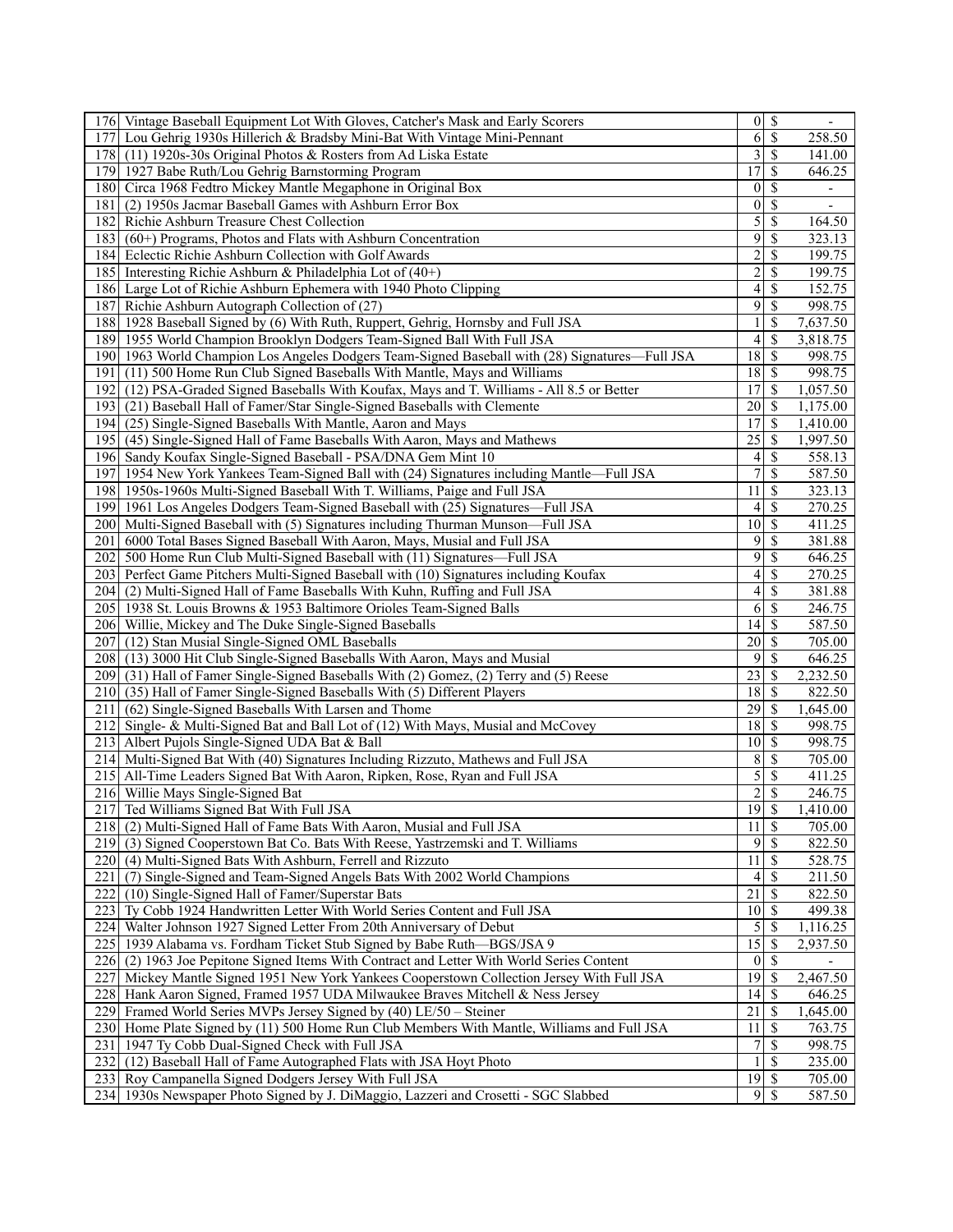|      | 235 Mickey Mantle Autographed Limited Edition Salvino Statue                                        |                                |               | 470.00                   |
|------|-----------------------------------------------------------------------------------------------------|--------------------------------|---------------|--------------------------|
|      | 236 (5) Baseball Autographed Items with DiMaggio, Griffey Jr. and Ripken                            | $\overline{10}$ \$             |               | 558.13                   |
| 237  | Mickey Mantle Signed Greer Johnson Collection Catalog With Full JSA                                 | 0 <sup>1</sup>                 | <sup>\$</sup> | $\overline{\phantom{a}}$ |
|      | 238 Mickey Mantle Single-Signed 8x10 Photo & Baseball with Full JSA                                 | 11                             | S             | 528.75                   |
|      | 239 (20) Baseball Autographed Books with Mantle & Mays                                              | 17                             | <sup>\$</sup> | 587.50                   |
|      | 240 (13) Mostly Baseball Autographed Items with (3) Jeter, Mays & Bonds                             | 15                             | \$            | 940.00                   |
|      |                                                                                                     |                                |               |                          |
| 241  | (7) Baseball Hall of Famer Signed Larger Cards with (6) Perez-Steele Great Moments-PSA/DNA Authent  | 8                              | S             | 282.00                   |
|      | 242 1985-1997 Perez-Steele Great Moments Series 1-9 Set (108/108) with (70) Autographed—All PSA/DNA | $\overline{15}$                | \$            | 4,700.00                 |
|      | 243 1953 Bowman Color #59 Mickey Mantle PSA/DNA 5 with Early Autograph                              | 27                             | S             | 5,875.00                 |
|      | 244 1969 New York Mets Team-Signed Photograph With Ryan, Seaver, Hodges and Full JSA                | $\overline{3}$                 | S             | 528.75                   |
|      | 245 Jimmie Foxx Signed 1939 Goudey Premium With Full JSA                                            | 12                             | S             | 763.75                   |
|      | 246 (38) Signed 1980 Baseball Immortal Cards With Mantle and T. Williams - All PSA                  | 4                              | \$            | 1,057.50                 |
|      | 247 1980s-Present Autographed Baseball Card Hoard of (4500+)                                        | 22                             | \$            | 1,997.50                 |
|      | 248 J. DiMaggio, Mantle and T. Williams Signed Yellow Hall of Fame Plaque Postcards - All SGC       | $\left 4\right $               | \$            | 440.63                   |
|      | 249 (5) Signed Yellow HOF Plaque Postcards With DiMaggio, (2) Mantle and (2) T. Williams - All PSA  | $\boldsymbol{8}$               | \$            | 763.75                   |
|      | 250 (7) Signed Yellow HOF Plaque Postcards With Dean and DiMaggio - All BVG Slabbed                 | $\vert$                        | \$            | 470.00                   |
|      | 251 (4) Baseball Hall of Fame Autographed Reprint PSA/DNA Cards with 1952 Topps Mantle              | 14                             | \$            | 440.63                   |
|      | 252 (8) 1953-1958 Topps & Bowman Baseball Star Signed Cards—All PSA/DNA                             | 8 <sup>1</sup>                 | \$            | 352.50                   |
|      | 253 (8) 1979-1982 TCMA Baseball Hall of Fame Signed PSA/DNA Cards                                   | 7                              |               | 293.75                   |
|      |                                                                                                     |                                | \$            |                          |
|      | 254 Roy Campanella Framed Cut Signature Display With Full JSA                                       | $\vert 4 \vert$                | S             | 293.75                   |
| 255  | (4) Pittsburgh Pirates Hall of Famer Cut Signatures With Carey, Kiner and Waner Brothers            | $\left 4\right $               | \$            | 282.00                   |
|      | 256 (8) Yellow HOF Plaque Postcards With Hartnett, Drysdale and Combs - All PSA/DNA                 | $6\overline{6}$                | \$            | 558.13                   |
| 257  | Brooklyn Dodgers Signed Flats With Reese and Snider                                                 | 6                              | \$            | 293.75                   |
| 258  | (4) Mickey Mantle & Joe DiMaggio Signed 8x10 Photographs with Full JSA                              | 17                             | \$            | 881.25                   |
|      | 259 Cy Young Signed Photograph With Full JSA                                                        | 10 <sup>1</sup>                | S             | 998.75                   |
|      | 260 Roger Maris Signed Photo With Full JSA                                                          | 9                              | \$            | 411.25                   |
|      | 261   1969 Mets Framed 16x20 Signed by (24) with Ryan - Steiner                                     | 10 <sup>1</sup>                | S             | 470.00                   |
|      | 262 (230+) Autographed Baseball 8x10 Photos With Many Hall of Famers                                | 18                             | S             | 1,292.50                 |
|      | 263 Mickey Mantle Single-Signed Gallo 8x10 Print with No. 7 Inscription-Full JSA                    | 7                              | \$            | 411.25                   |
|      | 264 Mickey Mantle Signed Original Artwork With Full JSA                                             | $\overline{\mathbf{3}}$        | S             | 258.50                   |
|      | 265 Mickey Mantle Signed Poster with HOF 1974 Inscription – Steiner                                 | $\overline{3}$                 | \$            | 258.50                   |
|      | 266 1947-1949 Boston Braves Game-Worn Ensemble                                                      | 0                              | \$            |                          |
|      |                                                                                                     | $\vert 0 \vert$                | \$            |                          |
|      | 267 Hank Bauer 2003 Signed and Worn New York Yankees Old-Timers Day Home Uniform                    |                                |               | $\overline{\phantom{a}}$ |
|      | 268 Bernie Williams 1998 New York Yankees Game-Worn Road Ensemble With World Series Jersey          | 17                             | \$            | 1,410.00                 |
|      | 269 Bernie Williams Game-Used Glove                                                                 | 12                             | S             | 1,410.00                 |
|      | 270 Roger Maris 1964 Hillerich & Bradsby Game-Used Bat - PSA/DNA 8.5                                | $\vert 5 \vert$                | \$            | 4,112.50                 |
|      | 271 Hanley Ramirez Game-Used Lot With Bat, Pants, Cap and Batting Gloves                            | $\overline{5}$                 | \$            | 763.75                   |
|      | 272 Joey Votto 2007 Debut Season Signed Game-Used Bat - PSA/DNA GU-9                                | 12                             | \$            | 763.75                   |
|      | 273 Willie McCovey 1968-1970 Game-Ready Bat With Full PSA/DNA                                       | 9                              | \$            | 763.75                   |
|      | 274 Johnny Bench 1977 Professional Model Bat With Full PSA/DNA                                      | $\overline{3}$                 | S             | 352.50                   |
|      | 275 Thurman Munson 1977-1979 Game-Ready Bat With Full PSA/DNA                                       | 11                             | <sup>\$</sup> | 822.50                   |
|      | 276 Wade Boggs 1981-1983 Signed Game-Used Bat - PSA/DNA GU 8.5                                      | $\overline{14}$ \$             |               | 705.00                   |
|      | 277 Don Mattingly 1989 Game-Used Bat With Full PSA/DNA                                              | $\overline{18}$ $\overline{5}$ |               | 881.25                   |
|      | 278 Kirby Puckett 1991-1992 Game-Used Bat - PSA/DNA GU 9                                            | 19 <sup> </sup>                | S.            | 1,175.00                 |
|      | 279 Ken Griffey, Jr. 1997-1998 Game-Used Bat - PSA/DNA GU 9                                         | $13 \mid$ \$                   |               | 1,410.00                 |
|      | 280 Tony Gwynn 1997-1998 Game Used Bat - PSA/DNA GU 9.5                                             | 15                             | <sup>\$</sup> | 705.00                   |
|      |                                                                                                     |                                |               |                          |
| 281  | Mark McGwire 1998 Game-Used Bat From Record-Breaking 1998 Season - PSA/DNA GU 8                     | 11                             | S             | 1,057.50                 |
|      | 282 Alex Rodriguez 1998-1999 Game-Used Bat With Full PSA/DNA                                        | 12                             | S             | 440.63                   |
| 2831 | Sammy Sosa 1999 Signed Game-Used Bat - PSA/DNA GU 8                                                 | 12 <sup>1</sup>                | S             | 998.75                   |
|      | 284 Frank Thomas 2000 and 2002 Game-Used Bats With Full PSA/DNA                                     | 12                             | S             | 470.00                   |
|      | 285 Manny Ramirez 2002 Signed Game-Ready Bat With Full PSA/DNA                                      |                                | S             | 176.25                   |
|      | 286 Bernie Williams 2002 Game-Used Bat - PSA/DNA GU 8.5                                             | 11                             | <sup>\$</sup> | 470.00                   |
| 287  | Dave Winfield 2002 Game-Used Bat - PSA/DNA GU 9.5                                                   | 17                             | S             | 1,116.25                 |
| 288  | (3) 2000s Boston Red Sox Professional Model Bats With Ortiz, Ramirez, Varitek and Full PSA/DNA      | 10 <sup>1</sup>                | S             | 470.00                   |
| 289  | (6) 1980s-2000s Game-Used/Game-Ready Bats With Dunn and J. Gonzalez                                 | 11                             | S             | 352.50                   |
| 290  | Ryan Zimmerman 2009 Game-Used Bat (PSA/DNA GU 8.5) and Batting Gloves                               | $10 \mid S$                    |               | 470.00                   |
| 291  | (22) 1980s-2000s California/Anaheim Angels Game-Used/Game-Ready Bats With Guerrero and Edmonds      |                                |               | 822.50                   |
|      | 292 (9) 1980s-2000s Game-Worn Angels Jerseys With G. Anderson, Erstad and (2) Glaus                 | 17 <sup>1</sup>                | S             | 1,057.50                 |
|      | 293 Ken Singleton 1983 Baltimore Orioles Game-Worn Home Ensemble                                    | 17 <sup> </sup>                | S             | 1,057.50                 |
|      |                                                                                                     |                                |               |                          |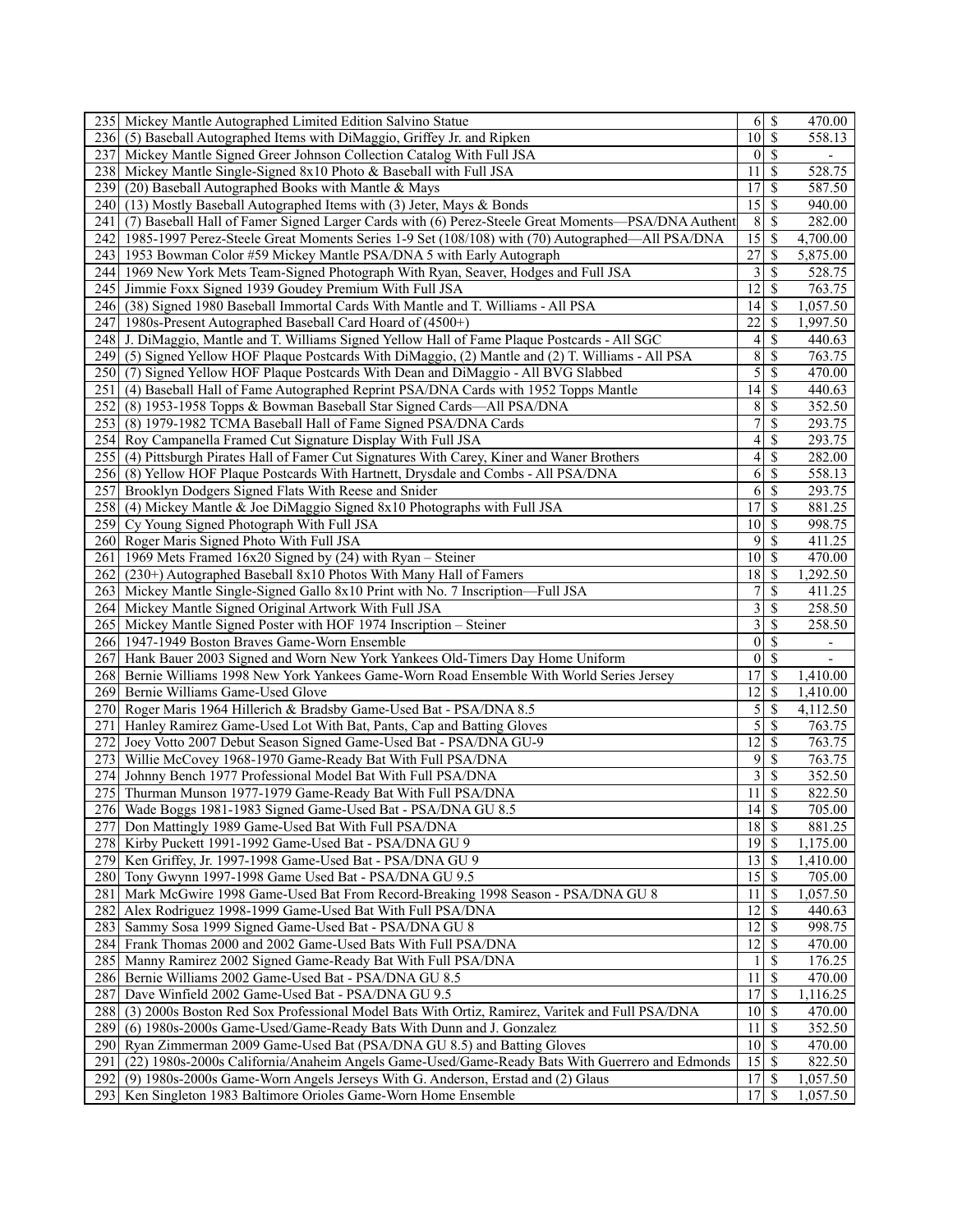|       | 294 (12) Pittsburgh Penguins 2000s Game-Worn Practice Jerseys                                       | $10 \mid$ \$       |               | 470.00                   |
|-------|-----------------------------------------------------------------------------------------------------|--------------------|---------------|--------------------------|
|       | 295 Scottie Pippen Signed Game-Worn Shoes                                                           |                    | S             | 293.75                   |
|       | 296 Rickey Henderson 2002 Game-Used Bat With Full PSA/DNA                                           | 4                  | \$            | 352.50                   |
| 297   | (5) Signed Game-Used Hockey Sticks With Fedorov                                                     | 8                  | \$            | 258.50                   |
|       | 298   2000 Ken Griffey Sr. Game-Worn Coaches Road Jersey                                            | 5                  | \$            | 164.50                   |
|       | 299 2009 Phil Hughes Game-Worn New York Yankees Road Jersey                                         | 13                 | \$            | 352.50                   |
|       | 300 Roger Clemens 2004 New York Yankees Game-Worn Road Pants- Steiner                               | $\vert 0 \vert$    | \$            |                          |
| 301 I | Tino Martinez 1998 New York Yankees Game-Worn Road Pants - Steiner                                  | 5                  | \$            | 270.25                   |
|       | 302 Craig Nettles 1991 New York Yankees Game-Worn Coach's Road Pants - Steiner                      | $\mathbf{0}$       | \$            |                          |
|       | 303 Willie Randolph 2004 New York Yankees Game-Worn Coach's Road Pants - Steiner                    | $\vert 0 \vert$    | \$            |                          |
|       |                                                                                                     |                    |               |                          |
|       | 304 Dave Righetti 1987 New York Yankees Game-Worn Road Pants - Steiner                              |                    | \$            | 117.50                   |
|       | 305 Alfonso Soriano 2002 New York Yankees Game-Worn Road Pants - Steiner                            | $\boldsymbol{0}$   | \$            |                          |
|       | 306 (3) Pairs of 1989-1991 New York Yankees Game-Worn Road Pants - Steiner                          | $\vert 0 \vert$    | \$            | $\overline{\phantom{a}}$ |
| 307   | (3) Pairs of 2004 New York Yankees Game-Worn Road Pants - Steiner                                   | $\mathbf{0}$       | \$            |                          |
|       | 308 (3) 2003-2004 Anaheim Angels Game-Worn Jerseys With Colon, Glaus and F. Rodriguez               | 17                 | \$            | 763.75                   |
|       | 309 (10) NCAA Baseball Game-Used Jerseys with Miami and San Diego State                             | $\overline{c}$     | \$            | 129.25                   |
|       | 310 (20) 1980-2006 Game-Worn College Football Jerseys with Auburn, Miami, Tennessee and Boise State | 9                  | S             | 646.25                   |
|       | 311 1957 Topps Football Complete Set (154/154)                                                      | 17                 | S             | 1,645.00                 |
|       | 312 1958 Topps Football Complete Set (132/132)                                                      | 19                 | \$            | 1,410.00                 |
|       | 313 1960 & 1961 Topps Football Complete/Near Sets                                                   | 7                  | \$            | 705.00                   |
|       | 314 1961 Fleer Football Wallet Pictures Near Set (141/145)                                          |                    | \$            | 235.00                   |
|       | 315 1963 Fleer Football Complete Set of (88) Cards with (9) PSA                                     | 14                 | <sup>\$</sup> | 998.75                   |
|       | 316 1967 Topps Football Complete Set (132/132)--Sharp                                               | 15                 | S             | 1,997.50                 |
|       | 317 1950 Topps Football Felt Back (Brown) Complete Uncut Sheet of (25) Cards                        | 12                 | \$            | 1,527.50                 |
|       | 318 1955 Topps All-American Football Complete Set (100/100)                                         | 21                 | S             | 1,997.50                 |
|       | 319 1962-63 Salada Football Coins Complete Set of (154) with (18) PSA                               | 14                 | S             | 1,880.00                 |
|       | 320 1970 Topps Football Super #3 Bart Starr PSA 10                                                  |                    | <sup>\$</sup> | 470.00                   |
|       | 321 (6,000+) 1953-1989 Football Singles Collection with Jim Brown RC                                | 21                 | \$            | 1,292.50                 |
|       | 322 (310+) 1985-1998 Football Sets and Singles Collection with Many PSA Graded                      | 7                  | \$            | 528.75                   |
|       | 323 (253) 1955 Topps All-American Football Singles with Near & Partial Set                          | 12                 | S             | 1,057.50                 |
|       | 324 (82) 1960-1974 Football PSA Graded Cards                                                        | 12                 | \$            | 998.75                   |
|       |                                                                                                     | 8                  | <sup>\$</sup> | 763.75                   |
|       | 325 1968-1970 Topps Football Complete/Near Set Run                                                  |                    |               |                          |
|       | 326 (4) 1970-1971 Football Oddball Complete/Near Sets with 1970 Topps Super Square Corner Proof     | 17                 | \$            | 1,762.50                 |
|       | 327 1970 & 1971 Topps Football Complete Sets                                                        | 13                 | S             | 558.13                   |
|       | 328 (4) 1975-1984 Topps Football Complete Sets                                                      | 12                 | \$            | 381.88                   |
|       | 329 (15) 1977-1986 Topps Football Complete Sets                                                     | 12                 | \$            | 881.25                   |
|       | 330 (18,000+) 1970-1979 Topps Football Card Hoard                                                   | 15                 | <sup>\$</sup> | $\frac{1}{940.00}$       |
|       | 331   1969 Green Bay Packers Team-Signed Ball With Starr, Jordan and Full JSA                       | 13                 | S             | 705.00                   |
|       | 332 (41) Football Hall of Fame Signed Photos & Flats with Unitas & Nagurski                         | 5                  | S             | 411.25                   |
|       | 333 (42) Football Hall of Fame Index Cards with Nicknames—All PSA/DNA 8-10                          | 14                 | -S            | 763.75                   |
|       | 334 1998 Ron Mix Football Hall of Fame Postcards Complete Set of (116) Autographs                   | 11                 | <sup>\$</sup> | ,292.50                  |
|       | 335 Jerry Rice Signed & Painted Professional Model San Francisco 49ers Helmet With Full JSA         |                    | $0 \mid \$$   |                          |
|       | 336 (1800+) Signed Football Index Cards with (162) Hall of Famers                                   | $\overline{20}$ \$ |               | 1,527.50                 |
| 337   | 1930 Notre Dame Football National Champions Team Photo Signed by (11)                               | 7                  | S             | 352.50                   |
|       | 338 1932 Yale vs. Dartmouth Football Ticket Stub Signed by Pudge Heffelfinger with Full JSA         | 6                  | \$            | 411.25                   |
|       | 339 1937 Philadelphia Eagles Bert Bell/Bill Hewitt Signed Payroll Check—BVG/JSA                     | 14                 | - \$          | 822.50                   |
|       | 340 1948 Washington Redskins Contract Signed by Turk Edwards with Full JSA                          | 7                  | \$            | 881.25                   |
|       | 341 1958 Los Angeles Rams Yearbook Signed by (31) With Gillman, Waterfield and Full JSA             | 6                  | S             | 164.50                   |
| 342   | 1974 Football Hall of Fame Induction Program Signed by (6) With Ewbank and Lane                     |                    | \$            | 235.00                   |
|       | 343   1984 Jim Thorpe FDC Signed by (10) Chicago Bears Including Grange—PSA/DNA Authentic           |                    | \$            | 235.00                   |
| 3441  | (8) 1950s-1960s Football Team-Signed Flats with 1952 Eagles Program                                 | $\overline{0}$     | $\mathcal{S}$ |                          |
|       | 345 (78) Football Hall of Famer Signed Flats with Many Deceased                                     | $\overline{10}$ \$ |               | 440.63                   |
|       |                                                                                                     |                    |               | 998.75                   |
|       | 346 (2) Baltimore Colts Hall of Famers Signed Baseballs With Unitas and Full JSA                    |                    |               |                          |
| 347   | (5) Signed Full-Size Helmets with Unitas, Montana - All Steiner                                     | 20 <sup> </sup>    | S             | 1,527.50                 |
|       | 348 (10) 1970-1994 Football Hall of Famer Signed Cards with Unitas—All PSA/DNA                      | 6                  | <sup>\$</sup> | 411.25                   |
| 349   | (20) Football Hall of Famer Signed Letters with Mara & Unitas                                       | 7                  | \$            | 352.50                   |
|       | 350 (32) Football Hall of Fame PSA/DNA Slabbed Flats                                                |                    | 95            | 646.25                   |
| 351   | (44) Football Hall of Famer Autographed Index Cards with Rozelle-All PSA/DNA 10                     | 11                 | - \$          | 1,057.50                 |
|       | 352 (61) Football Hall of Famer Signed Index Cards with Unitas & Walsh—All PSA/DNA 9                | 15 <sup>1</sup>    | S             | 1,175.00                 |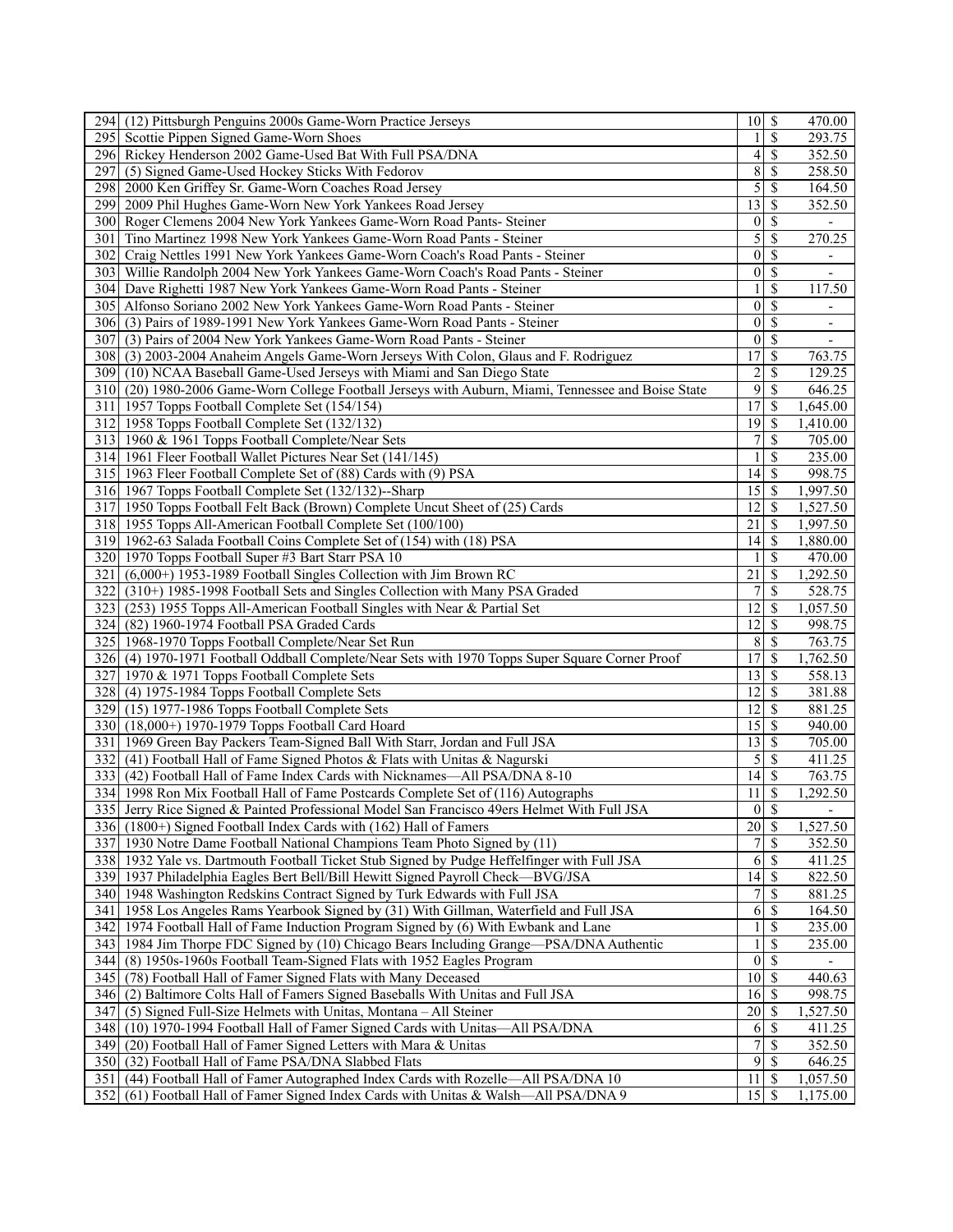| 353 (10) 1961-1977 Football Display Boxes with (8) 1977 Topps Mexican $\&$ (295+) Wrappers       | 1                                 | \$            | 176.25                   |
|--------------------------------------------------------------------------------------------------|-----------------------------------|---------------|--------------------------|
| 354 (20) 2000-2004 Football Unopened Hobby Boxes                                                 | $\overline{13}$                   | l S           | 528.75                   |
| 355 Super Bowl I (Packers vs. Chiefs) Ticket Stub - PSA 4                                        | 8                                 | \$            | 499.38                   |
| 356 Super Bowl II (Packers vs. Raiders) Ticket Stub - PSA 2                                      | 5                                 | \$            | $\overline{411.25}$      |
| 357 Super Bowl III (Jets vs. Colts) Ticket Stub - PSA 4                                          | $\overline{9}$                    | \$            | 528.75                   |
| 358 Super Bowl VI (Cowboys vs. Dolphins) Ticket Stub - PSA 4                                     | 10 <sup>1</sup>                   | \$            | 258.50                   |
| 359 Super Bowl VII (Dolphins vs. Redskins) Ticket Stub - PSA Authentic                           | 8                                 | \$            | 246.75                   |
| 360 Super Bowl XII (Cowboys vs. Broncos) Ticket Stub - PSA 4                                     | $\overline{2}$                    | \$            | 141.00                   |
|                                                                                                  |                                   | \$            | 141.00                   |
| 361 Super Bowl XIII (Steelers vs. Cowboys) Ticket Stub - PSA Authentic                           | $\overline{\mathbf{c}}$           |               |                          |
| 362 Super Bowl XVI (49ers vs. Bengals) Ticket Stub - PSA 4                                       | 1                                 | \$            | 117.50                   |
| 363 Super Bowl XIX (49ers vs. Dolphins) Ticket Stub - PSA 5                                      |                                   | \$            | 117.50                   |
| 364 Super Bowl XX (Bears vs. Patriots) Ticket Stub - PSA 5                                       | $\overline{\mathbf{c}}$           | \$            | 129.25                   |
| 365 Super Bowl XXII (Redskins vs. Broncos) Ticket Stub - PSA 6                                   | $\frac{3}{ }$                     | \$            | 152.75                   |
| 366 Super Bowl XXV (Giants vs. Bills) Ticket Stub - PSA 6                                        | $\vert 0 \vert$                   | \$            |                          |
| 367 Super Bowl XXX (Cowboys vs. Steelers) Ticket Stub - PSA 4                                    | $\vert 0 \vert$                   | \$            |                          |
| 368 Super Bowl XXXVI (Patriots vs. Rams) Ticket Stub - PSA 10                                    | $\overline{2}$                    | \$            | 129.25                   |
| 369 (17) 1960 AFL Inaugural Season Gameday Programs                                              | 21                                | <sup>\$</sup> | 3,525.00                 |
| 370 (50) 1961 AFL Game Day Programs With Complete Home Game Runs For Texans, Raiders and Broncos | 24                                | \$            | 4,406.25                 |
| 371<br>(27) 1962 AFL Gameday Programs                                                            | 16                                | \$            | 1,880.00                 |
| 372 (14) 1966 AFL Gameday Programs                                                               |                                   | S             | 293.75                   |
| 373 (50) 1893-1969 Vintage Football Guides, Programs & Other Publications                        | 20 <sup>2</sup>                   | \$            | 1,175.00                 |
| 374 Super Bowl I Program & Ticket Stub                                                           | 7                                 | <sup>\$</sup> | 705.00                   |
| 375 1967 "Ice Bowl" Green Bay v Dallas Full Ticket PSA 2                                         | 8                                 | \$            | 1,116.25                 |
| 376 1930-1953 Complete Run of (24) Football Annual Illustrated                                   | 4                                 | S             | 352.50                   |
| 377 1943 Washington Redskins vs. Philadelphia-Pittsburgh Steagles Game Program                   | $6 \mid$                          | \$            | 270.25                   |
| 378 1960 Patriots vs. Broncos AFL Inaugural Game Program                                         | 7                                 | \$            | 323.13                   |
| 379 1930s-1970s Football Publications Lot With (2) AAFC 1947 L.A. Dons                           | $6 \mid$                          | \$            | 176.25                   |
|                                                                                                  |                                   |               |                          |
| 380 (7) 1971-1990 Super Bowl Media Guides                                                        | 6                                 | \$            | 223.25                   |
| 381 (37) 1967-2009 Near-Complete Run of Super Bowl Programs                                      | $\overline{9}$                    | \$            | 1,410.00                 |
| 382 (122) 1973-2009 College Bowl Programs With Rose, Orange, Sugar and More                      | 14                                | S             | 881.25                   |
| 383 Late-1800s Annie Oakley Cabinet - SGC 40                                                     | $\left 4\right $                  | \$            | 587.50                   |
| 384 Circa-1892 Buffalo Bill Cody Brisbois Cabinet - SGC 50                                       | 7                                 | S             | 528.75                   |
| 385 1886 N16 Allen & Ginter Natives in Costume Complete Set (50/50)                              | 16                                | \$            | 1,410.00                 |
| 386 (3) 1889 Duke & Kinney Cigarettes Non-Sport Near/Partial Sets                                | 4                                 | S             | 270.25                   |
| 387 (85) 1886-1889 N224 Kinney Military Tobacco Cards from Several Series                        | 5                                 | \$            | 352.50                   |
| 388 (4) 1910-1911 Non-Sport Tobacco Card Complete Sets                                           | $\left 4\right $                  | \$            | 381.88                   |
| 389 (192) 1910s Mogul Cigarettes College Leathers                                                | 7                                 | \$            | 323.13                   |
| 390 (746) Circa 1910s B6 Country Flags with (102) United States                                  | 13                                | \$            | 528.75                   |
| 391   1940 R83 Gum Inc. Lone Ranger Complete Set of (48) Cards                                   | 18                                | S             | 1,410.00                 |
| Circa 1911-1912 S110 "Generals" Large Premium Silk Pillow Top<br>392                             | 4 <sup>1</sup>                    | S             | 763.75                   |
| 393 (183) 1909-1912 Tobacco & Non-Sports Tobacco Cards                                           | $\sqrt{2}$                        | \$            | 246.75                   |
| 394 1952 Topps Look 'N See Partial Set of (97/135) PSA Graded Cards with Ruth & Rembrandt        | $\overline{21}$                   | $\mathcal{S}$ | 3,525.00                 |
| 395   1962 Topps Civil War News Complete Set (88/88)                                             | $\overline{15}$ \ $\overline{\$}$ |               | 646.25                   |
| 396 (7) 1953-1967 Non-Sports Complete/Near Sets with (1400+) 1910s-1969 Singles                  | $\overline{19}$ \$                |               | 1,410.00                 |
|                                                                                                  |                                   |               |                          |
| (7500+) 1970s-1990s Non-Sports Sets & Singles Collection<br>397                                  | $12 \mid$ \$                      |               | 470.00                   |
| 398<br>1950 Topps Hopalong Cassidy High Number Near Set (42/44) with (18) PSA Graded             | 22                                | \$            | 470.00                   |
| 399 1952 Star-Cal Decal Entertainers Display with Original Envelope                              | $\overline{3}$                    | S             | 282.00                   |
| 400 (210+) 1952-1956 Topps Non-Sports Cards with 1956 Davy Crockett Near Set (79/80)             | $\overline{2}$                    | \$            | 188.00                   |
| 401   1890s-1940s Vintage Cigar Box Labels With FDR and Rarities                                 |                                   | \$            | 176.25                   |
| 402<br>(5) Autographed U.S. Presidential Autobiographies With JSA                                | 6                                 | \$            | 381.88                   |
| 403 (17) Signed Political/Presidential Signed Flats Lot with Ike                                 | 7                                 | \$            | 587.50                   |
| 404<br>Celebrity Autograph Collection of (55) with Photographs                                   | $10 \mid S$                       |               | 763.75                   |
| 405<br>Marvin Gaye 1983 Tour Signed Letter With Full JSA                                         | 7 <sup>1</sup>                    | \$            | 528.75                   |
| 406 Music Memorabilia & Record Lot with Signed Johnny & June Carter Photo                        |                                   | \$            | 176.25                   |
| 407<br>John F. Kennedy Signed 1954 Correspondence on U.S. Senate Letterhead - Full JSA           | 12                                | S             | 1,645.00                 |
| Bill Clinton/Al Gore Signed Baseball With Full JSA<br>408                                        | $\frac{4}{ }$                     | \$            | 470.00                   |
| 409 15-inch Snoopy Doll Signed by Charles Schulz with Full JSA                                   |                                   | $\mathcal{S}$ | 587.50                   |
| 410 LOT WITHDRAWN                                                                                |                                   | $0 \mid S$    | $\overline{\phantom{a}}$ |
| (2) GIA Round Brilliant Cut Diamonds<br>411                                                      |                                   | $\sqrt{0}$    |                          |
|                                                                                                  |                                   |               |                          |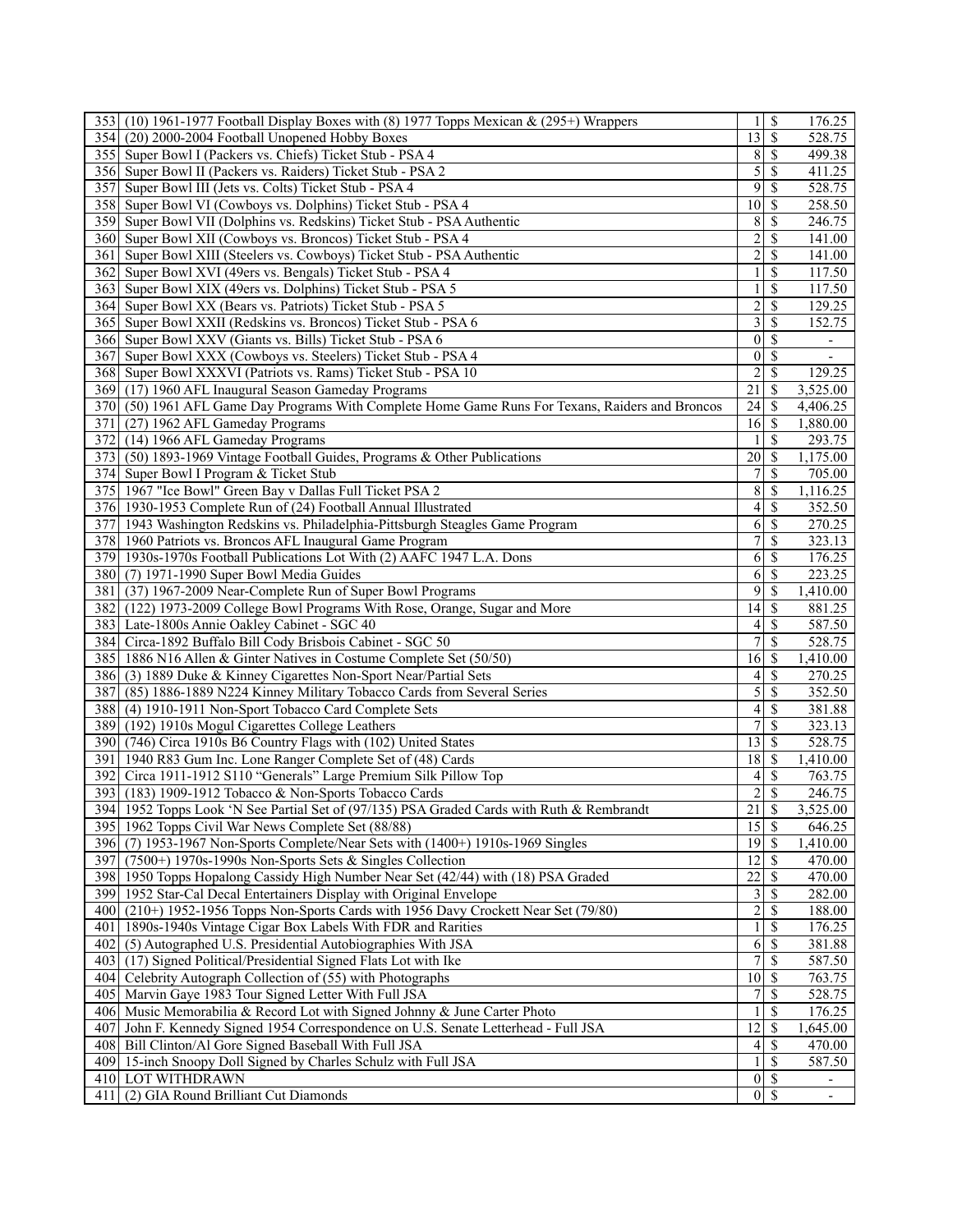|      | 412 1914 Cracker Jack #22 Joe Wood SGC 20                                                               |                         |                          | 352.50                   |
|------|---------------------------------------------------------------------------------------------------------|-------------------------|--------------------------|--------------------------|
|      | 413 1909-10 E97 Briggs Company Lozenge Admiral Schlei (Blank Back) SGC Authentic                        |                         | $5\sqrt{S}$              | 188.00                   |
|      | 414 1921 W516-2-2 #10 Babe Ruth SGC Authentic                                                           | 20                      | S                        | 1,527.50                 |
|      | 415 (3) 1933 George C. Miller Cancelled Samples—All PSA Authentic                                       | 7                       | \$                       | 235.00                   |
|      | 416 1948-49 Leaf #165 Dale Mitchell SP Wrong Back (Hoot Evers)-SGC 30                                   | $\overline{\mathbf{3}}$ | S                        | 176.25                   |
|      | 417 1956 World Series Yankee Stadium Credential - PSA "Authentic" - Larsen PG                           | 10 <sup>1</sup>         | \$                       | 270.25                   |
|      | 418 June 29, 1961 Connie Mack Stadium Ticket Stub From Willie Mays 3-Homer Game - PSA 5                 |                         | S                        | 235.00                   |
|      | 419 1969 World Series Game 3 Shea Stadium Full Ticket - PSA 5                                           | $\overline{12}$         | \$                       | 528.75                   |
|      | 420 (4) 2000-2010 Cal Ripken Jr. Graded Modern Jersey/Autos & 3,000 Hit Ticket—All PSA 10               | 6                       | \$                       | 258.50                   |
|      | 421 Late-1800s Orioles Team Cabinet Photograph                                                          | 10 <sup>1</sup>         | S                        | 352.50                   |
|      | (2) 1899-1900 The Sporting News M101-1 Supplements Griffin and Tannehill                                |                         | <sup>\$</sup>            |                          |
| 4221 |                                                                                                         | 4 <sup>1</sup><br>17    |                          | 152.75                   |
|      | 423 (2) 1910 T209-1 Contentnea Color McGeehan & Walsh                                                   |                         | S                        | 352.50                   |
|      | 424   1925 World Series Game 4 Ticket Stub (Only Walter Johnson Postseason Shutout)                     | 61                      | S                        | 176.25                   |
|      | 425 (4) 1930s George Burke Photos of Baseball Hall of Famers Including Foxx                             | $\vert 0 \vert$         | \$                       | $\overline{\phantom{0}}$ |
|      | 426 1927 Babe Ruth Argentina Premium                                                                    |                         | \$                       | 176.25                   |
|      | 427 1930s-1940s Rare Pittsburgh Pirates Pennant                                                         | $\overline{2}$          | \$                       | 129.25                   |
|      | 428   1959 National League All-Stars Scroll-Style Pennant - Very Rare                                   | 14                      | <sup>\$</sup>            | 411.25                   |
|      | 429 (2) Rare 1940s-1950s Pittsburgh Pirates Pennants                                                    | 9                       | \$                       | 211.50                   |
|      | 430 (2) 1960 Pittsburgh Pirates National League Champions Pennants                                      | 3                       | \$                       | 141.00                   |
|      | 431 (4) Pittsburgh Pirates Scroll Pennants                                                              | $6\overline{6}$         | \$                       | 188.00                   |
|      | 432 (10) Pittsburgh Pirates Pennants With Tougher Versions                                              | 15                      | \$                       | 352.50                   |
|      | 433 1930s-1970s Brooklyn/Los Angeles Dodgers Publications Lot                                           |                         |                          | 164.50                   |
|      | 434 1954 Topps #128 Hank Aaron Rookie                                                                   | 13                      | \$                       | 470.00                   |
|      | 435 1961 Golden Press Hall of Fame Baseball Stars Complete Album of (33)                                | 6                       | S                        | 352.50                   |
|      | 436 1971 O-Pee-Chee Baseball Starter Set (500/752) with Wrapper                                         | 16                      | S                        | 705.00                   |
|      | 437 Tampa Bay Rays 2008 Visitors On-Deck Circle From Yankee Stadium                                     | 8                       | <sup>\$</sup>            | 246.75                   |
|      | 438 Jimmie Foxx Cut Autograph--PSA/DNA 8                                                                | 11                      | S                        | 822.50                   |
|      | 439 1944 Connie Mack Day Signed Ticket Stub with Full JSA                                               | 13                      | S                        | 258.50                   |
|      | 440   Mickey Mantle Single-Signed Baseball With "HOF '74" Inscription and Full JSA                      | $\mathcal{S}$           | S                        | 998.75                   |
| 441  | 1973 Hall of Fame Induction Signed Baseball With (18) Including Kuhn, Musial, Greenberg and Full JSA    | 12                      | S                        | 381.88                   |
|      | 442 1975 Baltimore Orioles Team-Signed Baseball With Palmer, Weaver, B. Robinson and Full JSA           | 6                       | \$                       | 188.00                   |
|      |                                                                                                         | $\overline{5}$          | S                        | 235.00                   |
|      | 443   "3500 Club" Baseball Signed by Aaron, Mays and Murray                                             |                         |                          |                          |
|      | 444 Derek Jeter & Andy Pettitte Single-Signed OML Baseballs with Steiner COAs                           | $\overline{8}$          | <sup>\$</sup>            | 352.50                   |
|      | 445 (5) 500 Home Run Club Single-Signed Baseballs With Aaron and Mays                                   | 10 <sup>1</sup>         | S                        | 293.75                   |
|      | 446 (5) Autographed "Theme" Baseball Bats With Ripken/Murray and Mikan                                  | 17                      | S                        | 587.50                   |
| 4471 | Baseball Bat Balance of Collection With (8) Signed                                                      | 18                      | S                        | 440.63                   |
|      | 448 Autographed 1955 Topps Baseball #124 Killebrew RC - PSA                                             | $13 \mid$ \$            |                          | 293.75                   |
|      | 449 (4) Signed Yellow Hall of Fame Plaque Postcards With Paige - All PSA                                | 10 <sup>1</sup>         | S                        | 440.63                   |
|      | 450 (3) Autographed 1963 Baseball Exhibit Stat Backs with Koufax-All/PSA DNA                            | $\overline{2}$          | S                        | 188.00                   |
|      | 451 (12) 1947-1966 Signed Baseball Exhibits with (6) Hall of Famers                                     | 12                      | S                        | 258.50                   |
|      | 452 Joe DiMaggio & Mickey Mantle Signed PSA/DNA Postcards                                               | 11                      | <sup>\$</sup>            | 411.25                   |
|      | 453 Charlie Gehringer Autographed Detroit Tigers Souvenir Jersey With Full JSA                          |                         | 6S                       | 176.25                   |
|      | 454 "Willie, Mickey and The Duke" Signed Framed Lithograph                                              | 11                      | \$                       | 293.75                   |
|      | 455   Ron Lewis "500 Home Run Club" Lithograph Signed by (11) With Mantle, Aaron, Williams and Full JSA | $16 \mid S$             |                          | 440.63                   |
|      | 456 (3) New York Yankees Signed Pieces With DiMaggio, Gordon, Hoyt, McCarthy and Ruffing                |                         | $8 \mid S$               | 211.50                   |
| 457  | Mickey Mantle Autographed Portrait With Full JSA                                                        | 0                       | \$                       |                          |
| 458  | George Bush Signed Photo to Bud Wilkinson                                                               | $\overline{4}$          | $\overline{\mathcal{S}}$ | 199.75                   |
| 459  | Bill Jurges and Cecil Travis Autographed Vintage Baseball Gloves                                        |                         | \$                       | 176.25                   |
|      | 460 1925 University of Illinois "The Illio" Yearbook with Grange                                        | $\vert 0 \vert$         | \$                       |                          |
| 461  | 1926 Army-Navy Football Program/Ticket From Dedication of Soldier Field                                 | $\overline{5}$          | S                        | 323.13                   |
| 462  | 1950 Jan Productions Baltimore Colts NFL Bank With Felt Letter Intact                                   | $\overline{9}$          | \$                       | 211.50                   |
| 463  | 1956 Chicago Cardinals vs. New York Giants Ticket Stub from Sam Huff's First Game-PSA 4                 | 0                       | \$                       |                          |
| 464  | Super Bowl II Graded Ticket Stub - PSA 4                                                                | $7\vert$                | \$                       | 470.00                   |
| 465  | Super Bowl XXXVII (Buccaneers vs. Raiders) Full Ticket-PSA 9                                            | $\vert 0 \vert$         | \$                       |                          |
|      |                                                                                                         |                         |                          |                          |
|      | 466 Super Bowl XXXIX (Patriots vs. Eagles) Full Ticket—PSA 10                                           |                         | \$                       | 176.25                   |
| 467  | Danbury Mint 1966 Green Bay Packers Display                                                             | 7                       | <sup>\$</sup>            | 188.00                   |
| 468  | Walter Payton Signed and Framed Limited Edition Lithograph                                              | $\overline{5}$          | S                        | 246.75                   |
|      | 469 (4) Football HOF Signed Lot with Namath - All Steiner                                               | 9                       | \$                       | 270.25                   |
|      | 470 (8) Baltimore Colts/Washington Redskins Single-Signed Baseballs With Baugh and Berry                | 6                       | S                        | 246.75                   |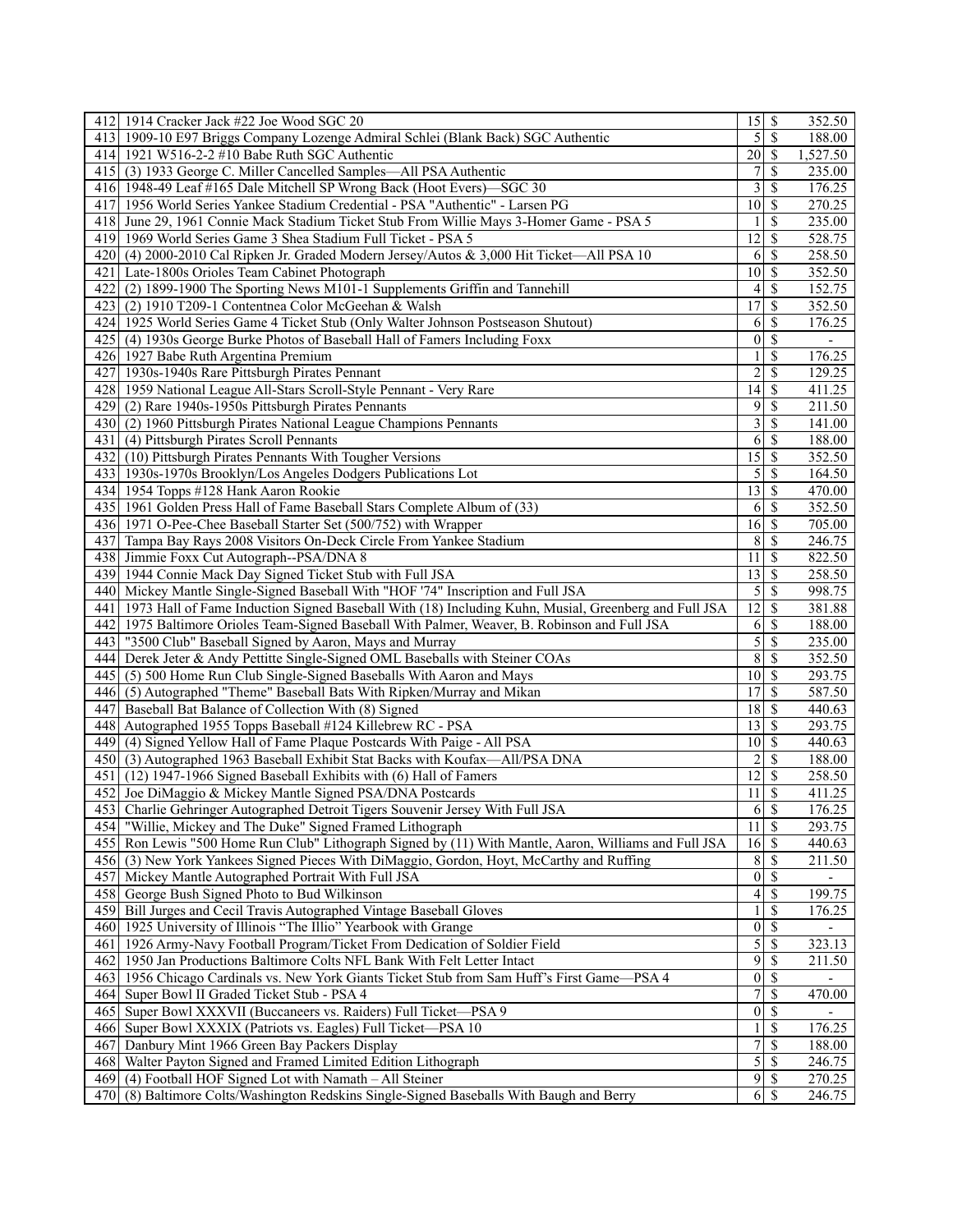| 471 John Elway Original Goal Line Art Card Artwork by Gary Thomas                                     |                    |               | 411.25                   |
|-------------------------------------------------------------------------------------------------------|--------------------|---------------|--------------------------|
| 472 Signed 2010 Goal Line Art Postcard Limited Edition Set of (7) Football Hall of Famers—All #43/100 | $\overline{23}$    | \$            | 1,292.50                 |
| 473 (19) 1948 Bowman Baseball & Football Singles with Feller                                          | $8$   $\sqrt{5}$   |               | 258.50                   |
| 474 (106) 1951-1987 Multi-Sport PSA Graded Collection with Stars                                      | 13                 | <sup>\$</sup> | 646.25                   |
| 475 1979-80 O-Pee-Chee #18 Wayne Gretzky PSA 6                                                        |                    |               | 470.00                   |
| 476 1974-75 & 1976-77 Topps Hockey Complete Sets                                                      |                    |               | 211.50                   |
| (2) Wayne Gretzky Autographed/Framed Displays<br>477 I                                                | 10 <sup>1</sup>    | <sup>\$</sup> | 323.13                   |
| 478 Circa 1940s Joe Louis Silver Ring                                                                 | $\overline{10}$ \$ |               | 199.75                   |
|                                                                                                       |                    |               |                          |
| 479 Joe Louis 1940s Hand-Held Puppet                                                                  | 0                  | \$            |                          |
| 480 Gene Tunney 1927 Signed Photograph With Full JSA                                                  | $\vert 5 \vert$    | \$            | 164.50                   |
| 481 Muhammad Ali Signed 10x8 Photograph                                                               | 1                  | \$            | 235.00                   |
| 482 2010 Team Canada Autographed 11x14 with (22) Including Crosby & Broduer                           | 10 <sup>1</sup>    | \$            | 528.75                   |
| 483 Circa 1930s R150 Time Marches On Partial Set (34/48)                                              | 0                  | \$            | $\overline{\phantom{a}}$ |
| 484 (58) Circa 1930s R13 American G-Men Horizontal & Vertical Strip Cards                             | 4                  | \$            | 152.75                   |
| 485   1952 Topps Look 'n See #82 Rembrandt - PSA 5                                                    | $\mathfrak{S}$     | \$            | 176.25                   |
| 486 (6) Entertainers Signed Baseballs With Debbie Reynolds and Mickey Rooney                          | $6\vert$           | \$            | 235.00                   |
| 487 Babe Ruth 1924 Single-Signed ONL Heydler Baseball With Full JSA                                   | $\overline{12}$    | \$            | 8,225.00                 |
| 488 Thurman Munson Singe-Signed Baseball With Full PSA/DNA                                            | $\overline{2}$     | S             | 1,527.50                 |
| 489<br>Babe Ruth Single-Signed Baseball With Full PSA/DNA                                             | $\vert 5 \vert$    | \$            | 1,410.00                 |
| 490 (4) 1887 Old Judge, Buchner Gold Coin & Tobin Lithographs Graded Cards                            | $10 \mid S$        |               | 323.13                   |
| 1909-11 E90-1 American Caramel Ty Cobb PSA 2<br>491                                                   | $16 \mid$ \$       |               | 881.25                   |
| 492 (11) 1909-11 American Caramel E90-1 Graded Singles With Crawford and Keeler                       | 11                 | \$            | 470.00                   |
| 493 (5) 1910 E91-C American Caramel SGC Graded Singles with Speaker                                   | $\overline{10}$ \$ |               | 352.50                   |
| 494 (8) 1909 E92 Dockman & Sons Graded Group with Crawford & Jennings                                 | 9                  | \$            | 270.25                   |
| 495 (7) 1909-1910 E93 Standard Caramel & E95 Philadelphia Caramel Singles with Plank—All Graded       | 9                  | \$            | 763.75                   |
| 496 (4) 1910 E96 Philadelphia Caramel SGC Graded Cards with Lajoie                                    | 9                  | <sup>\$</sup> | 499.38                   |
| 497 (12) 1908-1911 Caramel Type Graded Singles                                                        | 10 <sup>1</sup>    | \$            | 499.38                   |
|                                                                                                       |                    |               |                          |
| 498 1909-10 E97 Briggs Co. Lozenge Joe Kelly SGC 40                                                   | $16 \mid$ \$       |               | 940.00                   |
| 499 1909-10 E97 Briggs Co. Lozenge Hartsel & McIntyre-Both SGC 40                                     | 15                 | <sup>\$</sup> | 646.25                   |
| 500   1910 E98 Johnny Evers (PSA 2) & Mordecai Brown (SGC 10, Lionel Carter Collection)               | 13                 | l \$          | 881.25                   |
| 501 (6) 1909 E101 & E102 Graded Cards with Tinker                                                     | $7\vert$           | <sup>\$</sup> | 293.75                   |
| 502 1911 T205 Gold Border (Sovereign) Christy Mathewson PSA 5                                         | 17                 | \$            | 1,410.00                 |
| 503 1911 T205 Gold Borders Walter Johnson SGC 40                                                      | 9                  | $\mathcal{S}$ | 381.88                   |
| 504 (5) 1911 T205 Gold Border Singles with Speaker & (2) Shortprints—All SGC 50                       | 15                 | \$            | 822.50                   |
| 505 (9) 1911 T205 Gold Border Variations—All SGC 30-50                                                |                    |               | 1,762.50                 |
| 506 (19) 1911 T205 Gold Border SGC Graded Cards with (4) Hall of Famers & (8) Shortprints/Variations  | 17                 | S             | 1,762.50                 |
| 507 (12) 1904-1931 Baseball Type Card Graded Grab Bag                                                 | $\overline{9}$     | \$            | 646.25                   |
| 508 (12) 1912-1936 Canadian Type Cards with Holland Creameries--All SGC                               | 11                 | <sup>\$</sup> | 705.00                   |
| 509 (14) 1910-1932 Pacific Coast League Obak, Zeenut & Graded Type Cards                              | 12                 | \$            | 763.75                   |
| 510 (14) 1915 Cracker Jack SGC Graded Singles with (3) Hall of Famers including Plank                 | 23                 | S             | 2,467.50                 |
| 511 (21) 1916-1917 The Sporting News and Related SGC Graded Cards                                     | 14                 | \$            | 646.25                   |
| 512 1933 R333 Delong Graded Starter Set of (13/24) with Several Hall of Famers                        | $\overline{14}$ \$ |               | 998.75                   |
| 513 (4) 1910 W-UNC "Colorized Portraits" SGC Graded with (3) Hall of Famers                           | $\overline{12}$ \$ |               | 411.25                   |
| 514 (2) 1916 Fleischmann & Ferguson Bakery D381 SGC Graded Cards                                      | $10 \mid S$        |               | 323.13                   |
| 515 (6) 1922 W575-1 & W575-2 SGC Graded Singles                                                       | $10 \mid$ \$       |               | 440.63                   |
| 516 (12) 1927 York Caramel SGC Graded Cards with (6) Hall of Famers                                   |                    |               | 881.25                   |
| 517 1934 D382 Tarzan Bread Willie Kamm SGC Authentic-Only Graded                                      | $\mathfrak{S}$     | \$            | 440.63                   |
| 518 (11) 1929-1937 Exhibits Four-On-One SGC Graded Cards with Several Hall of Famers                  | 8S                 |               | 470.00                   |
| 519 (8) 1933-1938 Goudey Baseball PSA/SGC Graded Cards with Grove                                     | 11                 | \$            | 528.75                   |
|                                                                                                       | $12 \mid$ \$       |               | 293.75                   |
| 520 (6) 1939 Play Ball & 1941 Double Play Hall of Famer/Stars—All Graded                              |                    |               |                          |
| 521 1952 Topps #261 Willie Mays SGC 50                                                                |                    |               | 881.25                   |
| 522 (30) 1953-1955 Topps & Bowman Baseball PSA Graded Cards with Mays                                 | 12                 | S             | 998.75                   |
| 523 1958 Topps #52 Roberto Clemente (Yellow Team Variation) BVG 8.5                                   | $10 \mid S$        |               | 1,410.00                 |
| 524 (9) 1960 and 1962 Topps Baseball SGC Graded Stars With (2) Mantle, Clemente and Koufax            | 16                 | \$            | 587.50                   |
| 525 (33) 1961 Topps Baseball PSA & BVG Graded Singles with Koufax & Clemente                          | 8                  | l \$          | 587.50                   |
| 526 (5) 1964 Topps Giants PSA 9 Star Cards with Mantle                                                | $\overline{4}$     | <sup>\$</sup> | 558.13                   |
| 527<br>(13) 1967 Topps Baseball Graded Cards-All Higher Grade                                         | 6                  | S             | 176.25                   |
| 528 1967 & 1968 Topps Mickey Mantle SGC Graded Cards                                                  | $10 \mid S$        |               | 323.13                   |
| 529 1953 Topps Baseball Complete Set of (274/274) with (3) SGC Graded Keys                            | 19                 | \$.           | 2,350.00                 |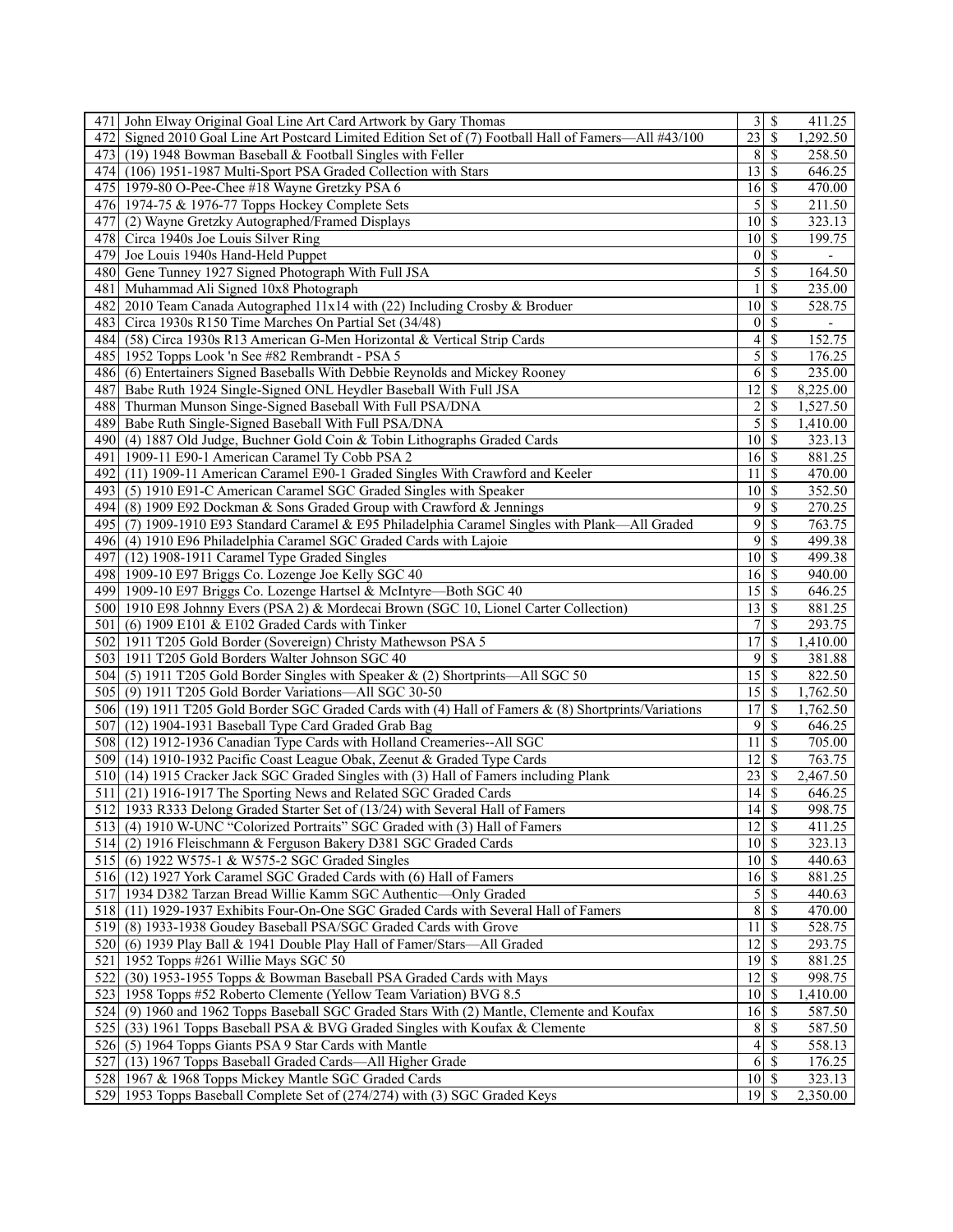|     | 530 1954 Topps Baseball Complete Set of (250) Cards with (10) PSA Graded & Wrapper         | $16 \mid$ \$       |               | 2,937.50 |
|-----|--------------------------------------------------------------------------------------------|--------------------|---------------|----------|
|     | 531 1956 Topps Baseball Complete Set (340/340)                                             |                    |               | 940.00   |
|     | 532 1961 Topps Baseball Near Set of (551/587) Cards                                        | $19$ $\sqrt{5}$    |               | 1,645.00 |
|     | 533 1964 Topps Baseball Near Set (538/587)                                                 | 17 <sup>1</sup>    | <sup>\$</sup> | 1,292.50 |
|     | 534 1965 Topps Baseball Complete Set (598/598) with (2) PSA                                | 15                 | <sup>\$</sup> | 1,645.00 |
|     | 535 1966 Topps Baseball Near Set (597/598) with (7) PSA Graded Stars                       | 17                 | \$            | 3,818.75 |
|     | 536 1968 Topps Baseball Complete Set (598/598) with Game Set                               | 15                 | <sup>\$</sup> | 1,527.50 |
| 537 | (5) 1960-1979 Baseball Oddball Complete/Near Sets                                          | 9                  | \$            | 323.13   |
|     | 538 1970-1983 Kellogg's Baseball Complete Set Run of (15) Sets                             | 22                 | <sup>\$</sup> | 1,645.00 |
|     | 539 1973-1976 Topps Baseball Complete Set Run                                              | 23                 | <sup>\$</sup> | 1,175.00 |
|     |                                                                                            | 17                 |               |          |
|     | 540 1979 TCMA Japanese Pro Baseball Complete Set of (90) Cards with (130) Test Photos      |                    | S             | 1,292.50 |
| 541 | (12) 1985-1991 Topps & Bowman Baseball Tiffany Sets with Traded                            | 13 <sup>1</sup>    | <sup>\$</sup> | 1,175.00 |
|     | 542 (70+) 1980-2003 Baseball Wax Box and Set Hoard                                         | 10 <sup>1</sup>    | \$            | 763.75   |
|     | 543 (260+) 1910-1980s Mostly Baseball Coins & Pins with Mantle & Koufax                    | 7                  | <sup>\$</sup> | 411.25   |
|     | 544 Carl Yastrzemski 1960-1983 Card/Memorabilia Collection With Rookie Card                | $\overline{7}$     | <sup>\$</sup> | 470.00   |
|     | 545 (286) 1955-1978 Baseball Card Grab Bag with Mantle & Williams                          | 15                 | <sup>\$</sup> | 822.50   |
|     | 546 (26) 1911 T205 Gold Border Singles (Piedmont) with Chance & Griffith                   | 12 <sup>1</sup>    | <sup>\$</sup> | 1,116.25 |
| 547 | (28) 1911 T205 Gold Border Singles (Piedmont) with Clarke & Wagner SP                      | 11                 | \$            | 528.75   |
|     | 548 (5) 1912 T207 Recruit Brown Background with Speaker                                    | 12                 | <sup>\$</sup> | 499.38   |
|     | 549 (26) 1933 Goudey Baseball Cards with Manush                                            | 23                 | <sup>\$</sup> | 1,175.00 |
|     | 550 1933 Goudey Baseball Starter Set of (86) Cards with (10) Hall of Famers                | 11                 | S             | 940.00   |
|     | 551 1933 R333 DeLong Starter Set of (13/24) Cards with Grove                               | 7 <sup>1</sup>     | \$            | 705.00   |
| 552 | (20) 1934-1936 National Chicle Diamond Stars with (8) Hall of Famers                       | 14                 | \$            | 1,116.25 |
|     | 553 1934-36 National Chicle Diamond Stars Starter Set of (59/108) with (19) Hall of Famers | 13                 | <sup>\$</sup> | 1,410.00 |
|     | 554 1943 R302-1 M.P. & Co. Baseball Partial Set (15/24) with Williams                      | 8                  | <sup>\$</sup> | 270.25   |
|     | 555 (68) 1952 Topps Baseball Singles with Pafko & Stars                                    | 26                 | \$            | 2,937.50 |
|     | 556 (78) 1952 Topps Baseball Cards with Mays                                               | 18                 | \$            | 1,116.25 |
|     | 557 1953 Topps Baseball Partial Set (189/274)                                              | 9                  | \$            | 940.00   |
|     |                                                                                            | 22                 | <sup>\$</sup> | 1,997.50 |
|     | 558 1959 and 1960 Topps Baseball Bulk Lot of (2000+)                                       |                    | <sup>\$</sup> |          |
|     | 559 1963 and 1965 Topps Baseball Partial Sets With Many Stars                              | 22                 |               | 1,410.00 |
|     | 560 (560+) 1949-1976 Topps & Bowman Baseball Singles with Paige RC                         | 16                 | S             | 1,997.50 |
|     | 561 (129) 1951 & 1952 Bowman Baseball Cards with Stars                                     | 2                  | \$            | 940.00   |
|     | 562 (9) 1952 Star-Cal Decals Type 1 & 2—All New York Giants with Mays                      | 7                  | \$            | 323.13   |
|     | 563 (350+) 1953 Topps & 1954 Bowman Baseball Singles with Ford                             | 20                 | <sup>\$</sup> | 1,175.00 |
|     | 564 (91) 1951-1955 Topps & Bowman Baseball Cards with (10) SGC                             | 14                 | <sup>\$</sup> | 381.88   |
|     | 565 (312) 1953-1955 Bowman Baseball Singles with Mantle                                    | 15                 | \$            | 1,762.50 |
|     | 566 (67) 1953 & 1954 Topps Baseball Cards with Paige                                       | $\overline{14}$ \$ |               | 705.00   |
|     | 567 (1060+) 1960-1962 Topps Baseball Singles                                               | 11                 | \$            | 587.50   |
|     | 568 (1940+) 1962 & 1964 Topps Baseball Cards                                               | 18                 | <sup>\$</sup> | 881.25   |
|     | 569 (2100+) 1957-1969 Topps Baseball Shoebox Collection                                    | 8 <sup>1</sup>     | <sup>\$</sup> | 528.75   |
|     | 570 $(2700+)$ 1965-1968 Topps Baseball Cards with Clemente                                 | 17                 | \$            | 1,116.25 |
|     | 571 (25) 1958-1988 Willie Mays Oddball Cards & Collectibles with 1958 Hires Test           | $\overline{12}$ \$ |               | 1,057.50 |
|     | 572 (6800+) 1969, 1970 and 1972 Topps Baseball Cards with Stars                            | $\overline{22}$    | $\mathbb{S}$  | 1,645.00 |
|     | 573 (187) 1961-1974 Oddball Baseball Singles Grab Bag                                      | $11 \mid S$        |               | 499.38   |
|     | 574 (17) 1961-1980 Topps Baseball Hall of Fame/Star Rookies with Seaver & (3) Jacksons     | $16 \mid$ \$       |               | 998.75   |
| 575 | (2100+) 1958-1979 Baseball Card Shoebox Collection with Bench RC                           | 11 l               | \$            | 411.25   |
|     | 576 (2000+) 1954-1980 Topps Philadelphia Phillies Singles                                  | 95                 |               | 587.50   |
|     | 577 (9000+) 1970-1979 Topps Baseball Cards                                                 | 10 <sup>1</sup>    | \$            | 646.25   |
|     |                                                                                            | 7 <sup>1</sup>     | <sup>\$</sup> | 470.00   |
|     | 578 (19,000+) 1973-1979 Topps Baseball Singles                                             |                    |               |          |
|     | 579 1932 World Series Game 3 Wrigley Field Program - Ruth's "Called Shot"                  | 11                 | <sup>\$</sup> | 528.75   |
|     | 580 (3) 1950 World Series Game 3 Yankee Stadium Ticket Stubs                               | $2\vert$           | <sup>\$</sup> | 188.00   |
| 581 | (3) 1951 World Series Ticket Stubs With DiMaggio's Last Game                               |                    | <sup>\$</sup> | 176.25   |
|     | 582 1940s-1960s Shibe Park and Yankee Stadium W.S. and All-Star Game Ticket/Program Lot    | 12                 | \$            | 323.13   |
|     | 583 1977 World Series Game 6 Full Ticket (Jackson 3 HR) - PSA 6                            | $\overline{19}$ \$ |               | 1,880.00 |
|     | 584 (65) 1930s-2000s Japanese Baseball Collectibles with Pride of the Yankees & Ruth       |                    | <sup>\$</sup> | 176.25   |
|     | 585 Double Decker Replica 1950s Coin-Operated Card/Exhibit Dispensing Machine              | 6                  | S             | 381.88   |
|     | 586 1950s-1960s Vintage Leaf "Play Ball" Gumball Machine                                   | $\sqrt{2}$         |               | 188.00   |
|     | 587 1911-1950 Eclectic Baseball Grouping With 1911 World Series Program                    | $23 \mid$ \$       |               | 2,937.50 |
|     | 588 1951 World Series Complete Run of (6) Ticket Stubs - DiMaggio's Last Series            |                    | $5\sqrt{S}$   | 411.25   |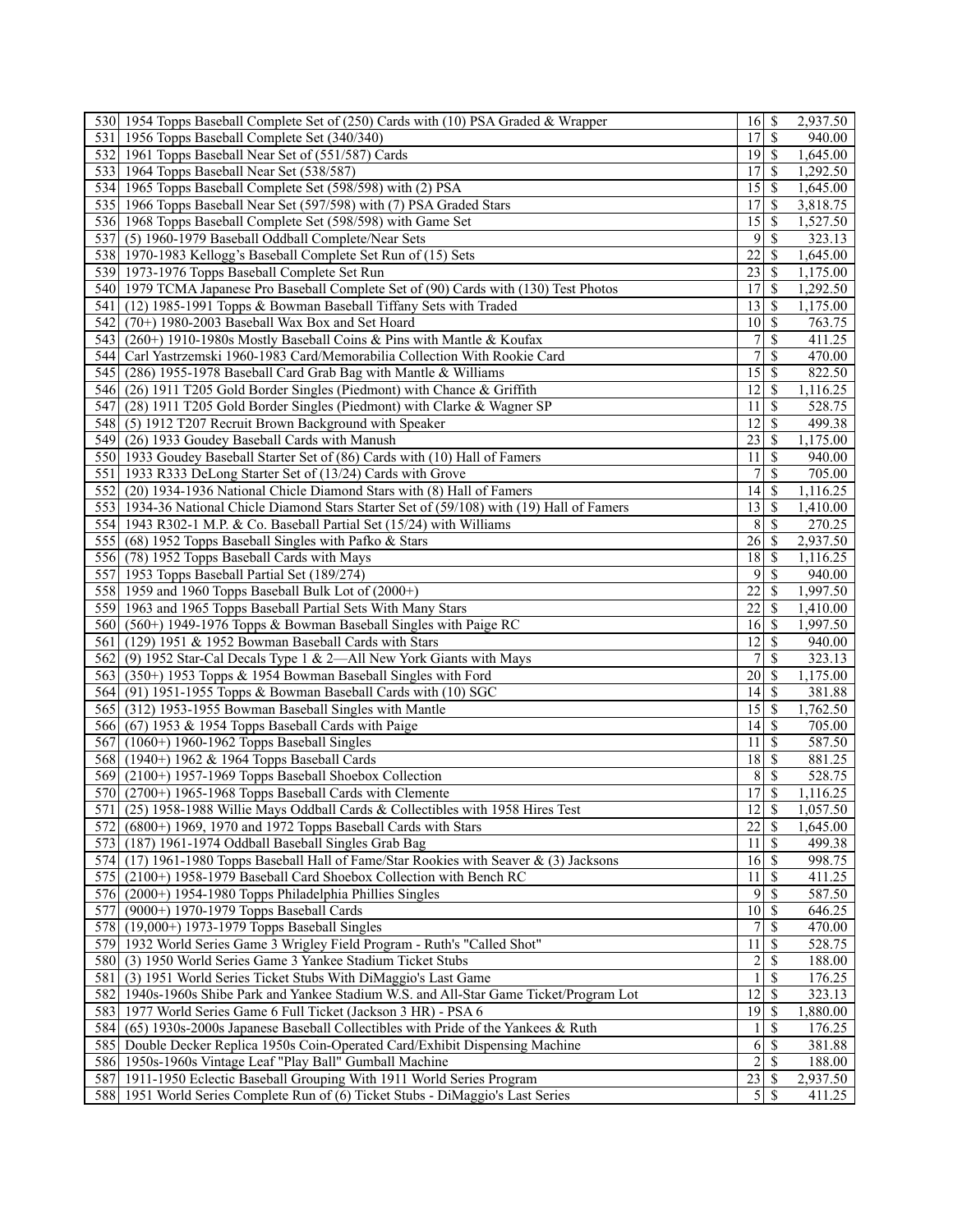| 589 1897-1911 Hillerich & Son Baseball Bat                                                        | 4               | \$                  | 323.13   |
|---------------------------------------------------------------------------------------------------|-----------------|---------------------|----------|
| 590 Sandy Koufax Original Oil-On-Canvas Painting                                                  | $\overline{5}$  | \$                  | 352.50   |
| 591   1957 Topps Roberto Clemente Original Oil-On-Canvas Painting                                 | 8               | \$                  | 440.63   |
| 592 1957 Topps Yogi Berra Original Oil-On-Canvas Painting                                         | $\overline{9}$  | S                   | 323.13   |
| 593 (2) Original Oil-On-Canvas Willie Mays Paintings With 1959 and 1964 Topps Images              | 7               | \$                  | 646.25   |
| 594 1964 Topps Pete Rose Original Oil-On-Canvas Painting                                          | $6 \mid$        | \$                  | 270.25   |
| 595 1971 Topps Brooks Robinson Original Oil-On-Canvas Painting                                    | $\overline{9}$  | \$                  | 293.75   |
| 596 1976 Topps Nolan Ryan Original Oil-On-Canvas Painting                                         | 1               | \$                  | 176.25   |
| 597 1964 Houston Colt .45s Team Ball Signed by (25) with N. Fox                                   | 3               | \$                  | 528.75   |
| 598 Dummy Hoy Signed Baseball With Full JSA                                                       | 3               | \$                  | 528.75   |
| 599 Tony Conigliaro Signed Baseball With Full JSA                                                 |                 | \$                  | 176.25   |
| 600 Single-Signed Hall of Fame Baseball Lot of (19) With Aaron, Drysdale and Gomez                | 22              | \$                  | 1,292.50 |
| 601 1928 New York Yankees Team-Signed Baseball with (22) Signatures Including Gehrig-Full JSA     | 13              | \$                  | 411.25   |
|                                                                                                   |                 | \$                  | 176.25   |
| 602 1953 Hollywood Stars Team-Signed Baseball with (22) Signatures—Full JSA                       | 10 <sup>1</sup> |                     |          |
| 603 1956 Brooklyn Dodgers Team-Signed Clubhouse Ball with Full JSA                                |                 | \$                  | 411.25   |
| 604 1964 Los Angeles Dodgers Team-Signed Baseball with (26) Signatures—Full JSA                   | 4               | \$                  | 211.50   |
| 605 1977 National League All-Stars Team-Signed Baseball with (21) Signatures—Full JSA             | 1               | \$                  | 176.25   |
| 606 1946 & 1947 New York Giants Team-Signed Baseballs with Full JSA                               | $\vert$         | \$                  | 235.00   |
| 607 (3) Hall of Famer Multi-Signed Baseballs With "Willie, Mickey & The Duke" and Full JSA        | 15              | \$                  | 499.38   |
| 608 (6) Bob Feller Signed Baseballs With Different Inscriptions                                   | $\overline{9}$  | S                   | 411.25   |
| 609 $(10)$ Yankees Signed Items with Jeter $16x20 - All Steiner$                                  | 13              | \$                  | 763.75   |
| 610 (14) Boston Red Sox Signed Baseballs With Rice, Pedroia and 1975 Team-Signed Ball             | 11              | <sup>\$</sup>       | 558.13   |
| (34) Single-Signed Orioles and Senators Baseballs<br>6111                                         | 15              | \$                  | 587.50   |
| (36) Single-Signed Hall of Famer Baseballs With (6) Each Including Killebrew and Marichal<br>6121 | 20              | S                   | 881.25   |
| 613 (38) Current and Recent Stars Single-Signed Baseballs With Canseco and Thomas                 | 15              | -S                  | 411.25   |
| 614 (58) Texas Rangers Single-Signed Baseballs                                                    | 17              | S                   | 499.38   |
| 615 (6) Dozen Single-Signed Baseballs With Slaughter and F. Howard                                | 18              | S                   | 1,116.25 |
| 616 Joe DiMaggio Autographed 8x10 Photograph & Mickey Mantle Single-Signed Baseball with Full JSA | 12              | \$                  | 587.50   |
| 6171<br>(22) 500 Home Run Club Single-Signed Baseballs With Mantle, Mays and Williams             | 23              | S                   | 2,115.00 |
| 618 (34) Hall of Famer Single-Signed Baseballs With Aaron, Mays and Terry                         |                 |                     | 1,880.00 |
| 619 (79) Single-Signed Baltimore Orioles Baseballs With Aparicio, Kell and Powell                 | 10 <sup> </sup> | <sup>\$</sup>       | 1,175.00 |
| 620 1956 World Series Game 5 Ticket Stub Signed by Don Larsen                                     | 12              | <sup>\$</sup>       | 763.75   |
| (2) Baseball Hall of Fame Signed Checks with Barrow/Ruppert & Rixey with Full JSA<br>621 I        | 4               | \$                  | 822.50   |
| 622 (9) Autographed Baseball Jerseys With Ripken, Ryan and F. Robinson                            | 19              | S                   | 1,762.50 |
| 623 Hank Aaron Signed Milwaukee Braves Throwback Jersey With Full JSA                             | $10 \mid S$     |                     | 470.00   |
| 624 Cal Ripken, Jr. Autographed Lot of (4) With Signed Orioles Home Jersey                        |                 |                     | 646.25   |
| 625 (16) Single-Signed Angels Jerseys With Guerrero and (2) Game-Worn 2005 All-Star Warm-Ups      | $15$   \$       |                     | 1,057.50 |
| 626 Baseball Hall of Fame Autograph Collection of (7) Items                                       | 11              | \$                  | 705.00   |
| 627                                                                                               | $\mathfrak{S}$  | \$                  | 323.13   |
| Negro League Lot of (10) With Irvin Signed Cap and (2) Multi-Signed Balls                         |                 |                     |          |
| 628 Connie Mack Signed 1939 Letter on Athletics Team Stationary With Full JSA                     | 6               | \$                  | 381.88   |
| 629 1986 Mets 60x32 Framed WS Home Plate Signed by (28) - Steiner                                 | 1               | \$                  | 352.50   |
| 630 2004 Boston Red Sox ALCS Champagne Bottle Signed by Curt Schilling - Steiner                  |                 | $0 \mid \mathsf{S}$ |          |
| 631 Baseball Signed and Unsigned Balance of Collection With Mantle and Steinbrenner               | 21              | \$                  | 705.00   |
| 632<br>(60) Signed FDC Baseball Cachets with Mays                                                 | 19              | \$                  | 822.50   |
| 633 Mel Ott Framed Cut Signature With Full PSA                                                    |                 | $9$ $\sqrt{3}$      | 763.75   |
| $\overline{634}$ (5) Tough Signed Index Cards with Hornsby and Mack                               | 16              | \$                  | 1,175.00 |
| 635<br>(19) Baseball Hall of Fame Yellow Plaque Postcards-All PSA/DNA or SGC/JSA                  |                 | $9$ \ $\frac{1}{3}$ | 470.00   |
| 636 (21) Signed Yellow Hall of Fame Plaque Postcards with Mantle                                  | 12              | \$                  | 528.75   |
| 637<br>(45) Perez-Steele Autographed Postcards with Mantle, Williams & DiMaggio                   | 19              | \$                  | 1,410.00 |
| Baseball Autographed Flats Collection With J. DiMaggio, Mantle and Musial<br>638                  | 9               | S                   | 470.00   |
| 639 (8) 1960-1969 Topps & Fleer Baseball Star Signed Cards with Fox—All PSA/DNA                   | 10 <sup>1</sup> | <sup>\$</sup>       | 352.50   |
| 640 (17) 1978-1983 Baseball Hall of Famer Signed Cards—All PSA/DNA                                | $10$   \$       |                     | 411.25   |
| (93) Multi-Sport and Non-Sport Autograph Flats/Index Cards with B. Rickey<br>641                  | 11              | \$                  | 1,645.00 |
| 642<br>1960s Mickey Mantle Signed Rawlings Ad Poster With Full JSA                                | 11              | \$                  | 940.00   |
| 643 1969 New York Mets 20x16 Team Photo Signed by (33) With Full JSA                              | 7               | S                   | 528.75   |
| 644 1999 New York Yankees White House Celebration Signed Photo With Jeter and Steinbrenner        | 16              | \$                  | 1,762.50 |
| 645 1945 San Diego Padres Pacific Coast League Team-Signed Photograph With Full JSA               |                 |                     | 282.00   |
| 646 1982 National League All-Stars Team-Signed Photo With Schmidt, Snider and Full JSA            |                 |                     | 822.50   |
|                                                                                                   |                 |                     |          |
| 647 1982 American League All-Star Team-Signed Photograph With Jackson, Martin and Full JSA        | 13              | <sup>\$</sup>       | 822.50   |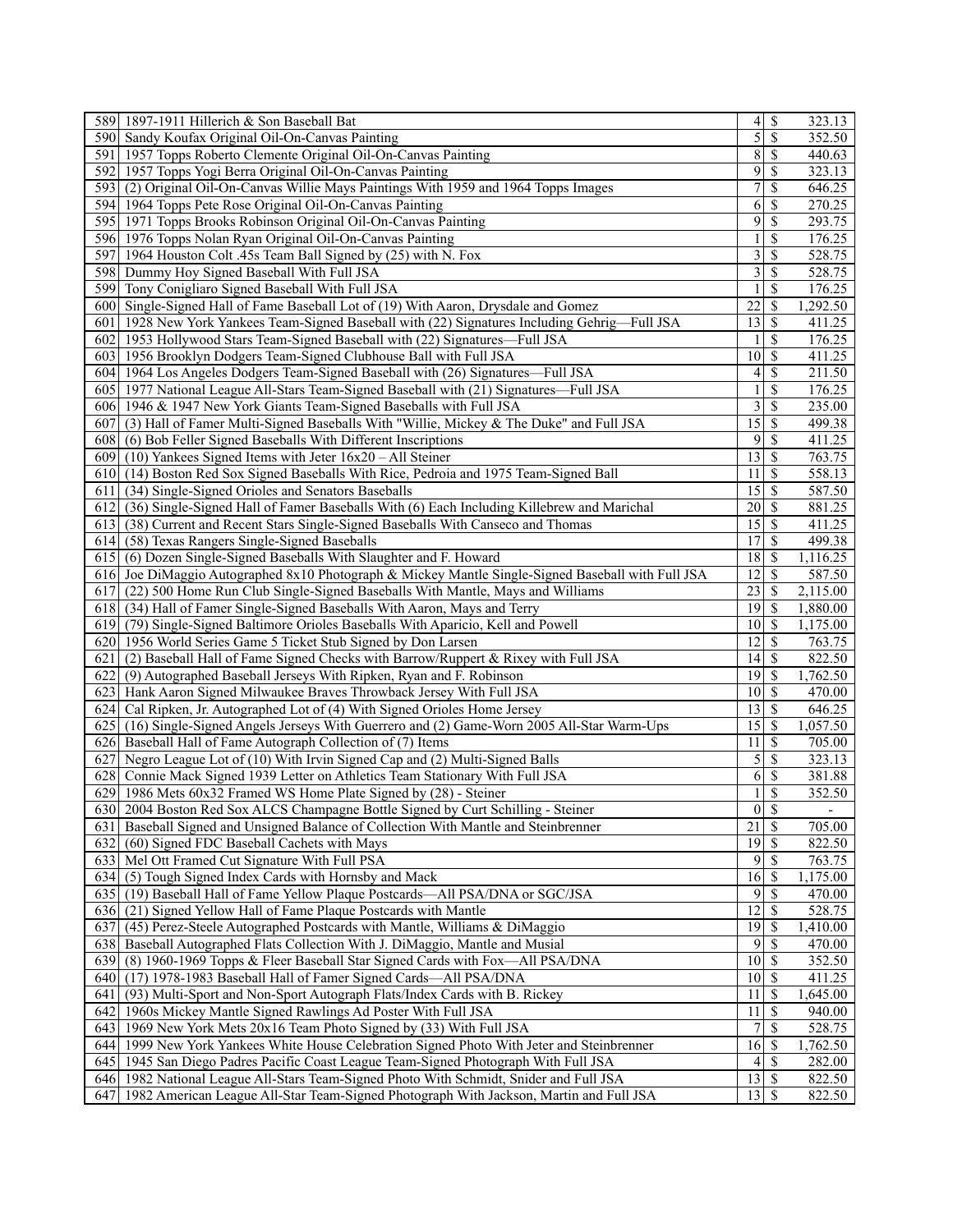| 648 Cal Ripken, Jr. Autographed Display Lot of (5) With Gehrig/Ripken Litho                         | $5$                     | \$              | 282.00                   |
|-----------------------------------------------------------------------------------------------------|-------------------------|-----------------|--------------------------|
| 649 (52) Autographed 11x14 Baseball Photos With Berra, Kiner and Killebrew                          | $14$ S                  |                 | 998.75                   |
| 650 1969 New York Mets Team-Signed Framed Photo With Ryan, Seaver and Full JSA                      | 9                       | S               | 381.88                   |
| 651   1978 New York Yankees $16x20$ Signed by $(18)$ #78/178 – Steiner                              | 3                       | S               | 258.50                   |
| 652 1986 New York Mets Team Photo Signed by (37) With Full JSA                                      | 10 <sup>1</sup>         | S               | 411.25                   |
| 653 (95) Bob Feller Single-Signed Photographs                                                       | 14I                     | \$              | 763.75                   |
| 654 (170) Signed 8x10 Photos With Berra and Rizzuto                                                 | 21                      | <sup>\$</sup>   | 1,762.50                 |
| 655 Tom Yawkey Signed and Framed Sketch With Full JSA                                               | 2                       | \$              | 246.75                   |
|                                                                                                     |                         |                 |                          |
| 656 Willie, Mickey & The Duke Triple-Signed R.S. Simon 8x10 Lithograph with Full JSA                | 4                       | S               | 270.25                   |
| 657 (2) Ron Lewis Framed Multi-Signed Baseball Lithographs With Aaron, Ryan and Spahn               | 10 <sup>1</sup>         | S               | 323.13                   |
| 658 1950s Gibbs-Conner Cleveland Indians Standing Salt and Pepper Shakers                           | 7                       | \$              | 258.50                   |
| 659 1954 Gibbs-Conner Cleveland Indians "111" Wall Display                                          | 5                       | <sup>\$</sup>   | 164.50                   |
| 660 1950s Gibbs-Conner Cleveland Indians Ashtray                                                    | $\overline{\mathbf{c}}$ | \$              | 129.25                   |
| 661 1950s Gibbs-Conner Cleveland Indians Toothpick Holder and Stamp Dispenser                       | 6                       | S               | 323.13                   |
| 662 1950s Gibbs-Conner Cleveland Indians Wall Display                                               | $\vert 0 \vert$         | S               | $\overline{\phantom{a}}$ |
| 663 1950s Gibbs-Conner Cleveland Indians Salt and Pepper Shakers                                    | 3                       | \$              | 141.00                   |
| 664 1950s Gibbs-Conner Cleveland Indians Peace Pipe                                                 | 1                       | <sup>\$</sup>   | 117.50                   |
| 665 1940s Stanford Pottery Boston Braves "Gold Tooth" Salesman's Sample Statue                      | 4                       | \$              | 323.13                   |
| 666 1963-65 Baltimore Orioles Black Player Nodder                                                   | 11                      | S               | 528.75                   |
| 667 Tough 1965-1967 NFL Gold Round Base "Realistic" Washington Redskins Nodder                      | 4                       | \$              | 1,175.00                 |
| 668 (3) 1960s-1980s Baltimore Orioles Bird Face Mascot Nodders                                      | 11                      | <sup>\$</sup>   | 381.88                   |
| 669 Batman and Robin 1966 Porcelain Banks                                                           | $8\,$                   | <sup>\$</sup>   | 282.00                   |
| 670 1972 Nixon For President Bobblehead                                                             | 6                       | <sup>\$</sup>   | 246.75                   |
|                                                                                                     |                         |                 |                          |
| 671 1950s Gibbs-Conner Milwaukee Braves Bank                                                        | 11                      | S               | 528.75                   |
| 672 1950s Gibbs-Conner Brooklyn Dodgers Bank                                                        | 11                      | \$              | 763.75                   |
| 673 1950s Gibbs-Conner Chicago White Sox Bank                                                       |                         | \$              | 235.00                   |
| 674 1954 Gibbs-Conner Cleveland Indians A.L. Champs Bank                                            | 8                       | <sup>\$</sup>   | 258.50                   |
| 675 1950s Gibbs-Conner New York Yankees Razor Blade Depository                                      | 1                       | \$              | 117.50                   |
| 676 1950s Gibbs-Conner Chicago White Sox Razor Blade Depository                                     | 0                       | \$              |                          |
| 677 1950s Gibbs-Conner Washington Senators Razor Blade Depository                                   | 5                       | S               | 152.75                   |
| 678 1950s Gibbs-Conner New York Baseball Giants Razor Blade Depository                              | $\vert 0 \vert$         | \$              |                          |
| 679 1950s Gibbs-Conner Brooklyn Dodgers Razor Blade Depository                                      | 1                       | <sup>\$</sup>   | 117.50                   |
| 680 1950s Gibbs-Conner Cleveland Indians Razor Blade Depository                                     | $\vert 0 \vert$         | <sup>\$</sup>   | $\overline{\phantom{a}}$ |
| 681   1950s Gibbs-Conner Green Bay Packers Bank                                                     | 5                       | \$              | 323.13                   |
| 682 1950s Gibbs-Conner Los Angeles Rams Bank                                                        | 1                       | \$              | 235.00                   |
| 683 1961 Johnny Yuma "The Rebel" Hartland Statue With Horse and All Accessories                     | 7                       | \$              | 587.50                   |
| 684 1959 Josh Randall Hartland Statue With Original Box                                             | 11                      | <sup>\$</sup>   | 705.00                   |
| 685 Circa-1960 Annie Oakley Hartland Horse-&-Rider Lamp                                             | 15                      | <sup>\$</sup>   | 528.75                   |
|                                                                                                     |                         | S               |                          |
| 686 1960-1962 Bret Maverick Hartland Horse-&-Rider Pairing                                          | 3                       |                 | 211.50                   |
| 687 1960-1963 Matt Dillon Hartland Mini-Rider in Original Retail Packaging                          | 1                       | S               | 235.00                   |
| 688 1959-1960 Dan Troop and Johnny McKay Hartland "Standing Gunfighters" Statues                    | 11                      | <sup>\$</sup>   | 763.75                   |
| 689 1959-1960 Bat Masterson Hartland "Standing Gunfighter" Statue                                   | $\overline{1}$          | $\overline{\$}$ | 235.00                   |
| 690 (2) 1956-1957 Turf King and Jockey Hartland Figurines                                           |                         | $0\sqrt{s}$     |                          |
| 691   1957-1960 Cochise and Tom Jeffords Hartland "Horse-&-Rider" Statues                           | 9                       | \$              | 293.75                   |
| 692 Davy Crockett and Jim Bowie 1950s Hartland Horse-&-Rider Statues                                | $10 \mid S$             |                 | 293.75                   |
| 693 Roy Rogers, Dale Evans and Bullet 1956-1963 Hartland Statues                                    | $2\vert$                | \$              | 188.00                   |
| 694 (3) 1950s-1960s Hartland Generals With Washington, Lee and Custer                               | 12                      | <sup>\$</sup>   | 558.13                   |
| 695 (3) 1950s-1960s Hartland Western Statues With Cody, Earp and Oakley                             | 7                       | \$              | 323.13                   |
| 696 (4) 1954-1956 9" Cowboy/Cowgirl Horse-&-Rider Hartland Statues With Rare "Black-Clad" Variation | 20                      | S               | 705.00                   |
| (4) Roy Rogers 1955-1963 Hartland Statues - All Different Variations<br>697                         | 11                      | S               | 293.75                   |
| 698 (5) 1950s-1960s Lone Ranger Hartland Statues With Different Horse and Rider Variations          | 13                      | <sup>\$</sup>   | 381.88                   |
| 699 (5) 1954-1956 12" Champ Rider Statues With (2) Rare Variations                                  | 7                       | <sup>\$</sup>   | $\overline{411.25}$      |
| 700 (7) 1958-1960 Hartland "Standing Gunfighters" Statues                                           | 17                      | \$              | 998.75                   |
|                                                                                                     | 12                      |                 | 470.00                   |
| 701   1960-1961 Hartland Statues Mini-Rider Complete Set of (12)                                    |                         | S               |                          |
| (130+) 1900s-2000s Mostly Basketball Collectibles Treasure Chest with 1955-56 Warriors Pin<br>702   | 22                      | S               | 1,116.25                 |
| (77) 1989-2002 Basketball Complete/Near Sets with $(25,000+)$ Singles & (34) Bryant Rookies<br>703  | 10 <sup>1</sup>         | <sup>\$</sup>   | 646.25                   |
| 704 (25) 1946-1964 Madison Square Garden Basketball Programs                                        | $\vert$                 | l \$            | 323.13                   |
| 705 Vintage Baffle Ball Basketball 1-Cent Arcade Game - Rare                                        | $10 \mid$ \$            |                 | 499.38                   |
| 706 1985-86 University of Maryland Team-Signed Basketball with (11) Signatures With Len Bias        | 18                      | S               | 2,820.00                 |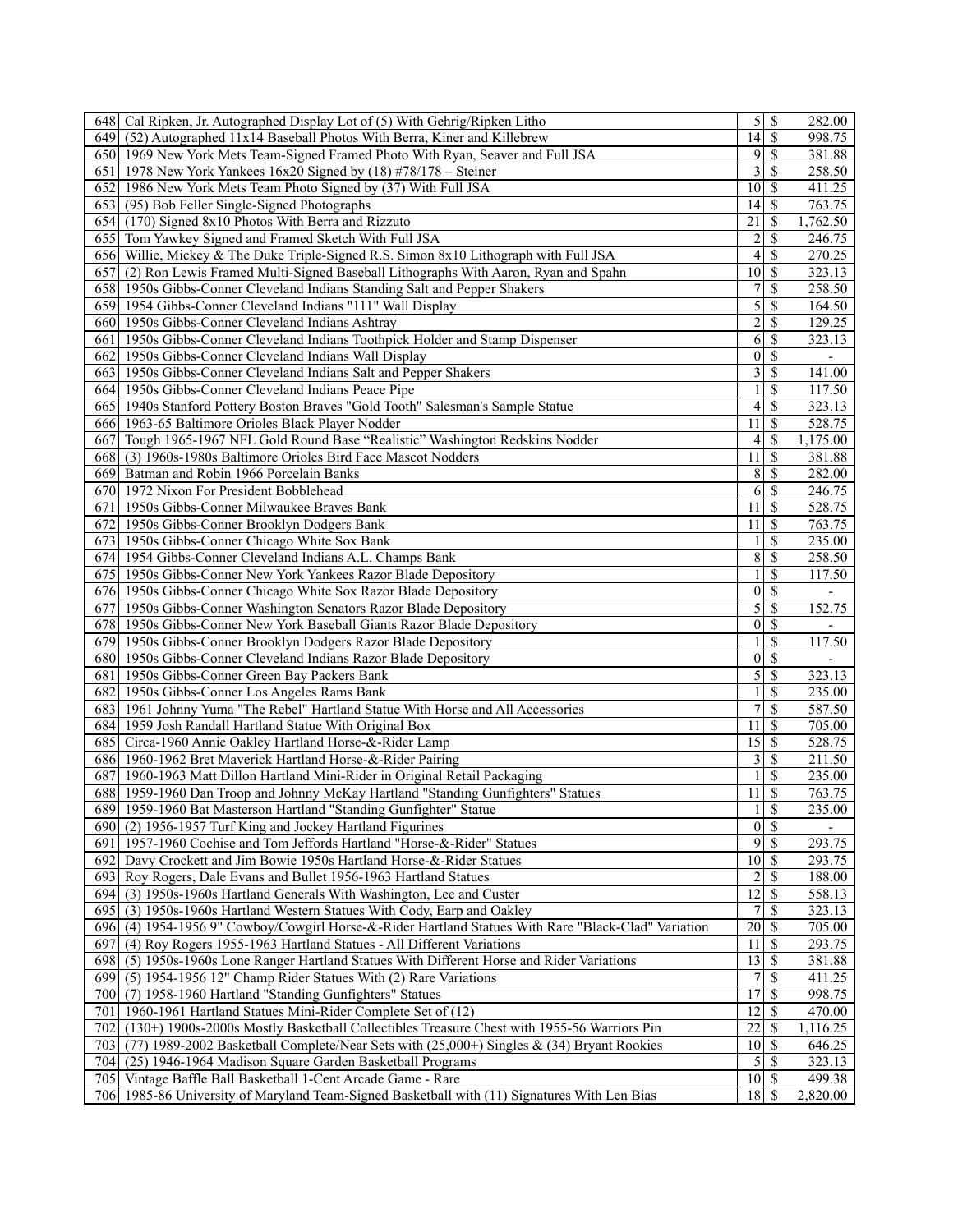|                  | 707 1969-70 Topps Basketball Complete Set of (99) Cards                                                                              |                    |                          | 381.88               |
|------------------|--------------------------------------------------------------------------------------------------------------------------------------|--------------------|--------------------------|----------------------|
|                  | 708 1970-71 Topps Basketball Near Set (174/175)                                                                                      | 11                 | <sup>\$</sup>            | 646.25               |
| 709              | 1986-87 Fleer #57 Michael Jordan PSA 9                                                                                               | 21                 | \$                       | 1,292.50             |
| 710              | 1929 "Vest Pocket Basketball" Penny Arcade Countertop Game                                                                           | 6                  | \$                       | 440.63               |
| 711              | 1947 "Pitchem" Arcade Countertop Coin-Operated Basketball Game                                                                       |                    | S                        | 235.00               |
| 712 <sup> </sup> | (3) 1989-2001 National Basketball Association Items with (2) TV Slide Sets & Directory                                               | 7                  | \$                       | 499.38               |
|                  | 713 Kobe and Dr. J Signed Framed Jerseys With PSA/DNA                                                                                | 13                 | S                        | 587.50               |
|                  | 714 1953-54 Parkhurst Hockey Complete Set (100/100) with (10) Graded                                                                 | 8                  | <sup>\$</sup>            | 1,880.00             |
|                  | 715 1963-64 Parkhurst Hockey Complete Set (99/99) with (10) PSA Graded                                                               | 15                 | \$                       | 1,527.50             |
|                  | 716 1972-73 O-Pee-Chee Hockey Complete Set (340/340) with (5) PSA Stars                                                              | 16                 | - \$                     | 587.50               |
| 717              | (98) 1972-1979 World Hockey Association Stadium-Issued Programs With Inaugural Editions                                              | 14                 | \$                       | ,292.50              |
|                  | 718 1964-65 Topps Hockey Near Set (102/110)                                                                                          | 6                  | \$                       | 470.00               |
|                  | 719 1972-73 & 1973-74 O-Pee-Chee Hockey Complete Sets                                                                                | 14                 | \$                       | 881.25               |
| 720              | 1950s-1960s Boston Bruins Storm King Lighters Advertisement Counter Display                                                          | 8                  | \$                       | 470.00               |
| 721              | Tim Horton & Jacques Plante Single-Signed Flats                                                                                      | 19                 | S                        | 822.50               |
| 722              | (5) 2010 Autographed Olympic Hockey Jerseys with Sidney Crosby                                                                       | 20                 | \$                       | 940.00               |
|                  | 723 [2011 NHL Winter Classic Autograph Collection of (5) with Crosby                                                                 | 15                 | \$                       | 587.50               |
| 724              | (11) 1911 T9 Turkey Red Boxer Cabinets                                                                                               | 7                  | \$                       | 998.75               |
|                  | 725 1923 One-Dollar Silver Certificate Signed by (7) With Dempsey, Braddock and Full JSA                                             | $\overline{c}$     | \$                       | 246.75               |
|                  | 726 (4) 1926-1940s Graded Boxing Type Cards with U.S. Caramel Tunney                                                                 | $\overline{2}$     | S                        | 188.00               |
| 727I             | 1951 Topps Ringside Boxing Panel Marciano/Dauthuille-SGC 70                                                                          | 10 <sup>1</sup>    | <sup>\$</sup>            | 411.25               |
|                  | 728 Muhammad Ali Signed and Framed 16x20 with Beatles – Steiner                                                                      | 15                 | <sup>\$</sup>            | 646.25               |
|                  |                                                                                                                                      | 9                  | S                        | 822.50               |
| 729              | (3) Muhammad Ali Signed and Framed Items With "The Greatest" 1977 Soundtrack Album Cover                                             | 29                 |                          |                      |
| 730<br>731       | (95) 1950s-1990s Wrestling Signed Photos with Hulk Hogan<br>$(875+)$ 1950s-1980s Wrestling Treasure Chest with Photos & Publications | 25                 | \$<br>S                  | 1,292.50<br>1,527.50 |
|                  | 732 1960s "Big Strike Bowling" Arcade Game                                                                                           | 5                  | \$                       | 381.88               |
|                  | 733 1936 Olympic Two-Album Set with (376) Pasted Cards & Jesse Owens Auto with Full JSA                                              |                    | \$                       | 293.75               |
| 734              | Multi-Signed 1967 Charlotte Motor Speedway National 500 Race Program with (15) Autographs—Full JSA                                   |                    | S                        | 470.00               |
|                  | 735 (17) Multi-Signed Boston-Area Publications with Orr, Namath & Chamberlain                                                        | 14                 | \$                       | 528.75               |
|                  | 736 (28) Signed Oversized Photos With Mays, Unitas and T. Williams                                                                   | 16                 | l \$                     | 1,175.00             |
| 737              | Multi-Sport Autographed Treasure Chest With Montana, Unitas and Multi-Signed Hall of Fame Bat                                        | 17                 | \$                       | 940.00               |
| 738              | Jacket Signed by (53) MLB and NFL Hall of Famers and Stars With Mathews, Sayers and Full JSA                                         | $\overline{9}$     | \$                       | $\overline{293.75}$  |
| 739              | (4) Modern Sports Icons Signed Cards with Jordan—All PSA/DNA                                                                         | 7                  | \$                       | 499.38               |
| 740              | Baseball/Football Autographed Lot of (8) With Ripken, Marino and Schmidt                                                             | 18                 | \$                       | 940.00               |
| 741              | (12) Football and Hockey Signed Jerseys With B. Sanders, Selanne and Staubach                                                        | 11                 | S                        | 499.38               |
| 742 I            | (17) Baseballs Signed by Stars from Other Sports With Abdul-Jabbar and Sayers                                                        | 14                 | \$                       | 763.75               |
| 743              | (20) Multi-Sport Autographed Books with Ali, Chamberlain & Mantle                                                                    | 18                 | <sup>\$</sup>            | 881.25               |
| 744              | Multi-Sport Autographed Balance of Collection With DiMaggio and Gretzky                                                              | 15                 | <sup>\$</sup>            | 558.13               |
|                  | 745 Multi-Sport Autograph Balance of Collection With Aaron, Mays and Musial                                                          | 17                 | S                        | 440.63               |
|                  | 746 Baltimore Orioles/Colts Autographed Collection With Ripken and Unitas                                                            | 10 <sup>1</sup>    | ${\mathbb S}$            | 558.13               |
|                  | 747 Multi-Sport Apparel/Jersey Lot of (12) With Sandy Koufax and Richard Petty                                                       | 11                 | <sup>\$</sup>            | 499.38               |
|                  | 748 1960s-1990s Souvenir Sports Rings Collection of (95)                                                                             | $\overline{14}$ \$ |                          | 381.88               |
| 749              | Baltimore Orioles/Colts Memorabilia Collection With Ripken Signed Ball                                                               | 12                 | $\overline{\mathcal{S}}$ | 528.75               |
| 750              | (50) Multi-Sport Highland Mint and Others Medallion Collection with (32) Silver                                                      | 21                 | S                        | 998.75               |
| 751              | (1200+) 1965-1967 Baseball & Football Coke Caps with (17) Complete/Near Sets                                                         | 13                 | - \$                     | 528.75               |
| 752              | (18) 1952-1971 Baseball & Football Star Cards with (5) Mantle                                                                        | 22                 | \$                       | 1,527.50             |
| 753              | (260) 1957-1990s Baseball & Football Shoebox Collection with Many Stars                                                              | 4                  | $\mathbf{\$}$            | 1,410.00             |
| 754              | (3) 1884-1934 Baseball & Football Card Games with Lawson                                                                             |                    | <sup>\$</sup>            | 199.75               |
| 755              | (28) 1915-1938 Baseball & Football Grab Bag with Cracker Jack & National Chicle                                                      | 11                 | S                        | 705.00               |
|                  | 756 (7) 1940s-1980s Multi-Sport Wax Box, Display & Wrappers Collection                                                               | 5                  | S                        | 293.75               |
| 757              | (63) 1940s-1980s Multi-Sport Display Boxes, Panels & Wrappers                                                                        | 8                  | \$                       | 411.25               |
| 758              | (3) Willabee & Ward Baseball & Football Patch Sets with Extras                                                                       | $\overline{7}$     | \$                       | 440.63               |
| 759              | (10) 1977-2002 Quality Baseball & Basketball Sets                                                                                    | $\overline{15}$    | S                        | 940.00               |
| 760              | (2830+) 1971-1985 Basketball & Hockey Singles                                                                                        | 8                  | S                        | 323.13               |
| 761              | (8200+) 1980s-1990s Baseball Stars & Multi-Sport College Uncut Sheet Collection                                                      | $10 \mid S$        |                          | 440.63               |
| 762              | (1470+) 1951-2000 Multi-/Non-Sport Card Shoebox Collection                                                                           | 17                 | <sup>\$</sup>            | 1,410.00             |
| 763              | (31) 1982-1999 Multi-Sport Wax, Rookies & Sets with Woods RC                                                                         | 16                 | l S                      | 822.50               |
|                  | 764 1980s-Current Multi-Sport Treasure Chest With Jordan, J. Robinson and Factory Sets                                               |                    | -S                       | 199.75               |
| 765              | (17) 1999-2007 Football & Basketball Hobby Wax Boxes                                                                                 | 16                 | \$                       | 822.50               |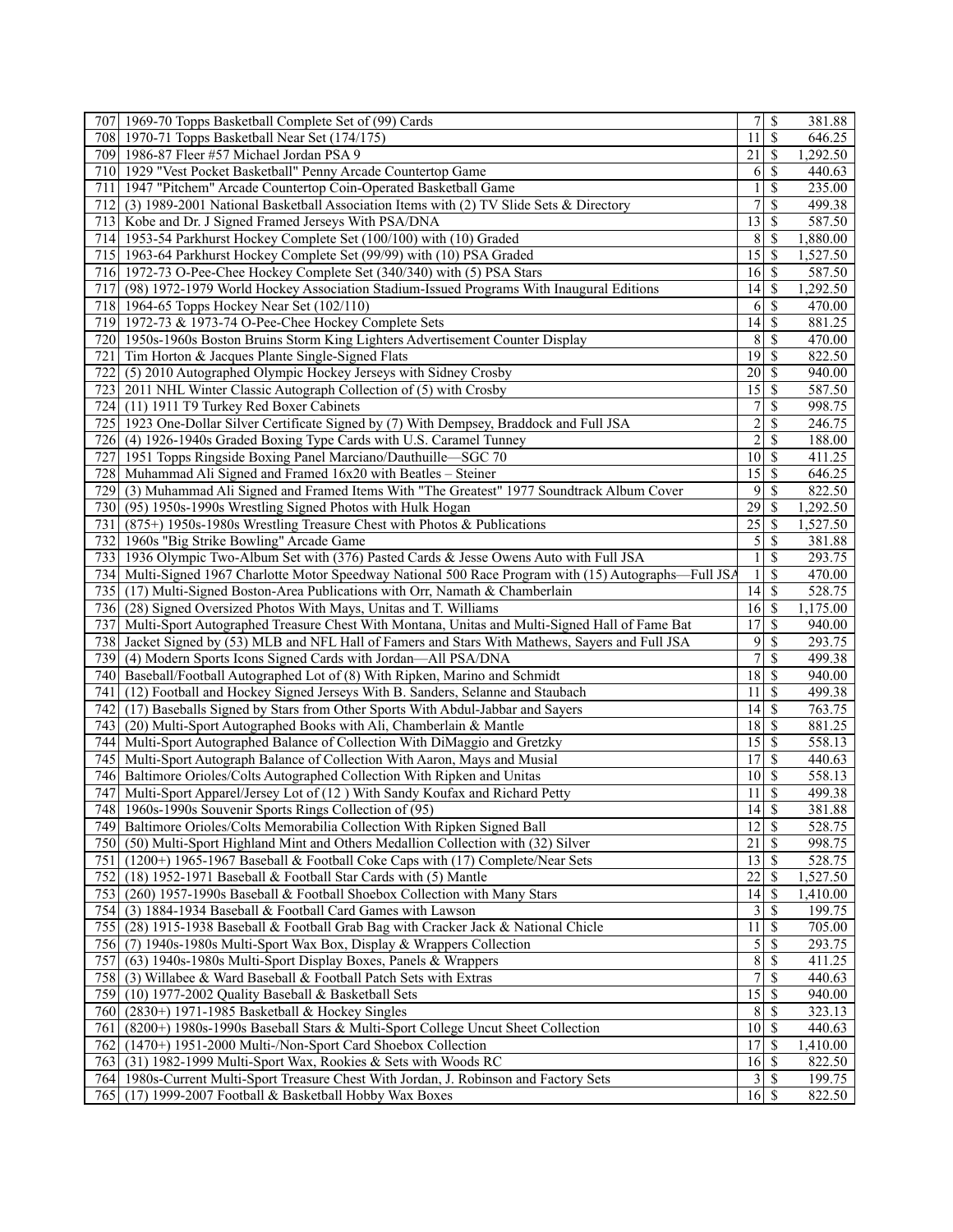|      | 766 (56,000+) Modern Multi-Sport Singles Hoard with (95) Game-Used/Auto                         |                          |                   | 705.00                   |
|------|-------------------------------------------------------------------------------------------------|--------------------------|-------------------|--------------------------|
| 767  | Circa 1890 Levi and Gold Oliver Beard Cabinet-SGC Authentic                                     |                          | $9\sqrt{5}$       | 282.00                   |
| 768  | (23) 1909-1911 T205 Gold Border & T206 White Border Singles with (4) BVG                        | 11                       | \$                | 470.00                   |
| 769  | (4) 1926 Spalding Champions Graded Baseball Hall of Famers/Stars                                | 12                       | S                 | 293.75                   |
| 770  | 1935 Diamond Stars #33 Schoolboy Rowe GAI 8                                                     | 4                        | S                 | 152.75                   |
| 771  | 1949 Bowman PCL #8 Jack Brewer SGC Authentic                                                    |                          | <sup>\$</sup>     | 117.50                   |
| 772  | (2) 1953 Topps Baseball SGC Graded Rookie High Number Short Prints: Podres and Gilliam          | 16                       | - \$              | 411.25                   |
| 773  | May 12, 1956 Ebbets Field Ticket Stub From Erskine No-Hitter - PSA 4                            | 6                        | \$                | 293.75                   |
|      | 774   1999 World Series Game 4 Yankee Stadium Full Ticket - PSA 10                              |                          | \$                | 235.00                   |
|      |                                                                                                 | 21                       |                   |                          |
|      | 775 1902 "Base Ball: 1845-1871" Hardbound Volume by Seymour Church                              |                          | \$                | 499.38                   |
|      | 776 (25) Circa 1900s-1932 Baseball Pinbacks                                                     | 9                        | \$                | 381.88                   |
| 777  | Circa 1920s Babe Ruth Original Velox Photograph                                                 | 5                        | \$                | 176.25                   |
| 778  | (3) Vintage News Service Photos with Ruth and Johnson                                           | $\vert 5 \vert$          | \$                | 188.00                   |
| 779  | (2) Senators Items with 1924 Guide and 1960s Beach Ball                                         | 7                        | \$                | 188.00                   |
|      | 780 Joe DiMaggio Endorsement Trio With 1947 Sport Magazine Premium                              | $\vert 0 \vert$          | \$                | $\overline{\phantom{a}}$ |
|      | 781 May 25, 1953 Yankee Stadium Full Ticket From Mantle's 42nd Career Home Run                  |                          | \$                | 176.25                   |
| 782  | (2) 1967 Topps Punch-Outs with Cepeda & Stargell                                                | 13                       | <sup>\$</sup>     | 470.00                   |
|      | 783 1968 Topps #177 Nolan Ryan RC (Factory Miscut)                                              | $\overline{c}$           | \$                | 129.25                   |
|      | 784 1969 Milton Bradley Complete Set of (296) Cards                                             | $\overline{\mathcal{L}}$ | \$                | 176.25                   |
|      | 785 1940s-1980s Dodgers Memorabilia Lot                                                         | 3                        | \$                | 141.00                   |
|      | 786 (4) 1976-1987 Topps Baseball Complete Sets                                                  | 13                       | \$                | 293.75                   |
| 787  | (6) 1979 New York Yankees Retail Displays                                                       |                          | $\overline{0 S}$  | $\overline{\phantom{a}}$ |
|      | 788 1983 and 1985 Hall of Fame Induction Bats With Stampings of All Living Members              | $\overline{3}$           | \$                | 141.00                   |
|      |                                                                                                 | 17                       | S                 | 998.75                   |
|      | 789 (40) Berra and Rizzuto Autographed Photos With (4) Different Poses                          |                          |                   |                          |
|      | 790 (41) 2002 Topps Tribute Baseball Relic Cards $\&$ (169) Singles                             | 11                       | S                 | 381.88                   |
| 791  | (103) 2003 Sweet Spot Classic Baseball Auto/Jersey/Inserts with Puckett Auto                    | 12                       | <sup>\$</sup>     | 381.88                   |
| 792  | (9) 2006-2008 Baseball Hobby Wax Boxes with (2) Allen & Ginter                                  | 16                       | \$                | 528.75                   |
| 7931 | Mickey Mantle Single-Signed Baseball with Full JSA                                              | 17                       | \$                | 646.25                   |
|      | 794 1975 Milwaukee Brewers Team-Signed Baseball With Early Yount and Full JSA                   | 10 <sup>1</sup>          | S                 | 246.75                   |
|      | 795 Tom Seaver Autographed Hall of Fame Induction Day Ball                                      | 13                       | -S                | 440.63                   |
|      | 796 (2) Nolan Ryan Signed Stat Balls and 300th Win Full Ticket                                  | $\overline{9}$           | \$                | $\overline{270.25}$      |
|      | 797 1947, 1952 and 1962 Washington Senators Team-Signed Baseballs With Ferrell, Wynn and Bluege | $\overline{\mathbf{3}}$  | \$                | 199.75                   |
| 798  | (13) Single-Signed Baseballs With Rose, Bonds and V. Guerrero                                   | $\overline{19}$          | - \$              | 558.13                   |
|      | 799 Autographed 1960 Topps Baseball #148 Yastrzemski RC - PSA                                   | 10 <sup>1</sup>          | S                 | 293.75                   |
|      | 800 (12) 1972-2001 Baseball Autographed Star Cards with (2) Jeter-All PSA/DNA Authentic         | 17                       | <sup>\$</sup>     | 558.13                   |
|      | 801 Koufax and Greenberg Signed Hall of Fame Plaque Postcards - PSA                             | 12                       | <sup>\$</sup>     | 352.50                   |
|      | 802 (3) 1956-1989 New York Yankee Hall of Fame Signed Postcards with Mantle—All PSA/DNA         | $\overline{7}$           | S                 | 323.13                   |
|      | 803 (5) Perez-Steele Autographed PSA/DNA Postcards with Mantle & Williams                       | 9                        | \$                | 528.75                   |
|      | 804 (2) St. Louis Cardinals Signed Flats With Dean Cut and 1948 Team-Signed Display With Musial | $\overline{13}$          | \$                | 411.25                   |
|      |                                                                                                 |                          |                   |                          |
|      | 805 Pete Rose Autographed Ticket from 1985 "4192" Game                                          | $\overline{9}$           | S                 | 223.25                   |
|      | 806 1948 Pennsylvania Railroad Menu Signed by (17) St. Louis Cardinals including Musial         | $\mathfrak{S}$           | \$                | 176.25                   |
|      | 807 DiMaggio/Rizzuto Autograph Lot of (3)                                                       |                          | $\overline{2}$ \$ | 141.00                   |
|      | 808 (2) Signed and Framed Pieces With Aaron, R. Jackson and Henderson                           | $\overline{2}$           | \$                | 211.50                   |
|      | 809 Cal Ripken, Jr. Signed 1983 World Series Watercolor                                         | $\overline{2}$           | \$                | 129.25                   |
|      | 810 (3) "The Kings" Lithograph Prints Signed by Aaron, Henderson, Rose and Ryan With Full JSA   | $12 \mid$ \$             |                   | 470.00                   |
|      | 811 Negro League Collection With (45) Signed Lithographs                                        |                          |                   | 381.88                   |
|      | 812 (6) Signed Baseball Hall of Fame Lithographs                                                |                          | $8$   \$          | 323.13                   |
|      | 813 (2) Signed Opinion Letters Regarding Ruth's "Called Shot" With Crosetti and Devens          |                          | \$                | 117.50                   |
|      | 814 Roger Clemens Signed Limited Edition Yankees Jersey (#2/7)                                  | 7                        | S                 | 211.50                   |
|      | 815 (3) Oriole Legends Single-Signed Bats With Brooks, Boog and Cal                             | 18S                      |                   | 440.63                   |
|      | 816 Early-1900s H.F. Chase Football Shoulder Pads                                               |                          | $0\vert$ \$       |                          |
|      | 817 Late-1940s Lou Gambino Chalkware Statue from Personal Estate--Baltimore AAFC                | $\overline{3}$           | - \$              | $\overline{141.00}$      |
|      | 818 (3) 1964-69 Jets Programs with 1st Game at Shea                                             | $\overline{10}$ \$       |                   | 223.25                   |
|      | 819 1960s Jon Arnett Hartland Statue                                                            | $10 \mid S$              |                   | 223.25                   |
|      | 820 1967 "Johnny Pro Action Punch-Out Photos" Book - Unpunched                                  | $10 \mid$ \$             |                   | 235.00                   |
|      |                                                                                                 |                          |                   |                          |
| 821  | 1967 Packers-Cowboys NFL Championship Lambeau Field "Ice Bowl" Program                          | $\overline{3}$           | \$                | 246.75                   |
|      | 822 1969 Topps #100 Joe Namath Progressive Proof—SGC Authentic                                  | 11                       | - \$              | 381.88                   |
|      | 823 Cecil Turner 1971 Pro Bowl "Golden Helmet" Award                                            |                          | -\$               | 117.50<br>587.50         |
|      | 824 Washington Redskins Program and Publication Lot with 1972 Poster Near-Set of (19/26)        |                          |                   |                          |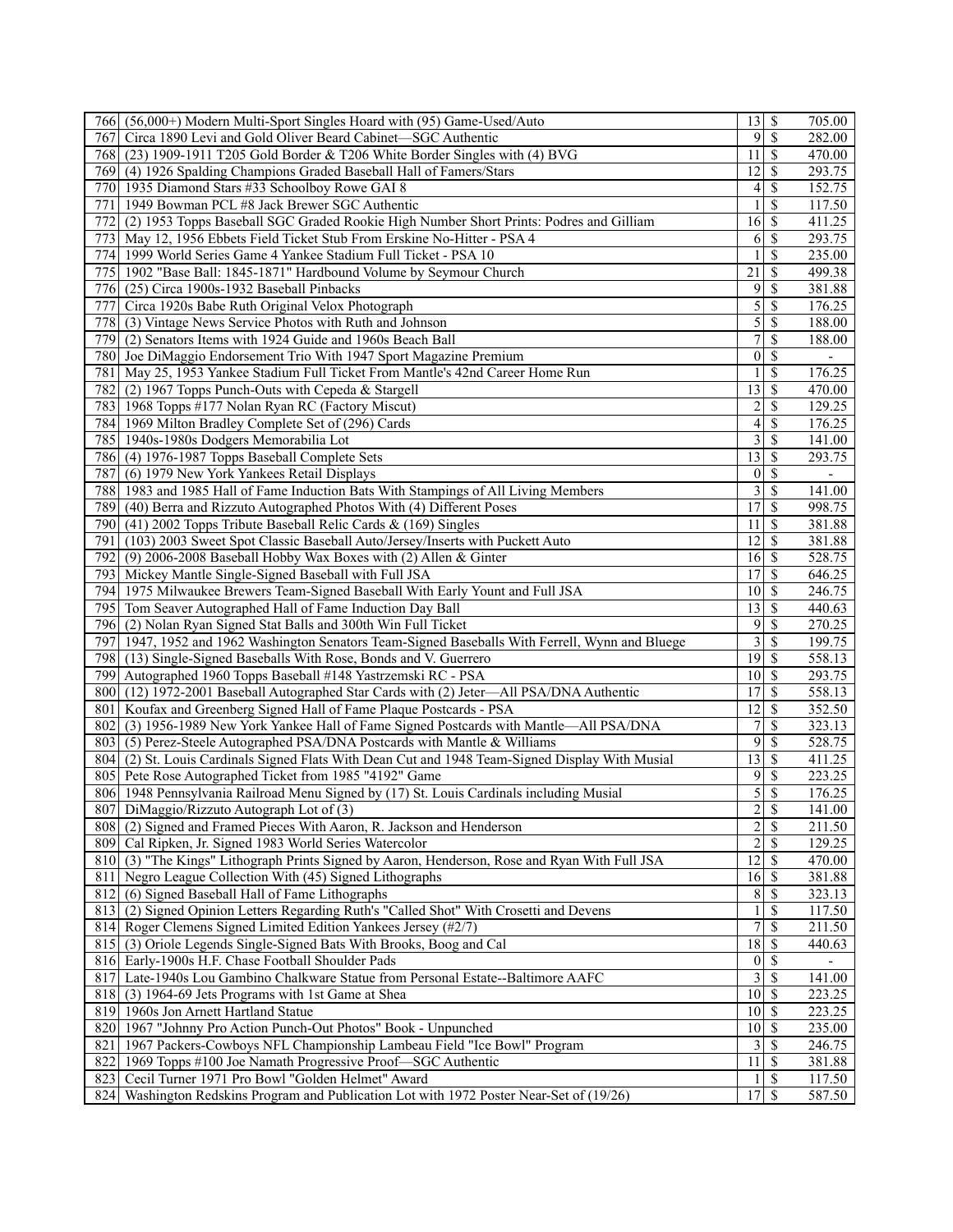| 825 Terry Bradshaw Framed 42x34 Signed Jersey - Steiner                                                          |                         | $8$   \$               | 352.50   |
|------------------------------------------------------------------------------------------------------------------|-------------------------|------------------------|----------|
| 826 Autographed 1984 Topps Football #123 Marino RC - PSA                                                         |                         | 6S                     | 176.25   |
| 827   1990 NY Giants 16x20 Photo Signed by $(32)$ – Steiner                                                      | 11                      | <sup>\$</sup>          | 440.63   |
| 828 1909 Eureka College Football & Basketball Posters                                                            | 9                       | \$                     | 211.50   |
| 829 1933 Goudey Sport Kings Display Box & Wrapper                                                                | $\sqrt{8}$              | \$                     | 235.00   |
| 830 1935 JA Patt Sporting Events & Stars #19 Bobby Jones GAI 3.5                                                 | 3                       | \$                     | 141.00   |
| 831 1940s-1950s Philadelphia Colored Stars Basketball Broadside                                                  | 9                       | \$                     | 211.50   |
| 832 1940s-1960s Vintage Basketball Team Photographs                                                              | $\overline{2}$          | \$                     | 188.00   |
| 833 1955-56 World Champion Philadelphia Warriors Pinback With Ribbon Hanger                                      | 9                       | \$                     | 440.63   |
| 834 (3) 1969-1971 LSU Basketball Media Guides with Maravich Covers                                               | 1                       | \$                     | 117.50   |
|                                                                                                                  |                         |                        |          |
| 835 Joe DiMaggio Personal Driver With Custom-Designed Head Cover                                                 | 6                       | \$                     | 235.00   |
| 836 John McEnroe Signed 19x30 Display with Piece of Court – Steiner                                              | $\vert 4 \vert$         | \$                     | 211.50   |
| 837 1999 Celebrity Golf Tour Program Signed by (7) With Jordan, J. Brown and Full JSA                            | 7                       | \$                     | 282.00   |
| 838 (3) Political Items with 1900 RNC Ticket                                                                     | 0                       | \$                     |          |
| 839 U.S. Military Ephemera Lot With U.S.S. Hambleton Items                                                       | $\vert 0 \vert$         | <sup>\$</sup>          |          |
| 840 (3) Signed 1950s Exhibits Entertainers with Roy Rogers—All PSA/DNA                                           | $\overline{7}$          | \$                     | 188.00   |
| 841 Bronze/Marble "Rattlesnake" Statue by Frederick Remington                                                    | 9                       | <sup>\$</sup>          | 705.00   |
| 842 (21) 1912 T202 Hassan Triple Folders with Mathewson                                                          | 9                       | <sup>\$</sup>          | 1,057.50 |
| 843 (23) 1911 S74 Baseball Silks with (17) Colored Variations                                                    | 13                      | \$                     | 1,292.50 |
| 844   1930-1941 Baseball Magazine Collection of (96) With Supplements                                            | 12                      | <sup>\$</sup>          | 1,116.25 |
| 845 (5) 1940 Michigan Sportservice Detroit Tigers                                                                | 11                      | <sup>\$</sup>          | 470.00   |
| 846 1959 Fleer Ted Williams Complete Set (80/80) with PSA 8 #68 Ted Signs Shortprint                             | 20                      | - \$                   | 1,527.50 |
| 847 (15) 1951-1971 Multi-Sport PSA Graded Stars with (3) Mantle & Ryan RC                                        | 14                      | <sup>\$</sup>          | 998.75   |
| 848 (4) 1963-1969 Baseball Oddball Sets with Salada & Old London Coins                                           | 15                      | S                      | 1,880.00 |
| 849 (9) 1967-1977 Baseball Oddball & Insert Sets                                                                 | 13                      | S                      | 1,762.50 |
| 850 (150,000+) 1990s-2000s Mostly Baseball Singles Hoard                                                         | 24                      | \$                     | 1,645.00 |
| 851 (42) 1887-1939 Baseball & Non-Sports Singles with (11) Hall of Famers                                        | 10                      | S                      | 558.13   |
| 852 1910-1921 Pre-War Baseball Card Grab Bag of (23) with Cobb                                                   | 15                      | <sup>\$</sup>          | 940.00   |
| 853 1929 R316 Kashin Publications Near Set (94/101) with Ruth & Gehrig                                           | 12                      | S                      | 1,410.00 |
| 854 Late 1940s Stan Musial Original 22 x 23-1/2 Chesterfield Advertising Poster                                  | 5                       | <sup>\$</sup>          | 558.13   |
| 855 Baltimore Orioles Treasure Chest With 1983 Team-Signed Pennant                                               | 9                       | <sup>\$</sup>          | 411.25   |
|                                                                                                                  |                         | <sup>\$</sup>          | 1,175.00 |
| 856 1995 IMT T206 Honus Wagner Reprint Case of (9000) Cards                                                      |                         |                        |          |
| 857 1886 Boston Beaneaters vs. Detroit Wolverines Scorecard                                                      | $\overline{15}$         | <sup>\$</sup>          | 499.38   |
|                                                                                                                  |                         |                        | 998.75   |
| 858 (12) Single-Signed Willie Mays Baseballs                                                                     | 11                      | \$                     |          |
| 859 (16) Perez-Steele Baseball & Goal Line Art Football Sets with Celebration                                    | $\overline{5}$          | <sup>\$</sup>          | 528.75   |
| 860<br>Detroit Tigers World Series Items With 1935 H&B Brown Bat and 1940 Briggs Stadium Program                 | 17                      | \$                     | 940.00   |
| 861 1930s Hillerich & Bradsby Collection of (3) With "Babe Ruth Special" Bat and (2) Mini-Bats                   | 8                       | <sup>\$</sup>          | 282.00   |
| 862 Sports Illustrated 1st and 2nd Issues With 1955 Cards Insert                                                 | 12                      | <sup>\$</sup>          | 411.25   |
| 863 Vintage Football Publications With Early Spalding Catalogs and Super Bowl Programs                           | 11                      | \$                     | 381.88   |
| 864 Ray Nitschke Signed 1964 Federal and State Income Tax Forms - Full JSA                                       | 6                       | <sup>\$</sup>          | 176.25   |
| 865 (5) 1950s-2000s Cleveland Indians Nodders & Dolls                                                            |                         | \$                     | 117.50   |
| 866 (12) 1980s-1990s Baseball Nodders                                                                            | $\overline{14}$ \$      |                        | 440.63   |
| 867 (20) 1978-1995 Multi-Sport Complete Sets                                                                     | $\overline{4}$          | \$                     | 188.00   |
| 868 1954 Esskay Hot Dogs Bob Young PSA 1 (mk)                                                                    | 0                       | S                      |          |
| 869 (350+) 1930s-1990s Multi-/Non-Sport Balance of Collection                                                    | $7\overline{)}$         | \$                     |          |
|                                                                                                                  |                         | <sup>\$</sup>          | 411.25   |
| 870 (35) 1975-1989 Baseball & Football Complete Sets--Loaded                                                     | 13                      |                        | 705.00   |
| 871 (43) 1978-1991 Multi-/Non-Sport Wax Boxes, (2) Full/Near Cases & (170) Wax Packs                             | $14 \mid$ \$            |                        | 1,175.00 |
| 872 1978-1987 Topps Football Complete Set Run of (10)                                                            | 11                      | <sup>\$</sup>          | 646.25   |
| 873 (128) 1979-1984 Topps Football Rack/Cello Packs with (3) Unopened Boxes                                      | 21                      | S                      | 2,937.50 |
| 874 1969-70 to 1980-81 Topps Basketball Complete Set Run of (12) Sets                                            | 32                      | S                      | 3,818.75 |
| 875 (7) 1976-1982 Topps Basketball Complete Sets                                                                 | 8                       | <sup>\$</sup>          | 587.50   |
| 876 (8) 1920s-1980s Multi-Sport Collectibles with Vintage Indians Plates                                         | $\overline{\mathbf{3}}$ | <sup>\$</sup>          | 199.75   |
| 877 (134) 1950s-1990s Racing Treasure Chest with Indianapolis 500 Concentration                                  | 0                       | <sup>\$</sup>          |          |
| 878 (22) 1935-1941 Detroit Lions Football Programs                                                               | 21                      | \$                     | 1,116.25 |
| 879 (23) 1961 Nu-Card Football GAI Graded Wax Packs & Display Box                                                | 15                      | S                      | 763.75   |
| 880 (220) New York Jets Treasure Chest with Pennants, Pubs & Cards                                               | $\overline{2}$          | \$                     | 188.00   |
| 1920s-1960s Americana Treasure Chest With 1965 Kennedy Model and (2) AHM Train Engines<br>881                    | $\overline{2}$          | <sup>\$</sup>          | 188.00   |
| 882 1960s Marx Tin Litho Mansion With Accessories<br>883 1968-1976 Hot Wheels Collection of (21) with (2) Sealed | 9                       | $\overline{0}$ s<br>\$ | 528.75   |